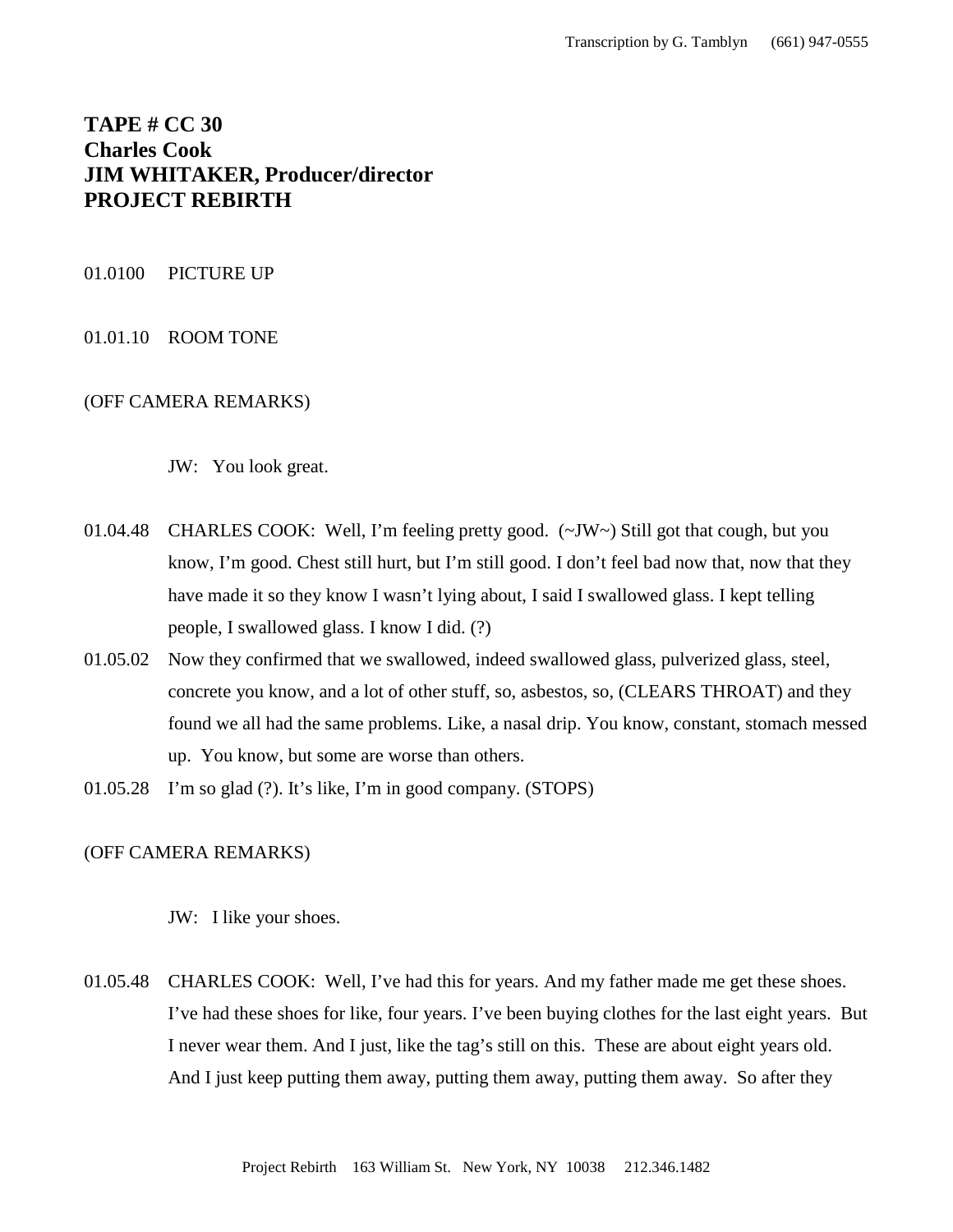gave the prognosis, when Danielle saw me, I said, she said, oh, you're looking real, I said, I decided I might as well wear these clothes before somebody else wear them. So I'm starting to wear my clothes.

JW: You're dressing differently?

01.06.23 CHARLES COOK: Somewhat, yeah. I'm dressing the same, but yeah. I'm dressing a little bit differently. Every day I dress, I'm in some, different attire, you know. 'Cos I'll wear the same thing, but I like your style, see. That's my style. I like to come out really relaxed there. I got my chess set with me. Got my clock. Oh, I should show you (STOPS)

JW: Show it.

CHARLES COOK: Oh, but you should see, I got something you can't put on camera now. One of my new additions.

JW: Did you take that to the doctor?

- 01.06.54 CHARLES COOK: No. This is, this is one of my new additions to the, you know, one of those, Danielle (CLEARS THROAT), I ain't showed Danielle 'cos I don't want Danielle beating me up. This is a guy's thing. You might be able, a gentleman might be able to appreciate this. This is not gonna be out on camera. I keep it locked away. I shouldn't even show you. 'Cos you might tell somebody. Now you have to imagine, see how small she looks there?
- 01.07.31 Now look at the second picture. Does she look so small there? (LAUGHS)  $(\sim JW \sim)$  (?) That's what keeps you young. (LAUGHS)

(OFF CAMERA REMARKS)

01.07.53 CHARLES COOK: I got to keep them hidden. See, I keep it locked away. (LAUGHS)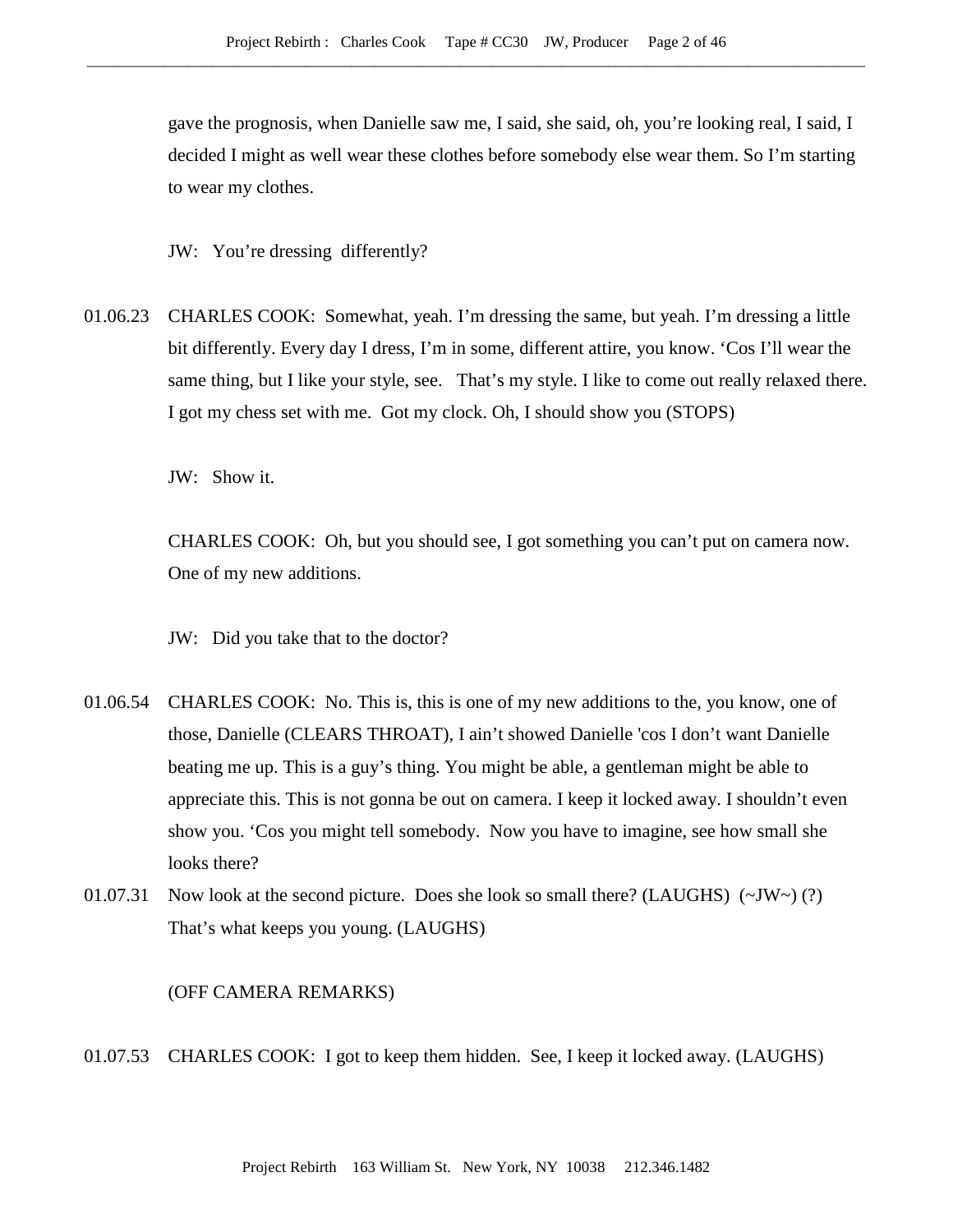JW: What is in there?

01.08.35 CHARLES COOK: Well, this is a clock. It's a timer clock. It's for when two people play.

JW: Is this the thing where they pop it?

- 01.08.45 CHARLES COOK: Yeah. And I have a chessboard here. (~JW~) And I have black and white pieces. I have a good set. This is a real good set. This is a black piece. See, the weight of them.  $(\sim JW \sim)$
- 01.09.01 See, on this side are the white pieces, So I keep them separate. So when I'm playing, you know, when I sit down and somebody just pick up and does this. I'll say just choose either side and then we just start playing.  $(\sim JW \sim)$  Yeah, so, now the other night, I played, I'm concentrating, playing chess now a lot. I'm getting real good. I'm getting excellent.
- 01.09.26 I give myself 18 more months and I'll be ready for serious tournament play.

JW: Really?

01.09.35 CHARLES COOK: Yeah. The guys I'm playing, a couple of them are masters. And I'm occasionally slipping up, beating them. And I'm, I didn't know nothing, because I'm starting to study. Now they told me to study. So (I'm gonna start?) playing for real. It's a good game. Keeps your mind occupied.

JW: It's a good game.

01.10.03 CHARLES COOK: Yeah, especially if you got things on your mind. You just, this'll take it away from you.

## (OFF CAMERA REMARKS)

01.10.18 CHARLES COOK: I got this hat in Detroit.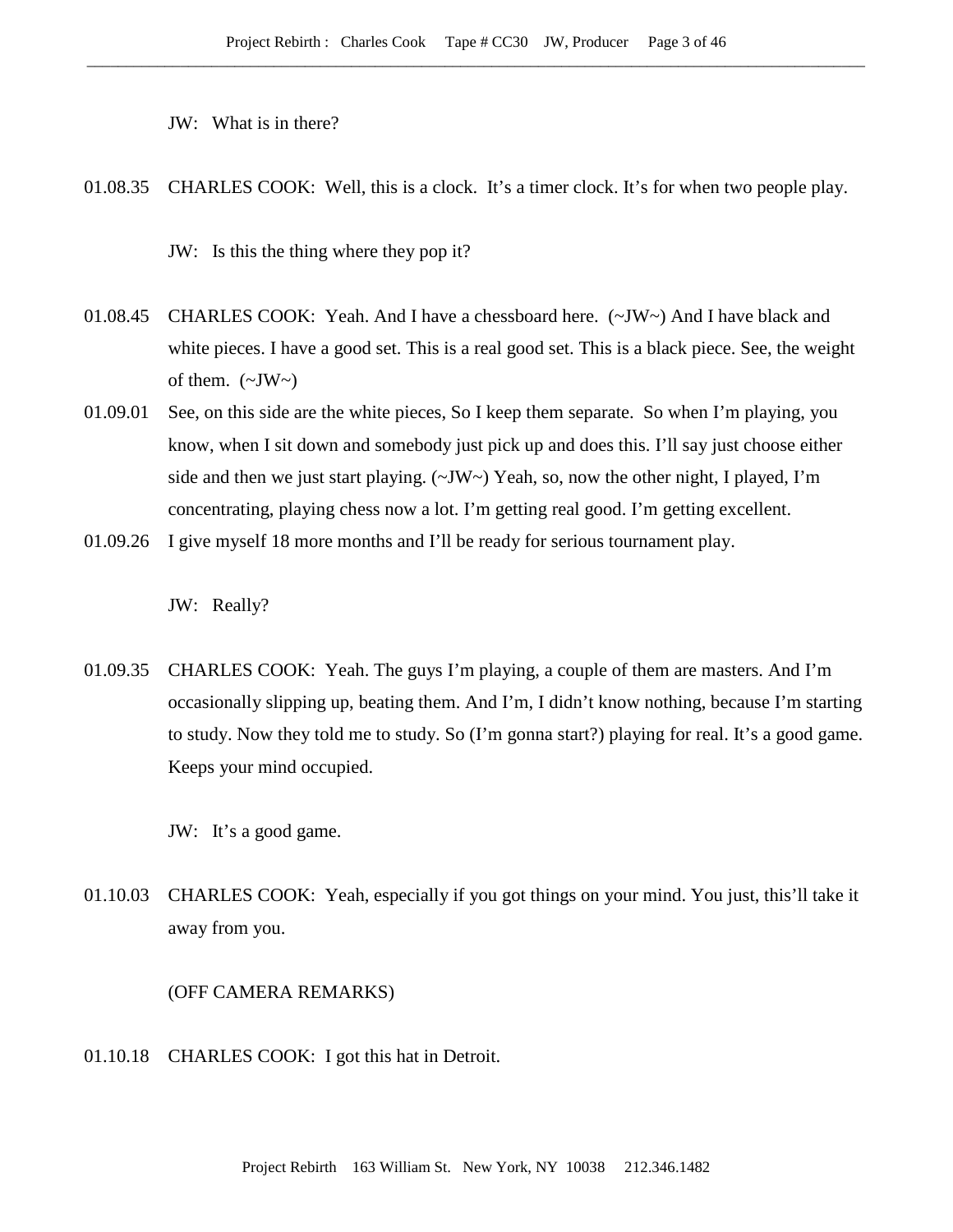JW: You were there recently?

01.10.24 CHARLES COOK: Yeah. I was in Indianapolis, Indiana. Not too long ago. I went to a conference. I went out there by train. Ended up renting a car, then driving back to Detroit. And then took the car back to New York. And then if I had of known I was gonna do that, I would have driven my car (LAUGHS), you know, but it wasn't, that wasn't my plan. 'Cos I went out there to ride. And I missed the ride 'cos the train was late. Something don't want me on it back. (LAUGHS) So I missed the ride.

JW: What was the conference?

- 01.10.59 CHARLES COOK: It was a black expo. And I went out. This girl wanted me to invest in her business that she's starting up. I met some nice people out there. Only thing wrong, it's called thehotel.com. They were supposed to set me up in downtown Indianapolis. I wound up in the (Wintham?) Hotel, which is a good hotel, which I use a lot. And I was 20 miles away from, (LAUGHS) so I had to rent a car.
- 01.11.28 As opposed to whereas if I was downtown, I could've just walked two blocks to the conference. But I'm glad I went out there, 'cos I met some nice, I met a nice person out there. So I'm going to Chicago. We don't have no (?) in Chicago, it's a Winthrop Hotel, since they work for the, you know, work for the airline. So we gonna chill in Chicago for a day or two. Yeah.
	- JW: So last year you were on your way to Katrina.
- 01.12.03 CHARLES COOK: Oh yes, I was on my way to Katrina.

#### (OFF CAMERA REMARKS)

JW: Tell me about that.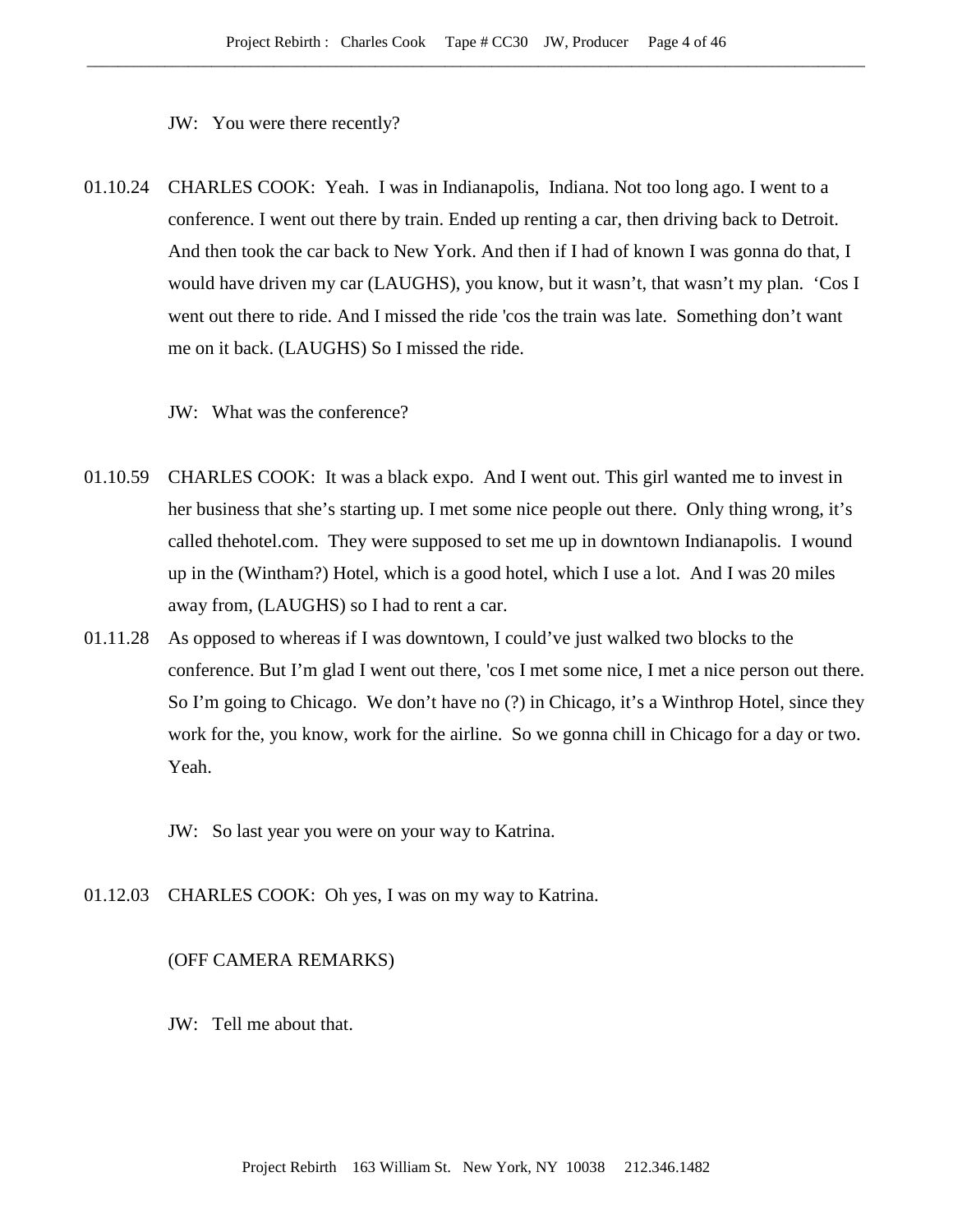- 01.12.39 CHARLES COOK: The day after I last left you, or when I was going on to Katrina, I took a train down to DC and went out to Silver Springs, Maryland, to receive my orders uh, to head down to wherever I was going. Now I wasn't, didn't know at the time where I was gonna be dispatched.
- 01.12.58 But I ended up going to Montgomery, Alabama. Now they was gonna fly me out, but I don't like planes 'cos of my ear situation. So I took a bus and the train. (CLEARS THROAT) And subsequently, I ended up in Montgomery, Alabama,. When I got there, they had a staging area there. Red Cross. And uh, they were calling out assignments, and they was asking, who wants to go here, so they said the worst place right now is the Gulf (Port?), you know, Gulf Port.
- 01.13.31 So I said, oh, I'll take that spot. And a group of us drove down. And now I was not driving, so I was asleep. About, when we hit Mississippi, and, 3:30, 4 o'clock in the morning, when I awaken, I thought I was, I said, oh gosh, looks like we driving into a junkyard.
- 01.14.00 I actually thought we was going through a junkyard. I'm saying, oh, they taking a shortcut through the junkyard. But the junkyard extended for miles and miles. Because all along the highway, everything was thrown, we had to go through obstacles off the highway. It was really that bad. So I said, this can't be what I'm thinking. And then I realized this was, you know, this was what the devastation of the hurricane had done. So we ended up being posted or bivouacked, or whatever you want to call it, at a naval base, a sea bee Naval base in Gulf Port, Mississippi.
- 01.14.40 And during that time, also, that other hurricane came along, Rita came along during the time that I was down there. And of course, we had to stay there. But the good part about being on the naval base was we were, we had a dry place to sleep. That was the main thing.
- 01.14.58 And the second thing was the food was so good. We didn't get naval food or anything, but you see, when, uh, every time there's a forest fire, they have a group of people who service the forest fires. They cook for the firefighters. And they came and cooked for us. And I think my, one of my first meals was steak, strawberry shortcake for dessert. (LAUGHS) I mean, the meals were like that just about every day.
- 01.15.28 I mean, really, really good food. So you didn't mind going in. Everyday I went to work, it was uh, you know, it was a pleasure (?) working, but it was really bad. Because as bad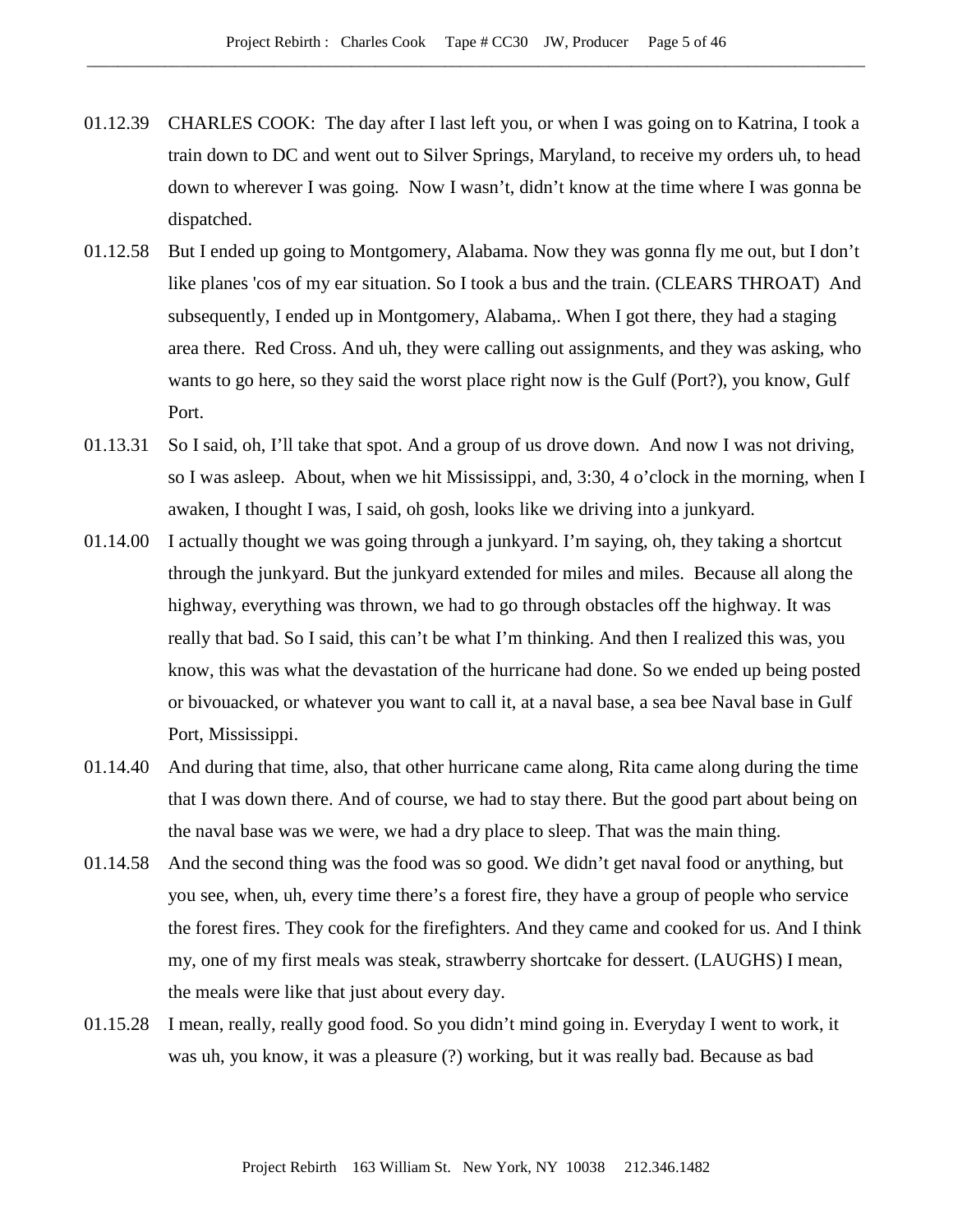as 9/11 was, to me, this was somewhat worse. And I'll say it was worse. What happened to the people at 9/11 was permanent. And no more psychological effect. Because they're dead.

- 01.15.59 But these people are, who had homes, and to see your home literally maybe a mile away from where you were living, residing, was devastating to a lot of people. It was devastating to me because it really bothered me. (CLEARS THROAT) You know, it was not uncommon to see a boat maybe 15 or 20 miles away from water, in a tree.
- 01.16.27 That was not uncommon to see a boat in, (LAUGHS) on top of, what's that store? A big chain? Wal-Mart. Or (?), one of the type of stores. I mean, it's, you know, I had a fellow told me, he says, I told my brother to come on. He said, that's the last I seen of him. You know, it's, you know, it was just a lot of those stories like that. And we had a small rain. What I consider in New York a small rain, in the Gulf Port area. And it didn't rain hard.
- 01.17.04 And before you knew it, it was up to your, almost up to my ankles, because it's low lying. So I'm surprised that they don't get that more often. That's how bad it is, you know. So that was a good experience. But I had a real bad experience with 9/11 down there, with, I mean, with Katrina. While I was there (STOPS)
	- JW: What did you do down there?
- 01.17.36 CHARLES COOK: I went down there, (CLEARS THROAT) when I arrived, I had a big belly. Truth. My stomach was sticking out like that. And I went and I started driving a truck. And when driving a truck, I loaded my own truck. I packed stuff on the skid pack, what you would do is, you would go and, when I got there, the guy gave me, a guy came up and said, listen, can you drive a truck?
- 01.18.03 I said, yeah. I said, well, I got a truck I need you to, I'm getting ready to leave, he told me. He said, what you do is, you pick an area that you think you want to service Or you can pick any area. And when you see people in need, you just tell them, you go get, and whatever they need, you just go to the warehouse and you pack up what they need. So I started doing this. I used to make two and three trips a day. And I packed my own stuff. On the skid. Whatever you want to give to the people, I packed the truck full.
- 01.18.31 Come back, make a run. Just, you know, get it off, come back, make a run. And I, my trips went from the tip of Mississippi all the way up into Alabama sometimes. 'Cos we'd get up so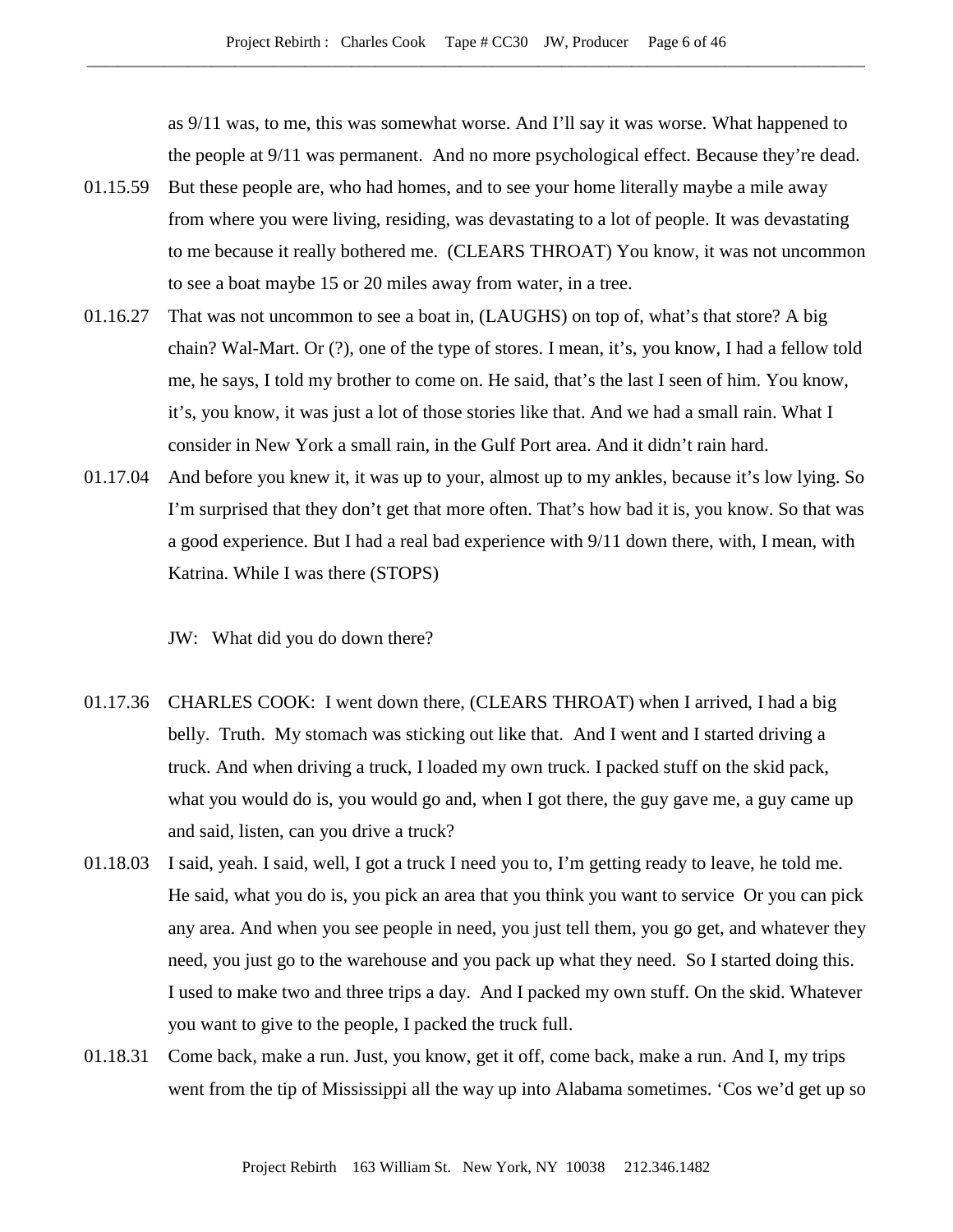far, people would say, nobody's been in this area. Would you please come back? And so that's, you know, you'd be extended. I went down into, I can't think of the names right now. They're skipping me.

- 01.18.58 But some of the worst areas. And they would say, would you come back? I went to a church area. We have had nothing. So I come back. You get shovels, whatever you know, they might need. They might need 409. They might need something to help clean up, rakes, whatever it might be. You get what they, I went to the VA, I think that you all filmed me when I went to the VA. But (CLEARS THROAT), so you just float it. And that's what I did. But in picking up them bags and going like this and picking up them cases and cases of water and cases of food and stuff like that, I truly lost weight. (LAUGHS)
- 01.19.29 It was a good thing. It was, really it was a good thing. But I had an incident while I was there. There was a fellow coming through, we were on a naval base and the situation is that the lights went out around about 4:30, 5 o'clock in the morning. And a fellow's riding through, coming through fast. People are out getting up, ready for day. It's about 5 something. And he almost hit somebody. But he apologized.
- 01.19.58 But they had two forest rangers there. And they said, you got to stop, let me see your license. He said, listen, I got to go 'cos this is a naval base and we got to put the lights on. So I was going to the head. And coming back, I hear them still messing with him. I said, listen, he got government plates. You all can't even harass this man. So then he says, I got to go. They're calling for me. 'Cos they kept calling for us. And he kept saying, I'm coming. They say, you need to get these lights on fast, because the commander's like, you know, is looking for the guy. So he speds (sic). Next day, I hear them say, we got him.
- 01.20.29 What you mean, I said? They said, yeah. We got him. Said, what did he do? Said, he assaulted those two officers. I said, he did? So I didn't say anything, you know. But before that, someone had come to me and said, did you see an accident, right, like, three days before. It was about three days, somebody, second day or third day, somebody said, did you see an accident? I said, no, I never saw an accident. What are you talking about? They said, you CC, you the only CC out here. They said, you was out there when it happened. Did you see? I said, no, I didn't see no accident.
- 01.21.00 Which I didn't. So then, second day or third day, they came and said, they came and said, yeah, we got him 'cos he assaulted two officers. I said, who did he assault? 'Cos I'm listening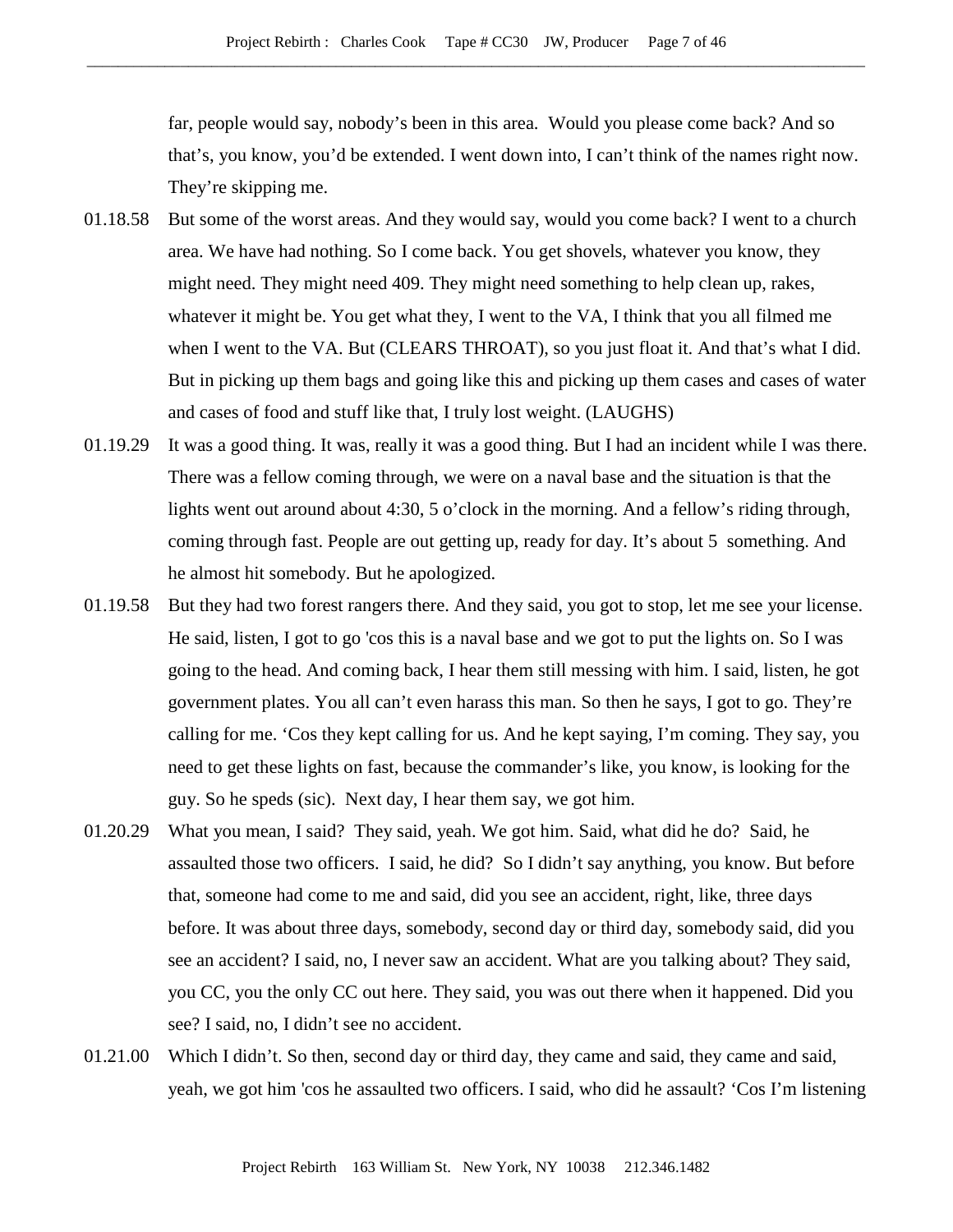now. And they said, the two officers, one was female, one was male officer. And the on that was going to draw a gun when he didn't stop. The female never left the scene. The other guy chased him away. Said, yeah, we got him on federal charges for assaulting two federal officers. I said, oh no.

- 01.21.33 This is when I'm getting ready to leave. This is my third week, but I'm getting, I'm extending another week. So I went and I called the OD, officer of the day. I said, listen, I got to speak up. I said, I didn't see an accident out there, but I'll tell you what, I saw an incident. I said, I need to talk to your commanding officer. So I told him. He said, that's not what they're saying. They're saying he assaulted both of them, hit them both. I said, how did he hit them? I said, she never left here.
- 01.22.01 That's not what they're saying. I said, okay. I said, well, I got to tell it, even if I don't want to tell it. I said, but I don't want to see nobody get falsely accused. And they bragging that he's going to federal jail. (CLEARS THROAT) So I went to the adjutant, general adjutant, who was the JAG officer on the base. And I explained the whole situation. He said, that's not what we've been (?). He said, he don't say nothing to defend himself. I said, well, I've never seen that man before or since.
- 01.22.29 But this is exactly what happened. He said, well, why didn't he explain? I said, maybe he has his reasons why he's not explaining. I said, but he said he didn't hit nobody, but that's all he would say. So I said, I'm gonna tell you, if I tell you, give you this information, they gonna try and drum me off the base right away. I handed in that thing, signed it. Now my crew that I came with was supposed to leave on a certain day. Friday or something like that.
- 01.23.00 They waited till all the crew that I was with, and who had worked in the warehouse had gone. And then one of the guys in the warehouse said, he ain't never been here working. He never did nothing. He's been insubordinate and all that. You know, they took my money. (LAUGHS) They have like, a credit card thing. They took that. Had the MPs escort me off the base. Now I was trying to call that officer, 'cos they verify, they said, well, he's on, he's not home. He's on leave or something, whatever he was doing. I said, because I pre-warned him that they was going to try to do such, he said, they wouldn't do that.
- 01.23.30 I said, yes, they gonna try and do it. So they said, well, they tried to hold it up to get in touch with him. But they couldn't. So they had to say, well you have to go. I said okay. So I get out there the next, they drop me off (LAUGHS) at about 9:30, 10 o'clock in the middle of the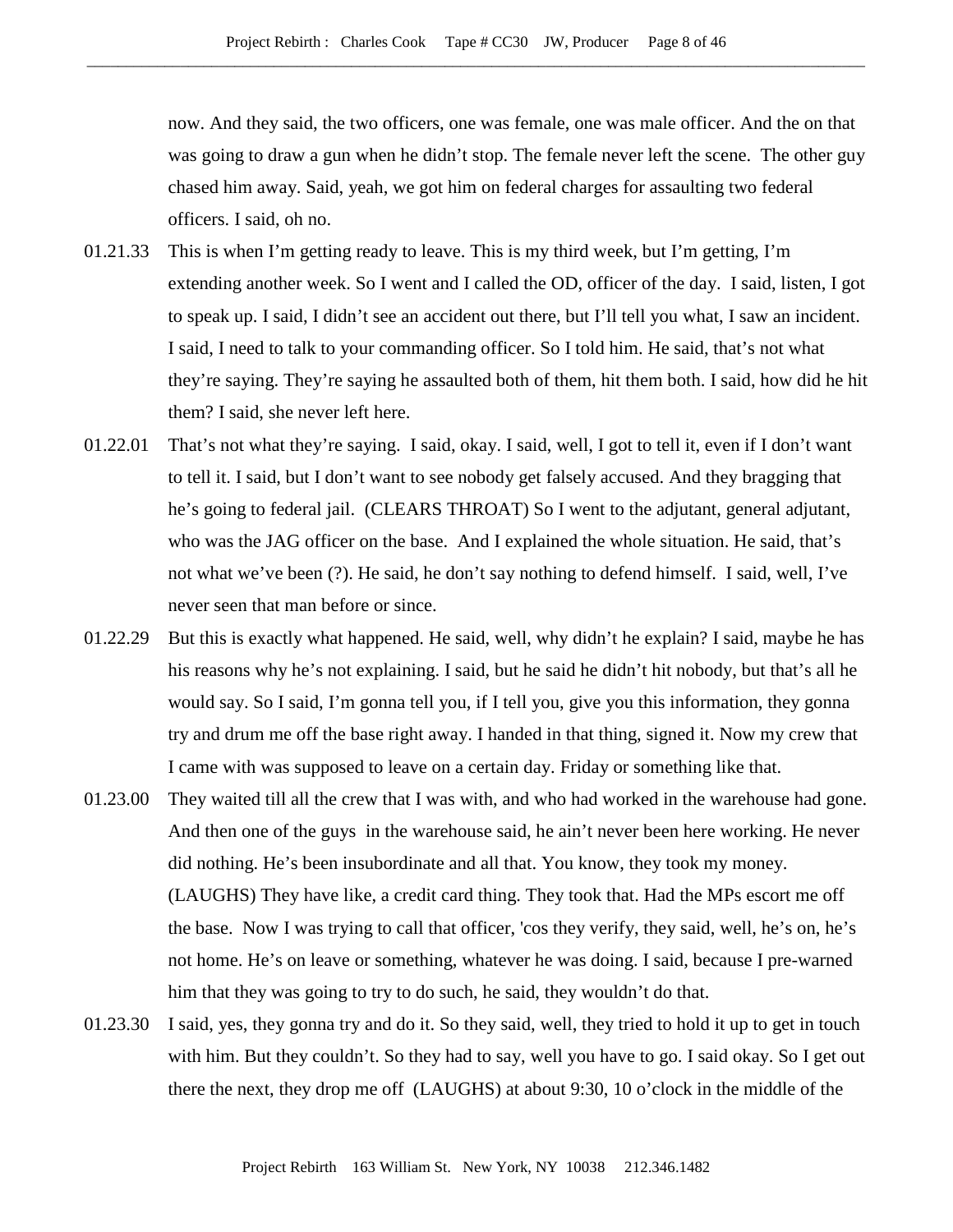road. (LAUGHS) With nothing. That's how I had to get home. But I had, luckily, I got my own money. But that's what they did. I started, somebody had told me I should sue them, but I wouldn't be suing. I'm not gonna sue the Red Cross.

- 01.24.01 It's not the Red Cross. It's those individuals who did that. But see, I know that if I could get, I wanted to go in, (?) somebody told me I should still be suing, get people that worked around and see, I was probably the most popular person on that base. I know that for sure. Had a lot of friends. Because what happened was, I was probably the senior person, elderly, at my age. You know, (CLEARS THROAT) one of the senior people down there.
- 01.24.28 And I know I was the senior black man down there. And all the women that were having trouble, every time they have some trouble, they would come to me. And anytime they had stuff to give away for, when they were leaving, people would leave, I said, here, you disburse this to the people that you think. And that's the rapport I had with most people down there. And I was, I'll give you an incident, what happened. (CLEARS THROAT) I'm doing my normal runs. Now I had worked the (ERB?) The ERB is a Red Cross vehicle where it opens up and you distribute food. When I first got there, that's what I was doing. I did that about two days until I was, and the guy called me and said, we need somebody for a truck. I said, well, I'll drive the truck.
- 01.25.05 That's how I got into driving a truck. So, and I liked that idea because you can give out more food to more people, you know, just than giving food, you can give supplies. Plus you're giving food. You're giving bulk food. Coffee, whatever. So they came to me. One of the guys said, listen, CC, we need, we don't have no MURs.
- 01.25.31 That's meals. So I said okay. So they said, when you finish your run, can you give us, you know, can you stock up so that we can have some in the morning. We can take it off your truck. So I finished working about, I loaded up and just before they were supposed to close the warehouse, I went in and I had already informed them that I needed something. They waited, some of the guys waited. I said, so I loaded up with this (MRIs?). And when I brought them in, we unloaded in two ERBs. That's how much I, stuff I had.
- 01.26.05 So the next day, they came and this girl (?), she said, CC, I'm so glad, that night, she said, thank, god bless you. And they all kissed me. I said, what you doing all this for? I said, I'm loving it, but what's all this? So the guys go, yeah, said, you know, if you had not given us those MRIs, those people out there would have had nothing to eat because there was all the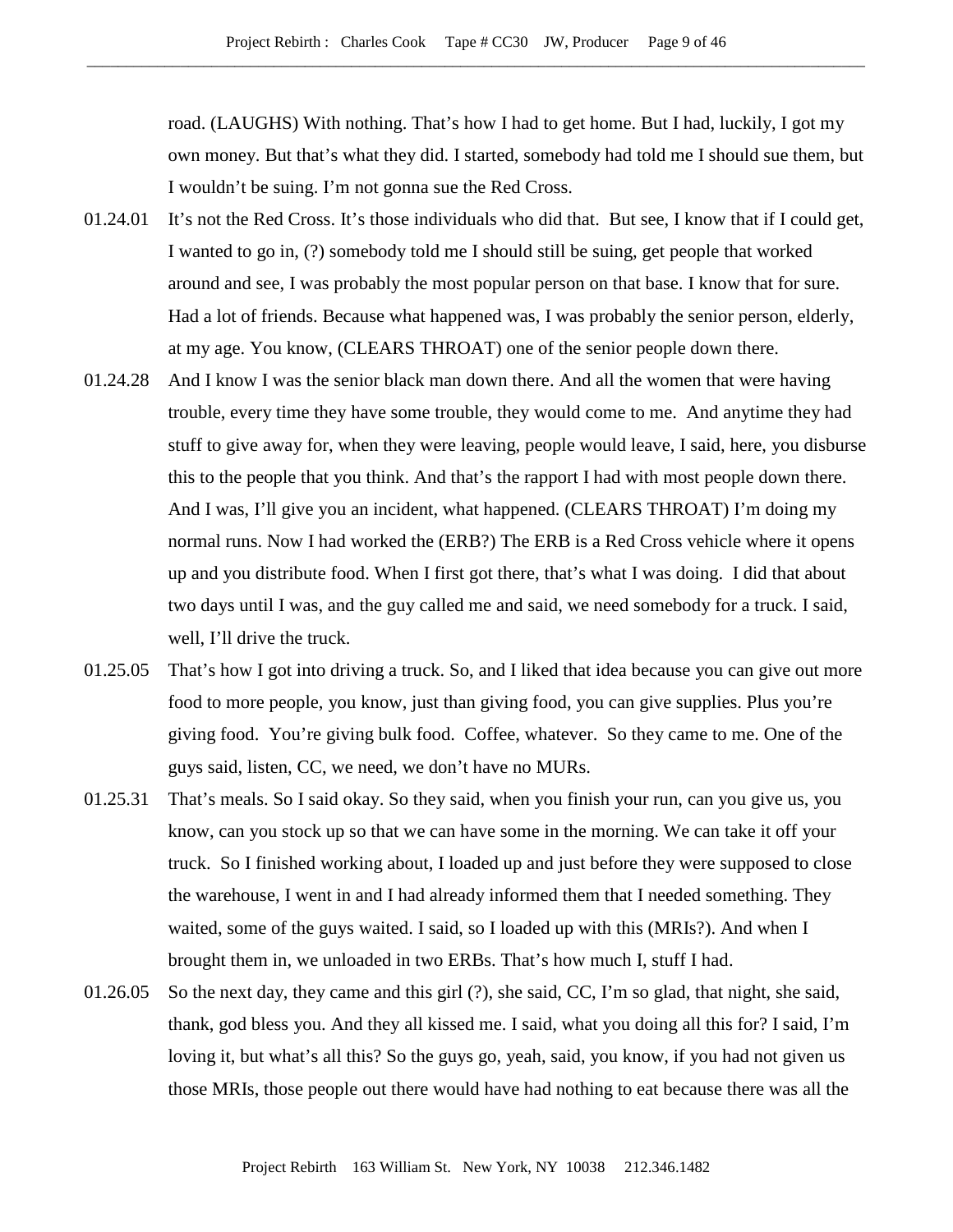kitchens closed down. So I said, he said, you supplied food for people that wouldn't have eaten.

- 01.26.30 So that's why I said I was well-liked. And if I'd have, but I couldn't get to, all the people I work with had just gone. They'd waited, they knew what they were doing. They timed it perfectly. 'Cos I extended. I was supposed to leave with my group, but I extended a week. Because they still didn't have enough drivers, so I extended. And that's what I got. The big, excuse the expression, (?) finger that way. They did it both ways. But they don't do like that. They did like my daddy said.
- 01.26.59 They put the umbrella in there and then they opened it up. (LAUGHS) They gave it me real good. But that's all right. I don't hold no business towards it. It's just, you know, I know I did the right thing, so that's just part of life.
	- JW: What about the old man you took a walk with?

## (OFF CAMERA REMARKS)

JW: What other memorable interactions did you have down there?

- 01.27.57 CHARLES COOK: Oh yeah. I ran into a lady, and she took me to her house. And she had some, several kids there. That's why I'm saying I'm, I was delivering in one spot and I was asking for directions. And she says, we don't have anything here. Nothing. And I said, and she said, could you please bring something.
- 01.28.31 Now she had like, babies in arms, you know. She was a white lady. So I just give you the race, so you know it wasn't about race or nothing. And I said, well, I don't have much on this truck right now. But, I said, what I have, I'll give you, you know. She said, no, but I need something for my babies. I need Similac and some stuff like that. And I was up near, oh wait, let me think. I was up near Route 9. I was up almost near Alabama.
- 01.29.07 So I told her, I make sure, I said, I'll be here tomorrow at the same time. So just tell your neighbors, anybody who has kids. And so when I went back, all I brought back was a lot of baby stuff. Baby things I brought back. Teddy bears and, you know, something for the kids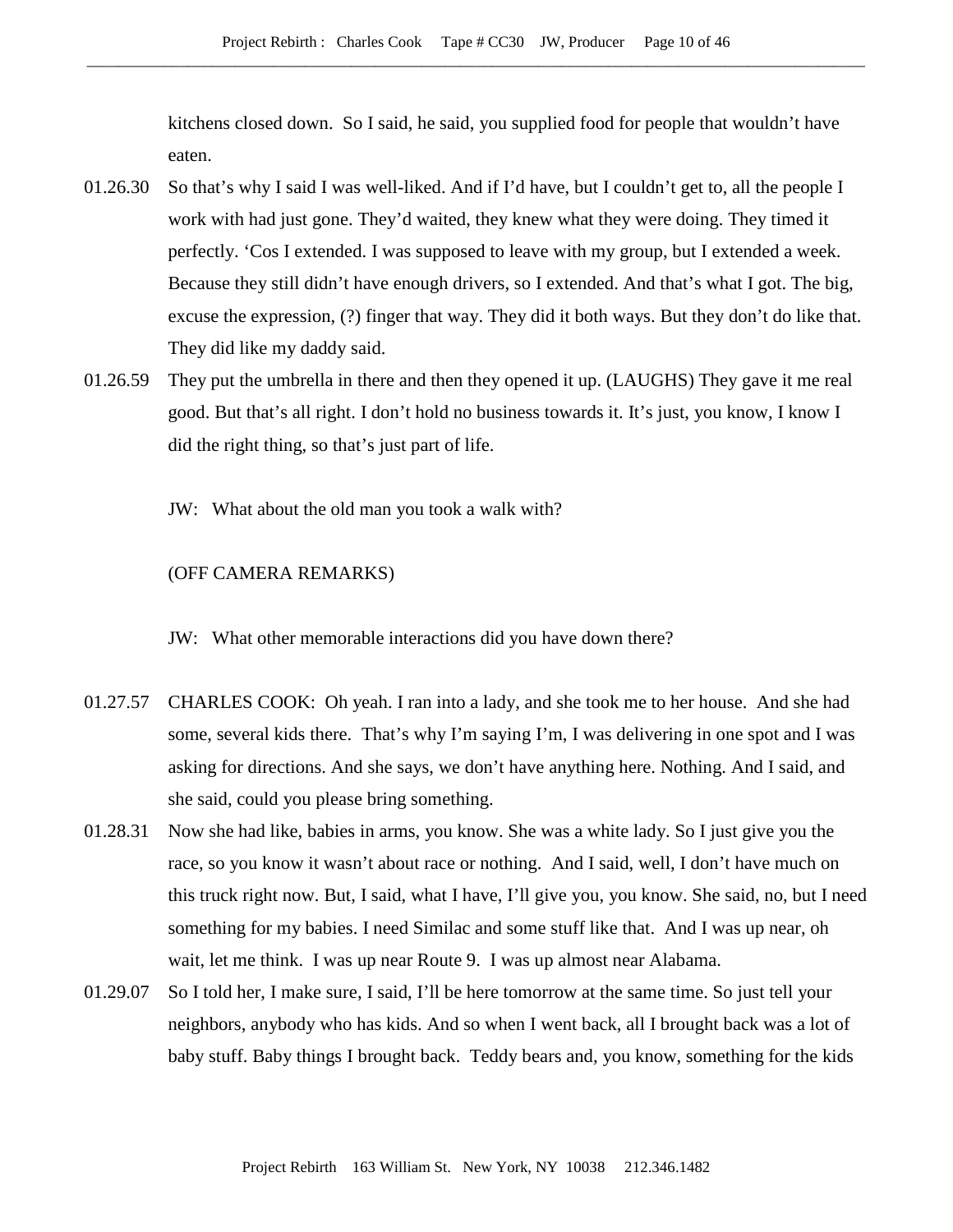to play with. Stuff like that. So it was, and I'll be honest, they should pay people, we should pay them for the feeling that they give us. (LAUGHS)

01.29.37 I swear for God, it's a good feeling to help somebody. You know, they're saying, they're grateful, but they shouldn't be so grateful, you know. It's a good thing to help. It really is. It really, really is.

JW: What was it like when you came back the next day?

- 01.29.58 CHARLES COOK: Oh, they were, they were all over me. (LAUGHS) They (?) load of stuff. They got it. They got their stuff and, 'cos I told them, if I tell you I'm coming, I'm coming, you know. I give my word. That was so, that's one of the things, when they booted me off, I had told somebody I was coming with some stuff and I know they wondering where I'm at to this day. But that's, you know what, that couldn't be helped, you know. Yeah, but that was, that was (STOPS)
	- JW: Was there more than one mother there?
- 01.30.31 CHARLES COOK: You see, (?), oh yes, most definitely. There was a group of people, you know. I told them, I said, I know where you live at. Just tell them, this is gonna be my distribution point. I said, I'll try and get here by a certain time. And I did. And I just dropped everything. Then I came back with another load of food. And I dropped all that, you know. 'Cos what she, I had food, too. But mainly I had, was trying to get a lot of baby stuff.
- 01.31.00 'Cos she had a lot of kids. She had like, one in the basket and two like this, you know. There was, you know, I said, don't worry, I'll bring back stuff. So I did. I said, just tell your neighbors. And I came back with the food. I said, I'm gonna bring you some stuff back for yourself. 'Cos she was concerned. And then I found, I had found a box of teddy bears. I should have sent you, I says, somebody somewhere out in California. But I found this box of teddy bears.
- 01.31.30 And what I was doing and would do is every time I run into a kid, I had a couple of boxes, I would give them out, you know, to the little children. So when I got out there I was able to give them to the kids, so, which was, the kids were happy to have something to play with.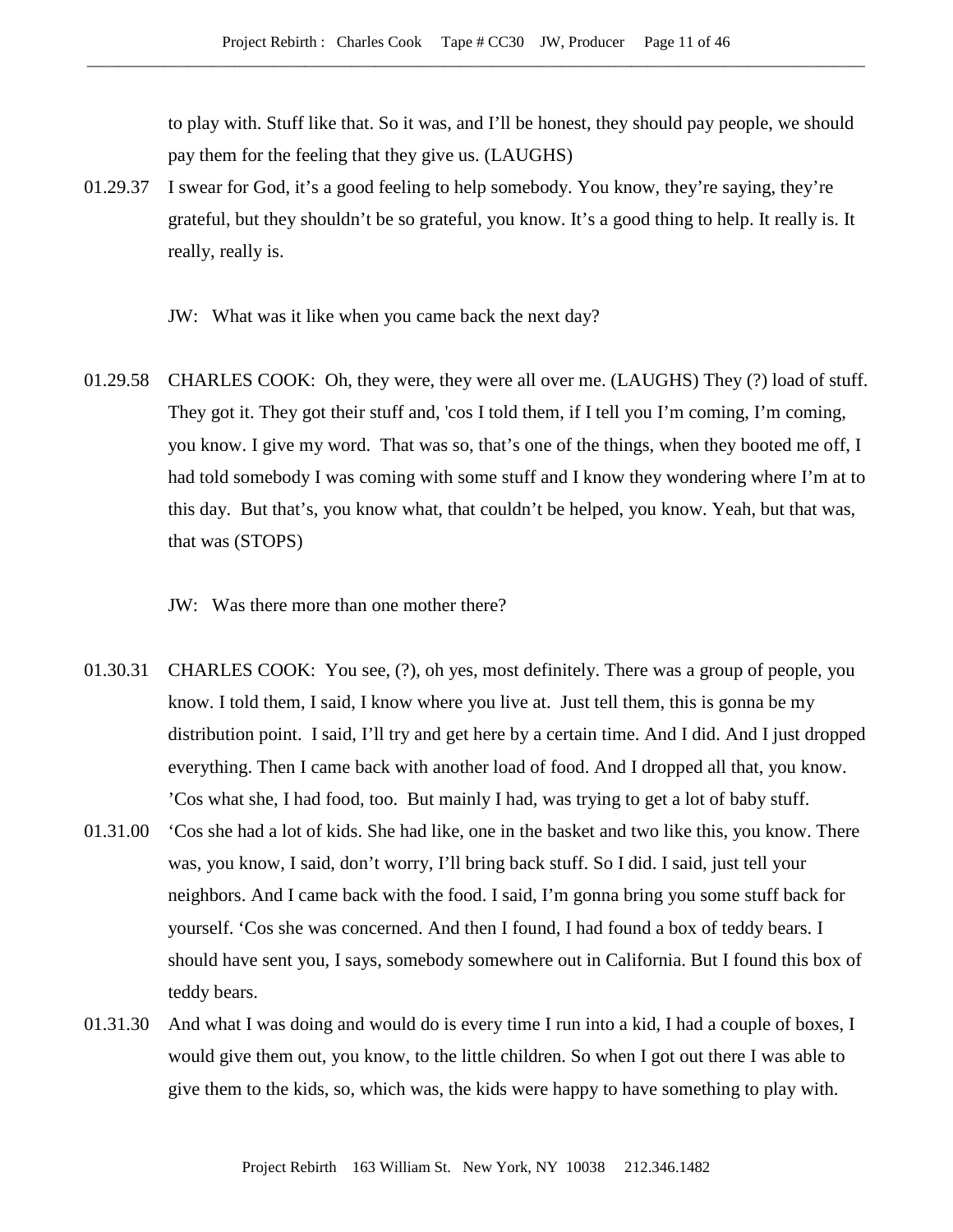And the mother was happy that they had something in their stomachs for the kids, so, you know. You know, I done a lot of things in my life, but nothing better than that. That was my shining hour. Even though they F-d me up.

- 01.32.00 It hurt me what they did to me. 'Cos I stood there one time and said, how could they do this? How could they lie like this? I was just surprised. I almost felt like breaking down, but I said, nah, I ain't gonna break down. I ain't gonna let them have the option, you know, 'cos I was angry then. But I said, no. Just suck it up. And there was no, see, when they dropped me, there was no bus service there. No train service there. Nothing. I had to hitchhike.
- 01.32.33 Had to hitchhike at least 60 miles, 70 miles, to a train station. But see, God is good. I called my cousin. And she knew, she had relatives down there.
- 01.32.58 And they came and picked me up on the highway. You know, it was a while to wait, but you know, and Amtrak had, I had made arrangement with Amtrak to be leaving like, on the days I was supposed to leave. Normally (?) the extra week. I explained the situation that, hey, I was down there and I'm being terminated at this point. I need a way home. And they said, well, they changed the, gave me another sleeper for that day out.
- 01.33.34 So it worked out, you know. It still hurts. That hurts. I'll be honest. It really do. It hurts so much that I felt like going to California, the guy lied on me, and doing something he would be real sorry for. In my younger days, I used to carry that thing.
- 01.33.59 And would use it. Unfortunately. But God has shown me another path. Anyway.

JW: How much did Katrina remind you of 9/11?

- 01.34.26 CHARLES COOK: It reminded me of the grief that I saw on the faces of the people that, when we was helping to distribute checks on the pier. But 9/11 wasn't as bad as this. You could literally go along the Gulf coast and near the water, you could just ride for miles from Highway 9, I think, or 90, whatever it is, and the bridge was down. And you just see nothing but devastation for miles and miles, past the, all down there.
- 01.35.00 It was just really, really bad. Really bad. I wish I had taken my camera because it was something that, (LAUGHS) I really wish I had taken my camera. It's not funny. Someone, you could the remnants of what was a nice house, maybe a huge estate. With a driveway, but the trees were all down.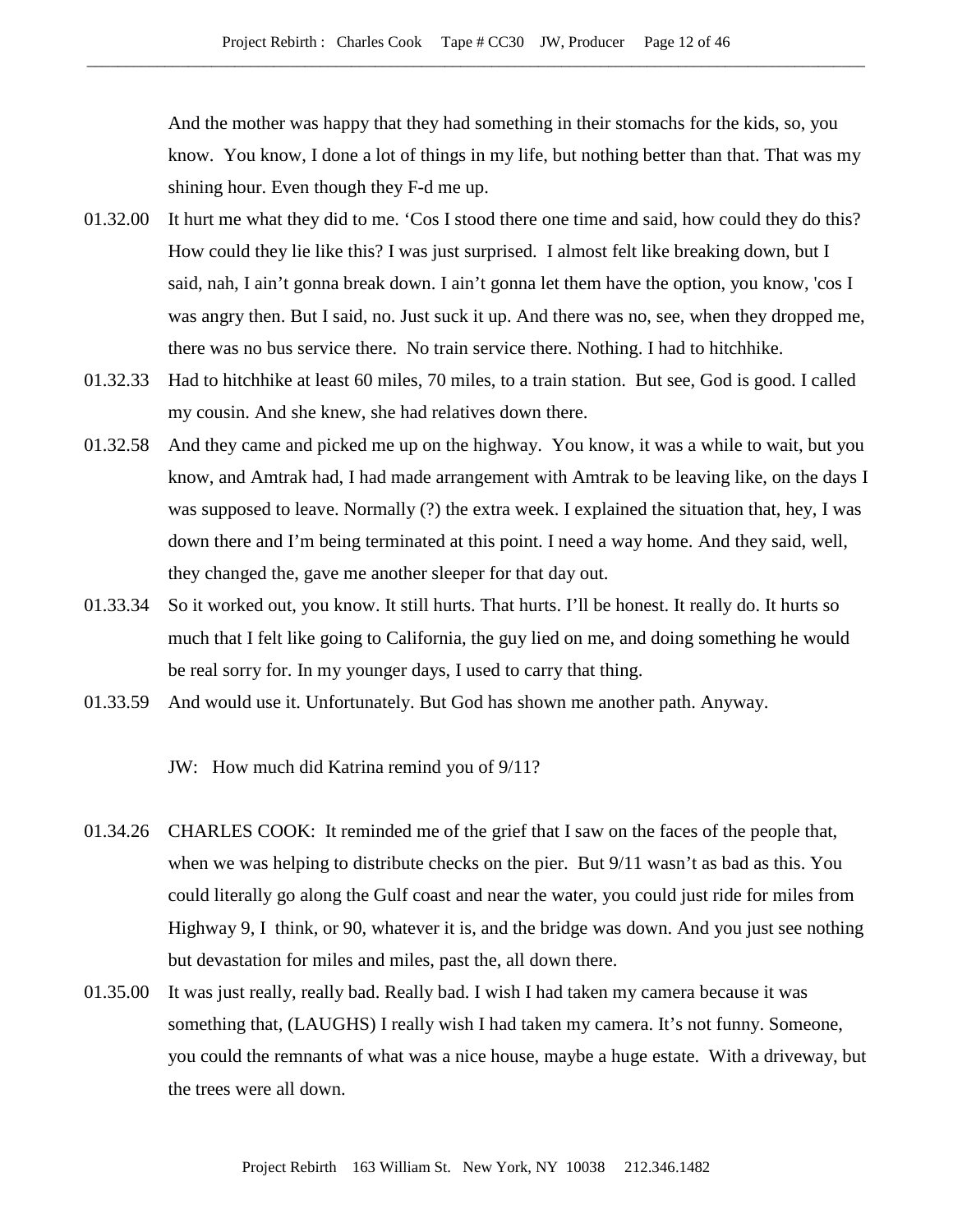- 01.35.33 And a wrought-iron fence close to the water. The house was literally gone. Only thing you could see was the steps. Of the house. The only thing standing was Sambo. Sambo is the little black man holding the thing for the gate. (LAUGHS) That's the only thing standing.
- 01.36.02 Only thing standing. The gate down. Sambo's the only thing. I'm right here, boss. (LAUGHS) It's the only one. Yeah. Yeah. I should've taken a picture of that. Didn't have no camera with me, but it was just something to see. Nature did (?) his dirty. But I did eat good down there. There was one place that was (Christian?) on the water, they had set up a tent.
- 01.36.32 And I dropped supplies off to them 'cos they were feeding people. And they were running out of food. So, but they was always feeding people. So I had never eaten there. I stopped and I made it my business to stop (LAUGHS) there every chance I could get. Because they had craw daddies and everything hooked into that gumbo. Sausage. The weight I had lost, I think I gained right back 'cos I had about four or five cups, I would come in and get four or five cups and put them off to the side.
- 01.37.02 They knew I was coming. (LAUGHS) Yeah. So it was, it had its levity. I played basketball when I was down there. With a group of kids. No, not kids. They were young men in their early 20s, 30s. One guy from California, a couple others. So one kid kept calling me, hey, Old School. Calling me, Old School, come on, let's play. You gonna play? I said, I said, okay. I said, I haven't played in awhile.
- 01.37.31 I said, but, I said, I probably won't shoot. But I said, I'll defense. I know how to play. I said, I know the principles of the game. So we went out there and the first game, he was going, (?) I said, you calling me Old School? You ain't made a basket yet. He said, you ain't making one either. I said, I told you I won't shoot, but I said, I want to lock you down so you, every time you get the ball, I slap it out of his hand. By the third or fourth game, we was, we had a good time. He couldn't keep up.
- 01.37.59 He was, (LAUGHS) and he said, how old you say you are? I said, I'm twice your age and you can't even keep up with me. I said, you calling me Old School, got nerve. So every time they see me, hey, Old School, you gonna take young boys in school again? (LAUGHS) That's as bad as my uncle. I call myself, being that I was in shape, and I was on the New York City All-star Team for basketball in the PAO when I was a kid. So I come out of the service.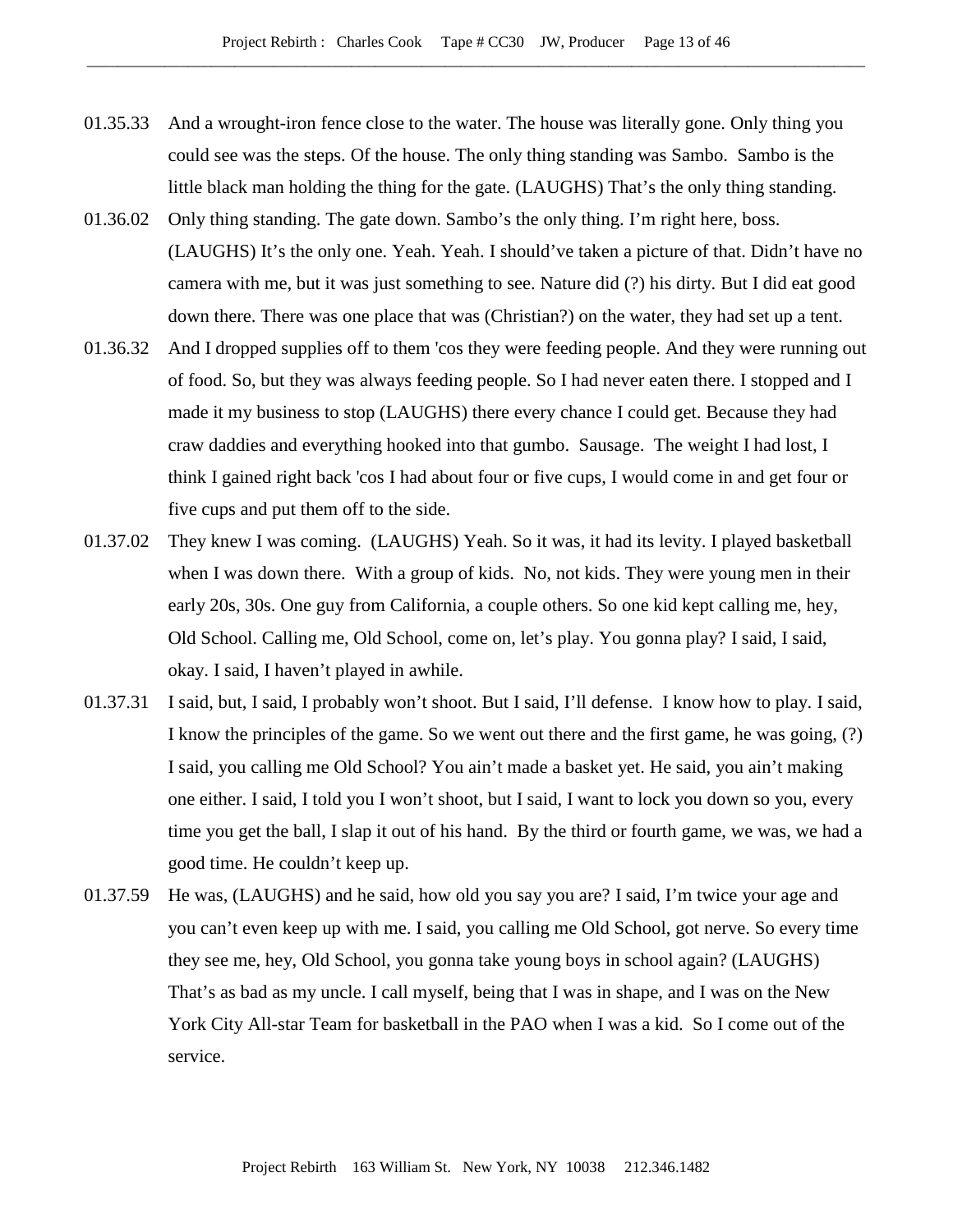JW: I wondered if you played basketball.

- 01.38.53 CHARLES COOK: I used to shoot it up. But I thought I could shoot it up. Now my, this is my aunt's husband. Now might, I have to give you a little background. My mother and my father all, they were all what they call athletes. So, you know, they came up athletically. You know, my mother ran track. My father was the captain of his track team, swimming team, all like that. So I, sports, they ingrained sports into my brother and myself. So now I come back and my uncle, he used to play basketball. But I never thought much about him playing basketball. He said, yeah, I used to play with the (Rens?), like that, Ren, he said, oh, so what, you played with the Rens.
- 01.39.29 So what? You ain't got no, what that mean to me? I said, well, we was a good team, you know, all this. (?) people telling about what they're, so he said, I'll tell you what. We'll go out. He said, I, like me, he's my age like, he said, I may not be able to keep up with you running, but we'll just shoot (?). He whipped me so bad. And I could shoot. He shot lights out. He never missed. Once he got it, he didn't miss. I looked at him. He said, I told you I used to play. So years ago, I'm saying this, I say, because my aunt just became, she's somewhat senile now.
- 01.40.03 And the court, I'm being, the court is making administer of her house. And her stuff. And now I just picked up a plaque of his, some other stuff for his basketball playing. And he had asked me, he was inducted to the Hall of Fame for basketball. His team. Him. The Rens. They had the best pro record in pro basketball. Ever. And they played the likes of the Celtics and everybody else.
- 01.40.30 Even though they weren't allowed to play in the NBA, they played all them, Globetrotters, all of them. Globetrotters stole their stuff from them. All that trickery. All that stuff like that. Pop Gates, all them. Pop Gates even played with the Globetrotters after awhile. But, and there's a book about him right now. I should've brought the book down. So you know, you never know what people, when people say, yeah, I used to something, you know, you have to take (?).

JW: Old School.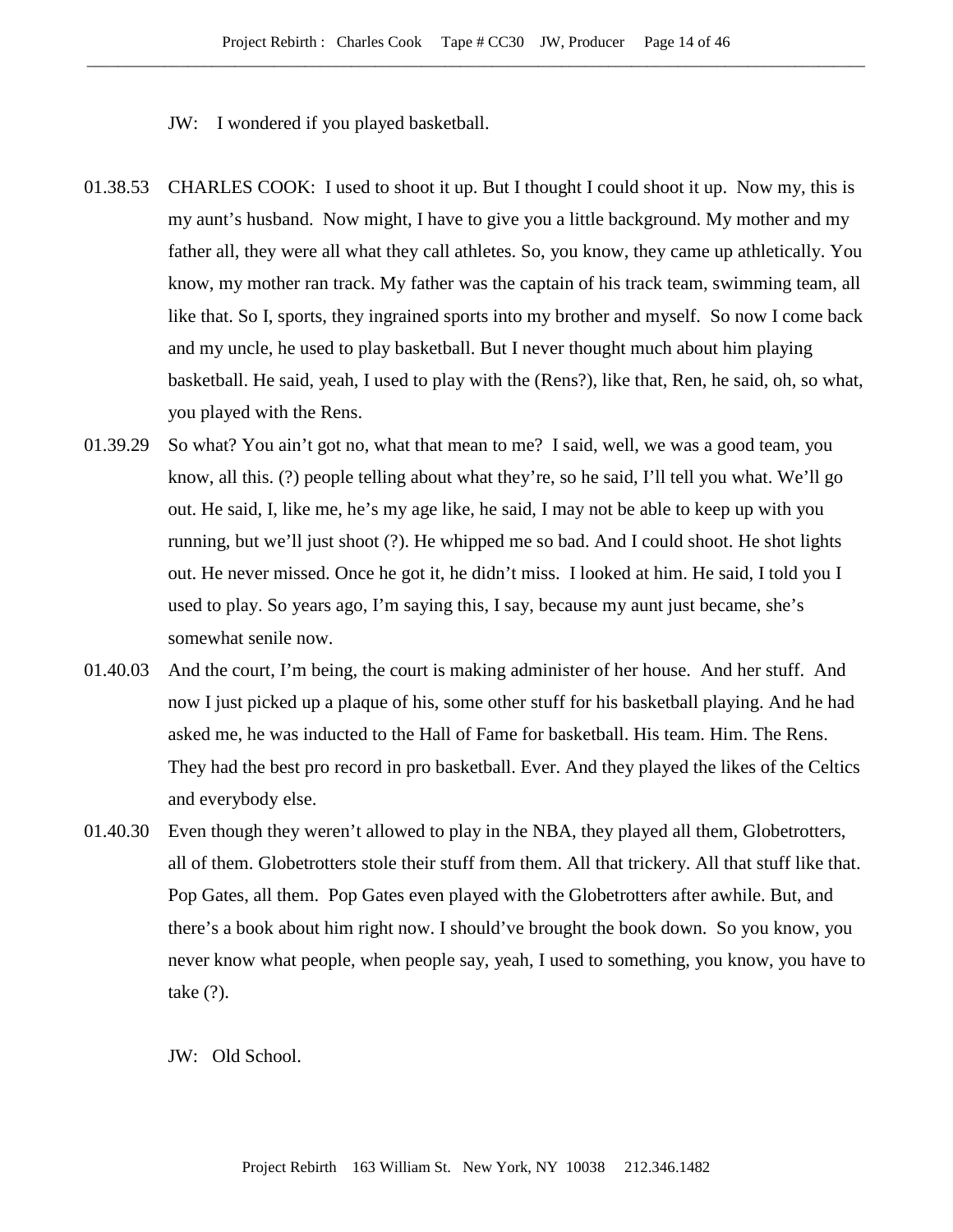- 01.41.01 CHARLES COOK: Yeah. I locked him down, boy. I locked him down pretty (?). Went behind my back and give it off. 'Cos I wasn't shooting. I was just, all I'm gonna do is pass. "Cos I said, my shot is gone. But uh, at this age, shoot, I know I can't be running up and down no court. (LAUGHS) But I was surprised. I got tired when he did, but I just refused to let him know I was tired. And then I got my wind. The wind came right back.
- 01.41.31 And I was dogging him then. I said, keep up with me. So instead of playing right, he (LAUGHS) doing like this. Every time I get the ball, he grab me. But it was fun, though. Yeah, it was nice. That was on their naval base. So we had a couple of moments to relax. And when that other, Rita came, they locked us, they locked the base down. They put an amphibious truck up against the door.
- 01.42.02 They drove it into the warehouse and put it up against the door so that it wouldn't blow away, blow us away. But I said, if it gets to be bad as Rita, I'm going on one of them ships. I don't care where they, I'm gonna be in a uniform just like this. (LAUGHS) I just joined up. Wherever that, wherever the Navy goes, that's where I'm going They was a sea bee base. That's what they were. They were sea bees. So I can understand them. It was (engineers?), same thing that was in the Army, but their combat engineers is the same thing as sea bees.
- 01.42.37 So that was, it was a decent experience. Then I came back. (CLEARS THROAT) From that trip. And what did I do after that? Oh. I received a call from Mitch Morrison. The fellow that started America's Ride.
- 01.43.00 And he told me that this guy named Fuller, he said, Fuller, this fellow Fuller called asking to speak to you. He said, do you mind if I give him your number? I said, no. So he called me. He said, listen, we got 62 homes. We're leaving from California. We're driving down to Shreveport, Louisiana. And he said, I would like you to be part of it. He has, he's the founder of Habitat of Humanities. So I went out and we escorted those homes down. And I helped to put in the first pikes and stuff for a couple of homes right there.
- 01.43.35 I had, while I was down there, I bought, I was buying it for my car. You know, the seats that you can put and motorize and make your seat comfortable and heat and stuff? But when I got them, then I looked at the two families that were moving in and I gave each one of them, the drivers one. And I guess gave (them?) my seats away. I still got to get some now for my car.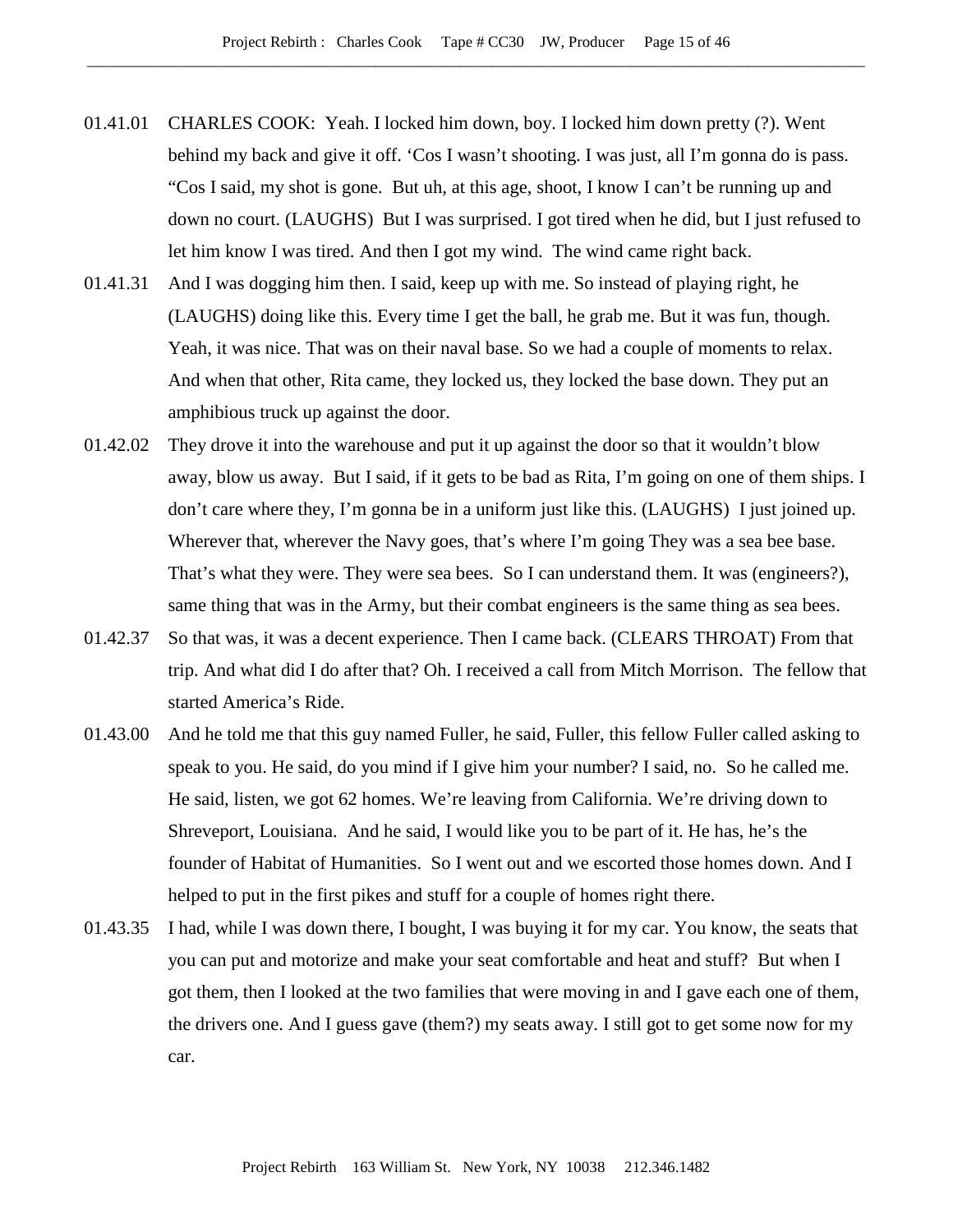01.43.57 But I don't have no regrets about that. So that was a nice experience. So anyway, that was a decent experience. I can't complain about that.

JW: What did that look like, to escort 62 houses?

- 01.44.20 CHARLES COOK: Yeah, well, some of them went down by rail. And some went by truck. And we went down. It was called A Ride to Provide. And it was taking toys and stuff like that. We stopped along the way by motorcycle. Chris Judd went with us. That was, that was a brutal ride. I'm glad I didn't drive the motorcycle 'cos I was in a truck, I was driving his truck. That was brutal. Because we went through Texas and it was an ice storm in Texas. It was pure ice. I mean, it was really bad.
- 01.44.59 Slipping, sliding all over the road. Oh, it was real terrible. But it was nice. It wasn't that many of us who went. But it was a good ride. It was for a good cause. So.

JW: The houses were on the back of trucks?

- 01.45.19 CHARLES COOK: They're, you know, pre-fab houses that you put up. You put the foundation in, then you just, it's just like, you know them little tools, toys you got at home? You know, you put, (?) it's very easy. Couple of screw here, and you put a bolt here. And you put that frame on top of that bolt. Then take another bolt, put it in like that.
- 01.45.38 It's very easy, you know. Once they cast the foundation, you know. And they had, see, they had the foundations there already for us. And when we got there, you know, we went to church, said a prayer, and we went to work. (LAUGHS) You know, so.
	- JW: You put up the houses as well?
- 01.45.59 CHARLES COOK: Yeah. I helped put up, I helped put up two. Then I left. And a third one was still getting ready to start. But we was going back to California, that's all, and I started to stay longer, but they needed somebody to drive a truck back. 'Cos I would rather see all three of them finished. But that wasn't to be, so I saw two go up. And the people move into them. Which was, which was cool.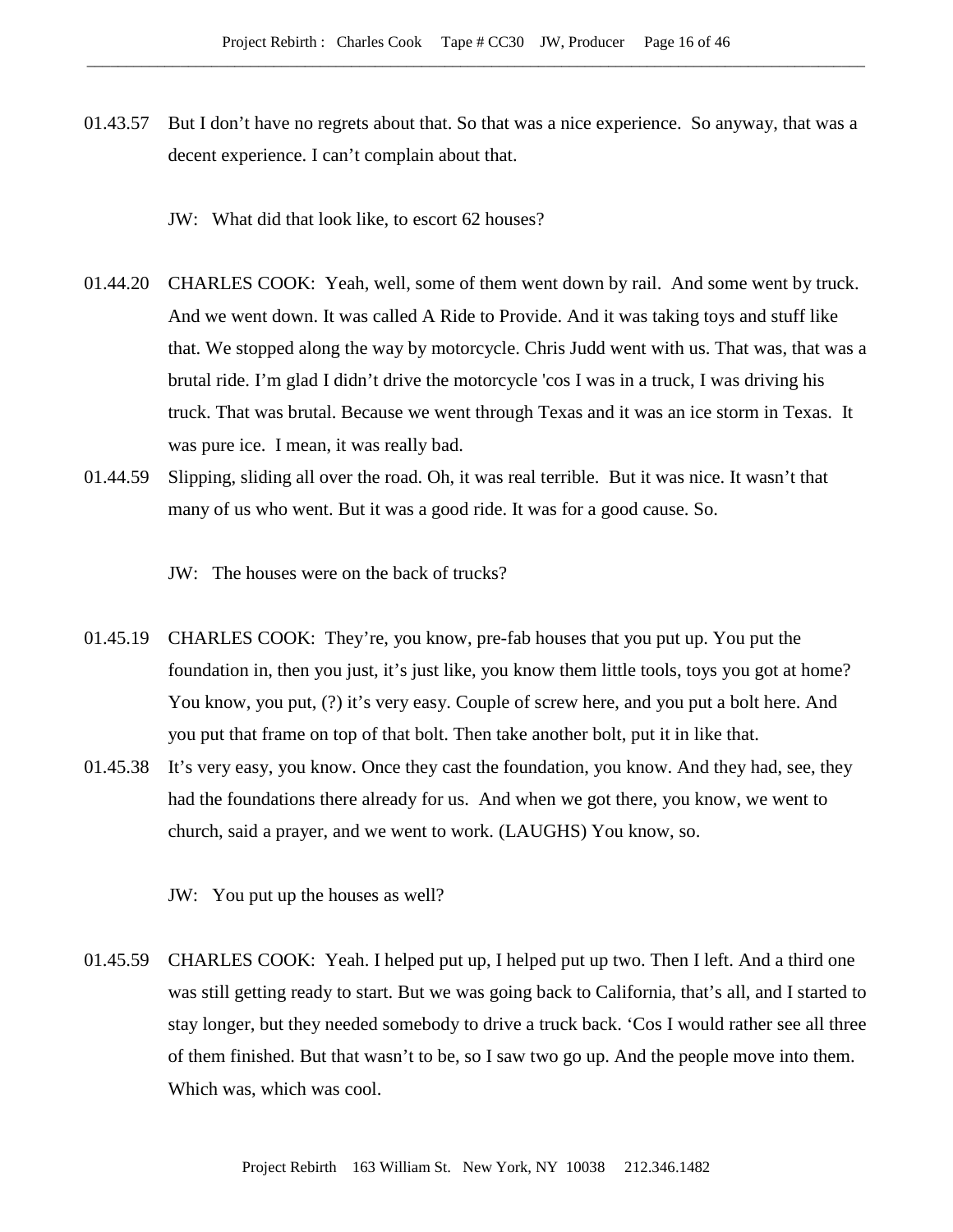JW: And after that?

- 01.46.31 CHARLES COOK: After that, I just behaved myself for a minute. Went on my trip, like I told you uh, recently. To Indianapolis. Been playing a lot of chess. I went to Atlantic, Maryland. Atlantic City. Where else? Getting ready to go to Atlantic City again in another couple of weeks, I think.
- 01.46.58 I went down there one time this year. And apparently because of the way I gambled, they selling me hotel room for free, comps. But I haven't taken them up on it.

JW: Does that mean you're a good gambler or a bad one?

- 01.47.12 CHARLES COOK: Good. I gambled enough money to stay on the tables a long time. I took \$100 and put it up on the table and my minimum bet after I made my first initial bet was \$200 a bet.
- 01.47.31 And I played for over an hour, two and a half hours. And I was betting \$200 or \$300 dollars each bet. I was beating them. And every time I bet, it would be \$200, \$300. I kept pushing the money at them. And I kept winning. And I kept taking off them \$1000 chips every so often. I was still betting (?). (LAUGHS) I was cracking them. I was into it.

JW: Did you come out ahead?

- 01.47.56 CHARLES COOK: Of course. Yeah. I came out ahead. I won about \$6000 at the, with \$100. But I take the big chips and say, give me a big chip and I put it on my money like that. But I slide one off, none of them see I slide it off. And they think I'm betting it all. But (LAUGHS) I was stashing, you know. You don't let them see your winnings. But it was my chip, so I was just taking them off.
- 01.48.29 But I was pushing that money at them. One time, I was on the roulette, I like to play roulette, but I had the whole table covered. But I play certain numbers heavy. And my certain numbers were hitting. And I put a big chip underneath the big numbers I like and they was hitting, bang. And 35 to 1, 35 times 75, you figure that out.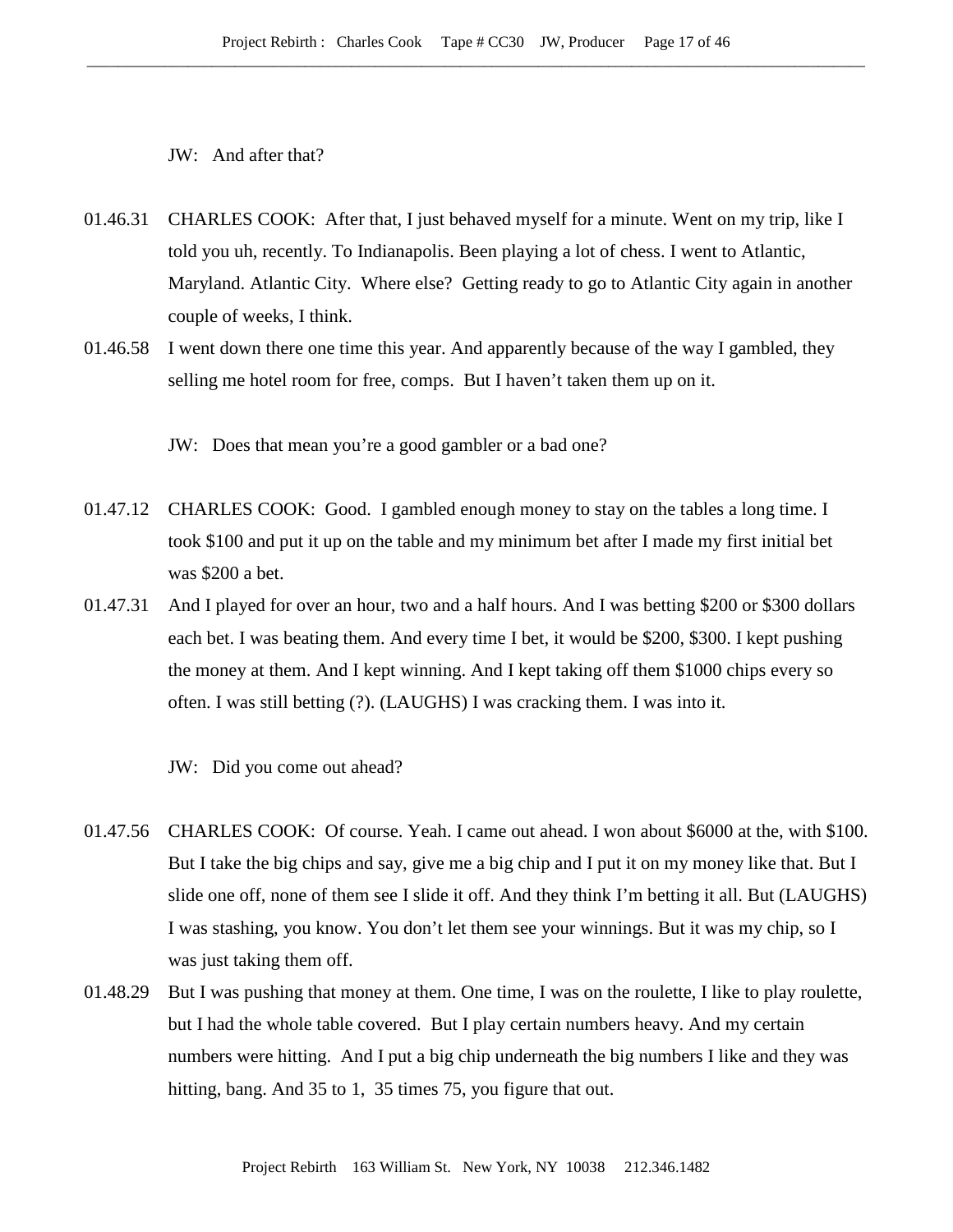(OFF CAMERA REMARKS)

01.49.04 END OF TAPE # CC30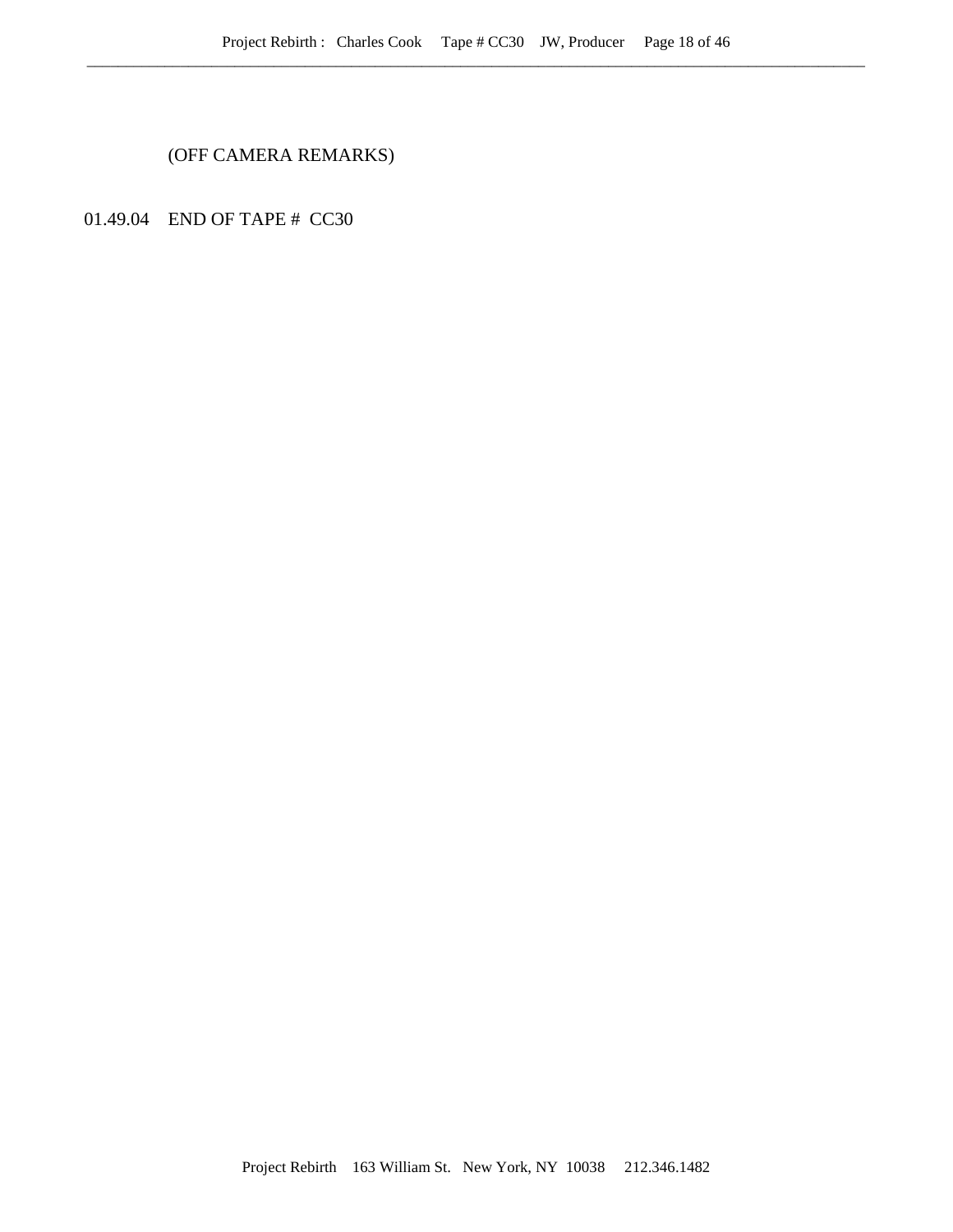# **TAPE # CC31 Charles Cook JIM WHITAKER, Producer/director PROJECT REBIRTH**

## 02.01.02 PICTURE UP

#### (OFF CAMERA REMARKS)

02.04.55 CHARLES COOK: That's my best friend. He and I talk mess all the time. And he whips my butt. Now he's one of these people that's a master. With that game.

JW: Master at whipping your butt?

02.05.11 CHARLES COOK: At chess. But we play pinochle all the time. Cutthroat. And I don't know if nobody in here knows that game, but it's very, very good.

JW: You explained it to us.

- 02.05.54 CHARLES COOK: Yeah, yeah. So today I'm gonna be a lazy bum. And my cousin, I got to go see about her. I have a cousin that just, well she won't see this. She just got, came into some money. Her husband inherited about two and a half mill. Tax-free. With no children. And they both sick. And I've been looking out for them before they got the money.
- 02.05.56 So I'm glad they got it before they, you know, so they can enjoy some of it. 'Cos it's a damn shame. Anyway.

JW: How did they get the money? How are they sick?

02.06.08 CHARLES COOK: Well, she's, she has cancer. Which she, she's only three of us, no, now you're all younger. She won't see this, hopefully. But she's a state supreme court judge, okay.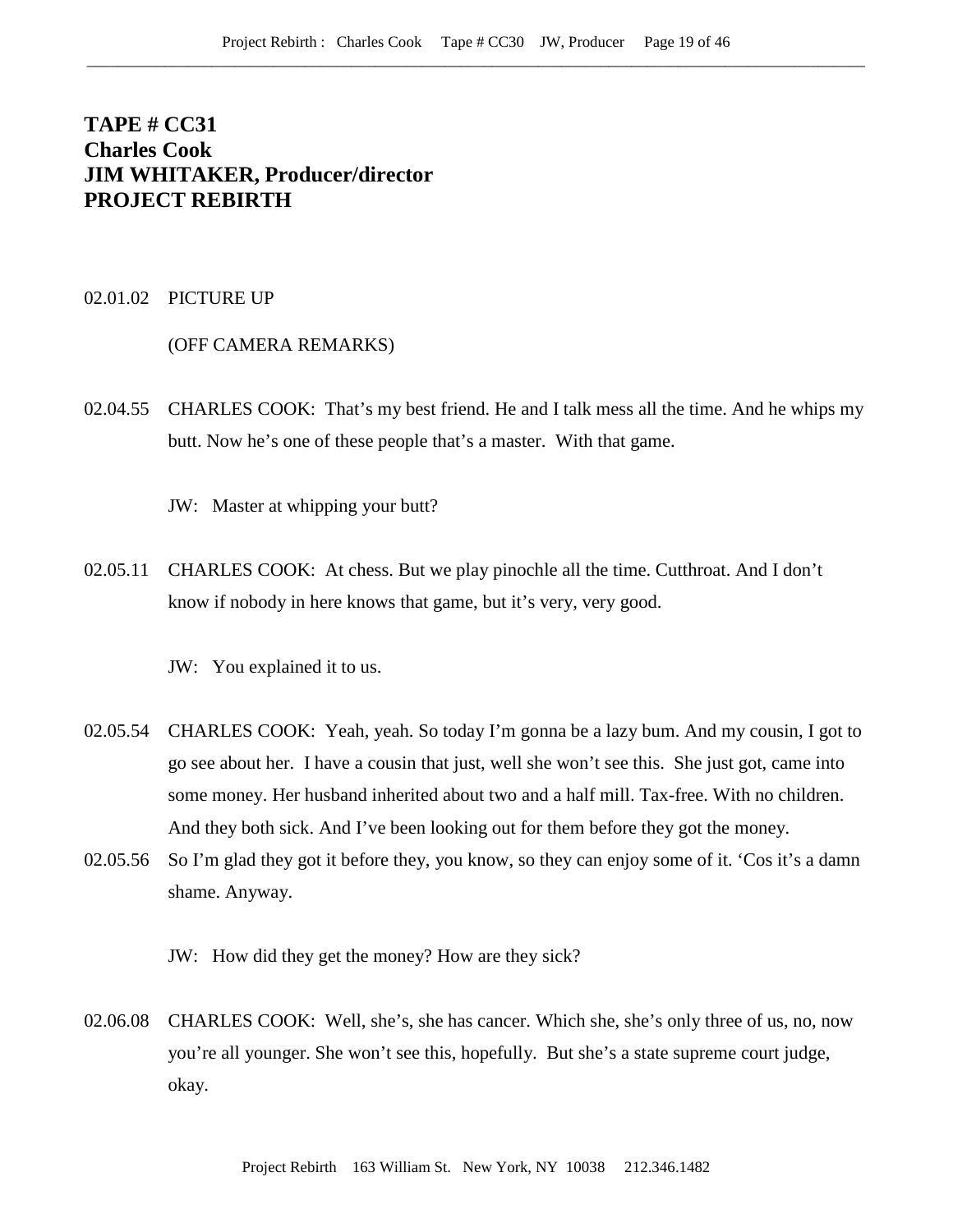- 02.06.32 What happened is her husband had gone in for an operation this year. Beginning of the year. And they cut his (coratic?) artery at Mount Sinai. The same place where I'm going. Gave him a stroke. Paralyzed him. Okay. And did something else that was messed up when they did the operation. So I go to the hospital and so she's standing there. She doesn't say anything to the judge. You know, to the doctor.
- 02.07.01 That doctor's saying, well, we want to get rid of him, so I said, he doesn't, he's saying, he can't talk. He's almost choking up in his stuff. So the doctor is unaware of who my cousin is or her job, her position or anything like that. So she had called me, so I knew what that meant. They always call me when trouble is. My family is like that. I mean, anything happens, I know when they call. That's why I'm in charge of my aunt's stuff now. Her house and everything.
- 02.07.30 'Cos her sister, my aunts, my cousins said we, they want me to take care of their mother. So, and so these cousins, they call me when, she calls me when something's going on. So maybe it's 'cos I'm the oldest in the bunch, but whatever way. But so she calls me and she's looking at me. And normally, when she says, butch, she's, you know, she (?) something bud. She'll say Charles, and then she'll say Butch. I said, I'll be right there.
- 02.07.59 Said, I understand. I get there and the doctor's trying to get rid of him right away. I said, the man's not comfortable going home right now. Have you provided somebody to take care of him? Well, she could take care of him. I said, well she has a job. Well, he could be home. I said, how could he, if something happens, he's choking, he hasn't learned to use his stuff, how can he do this? Anyway, he got me so pissed off. So I went over and cursed his ass off. I took him to the side. I said, do you know what you just said? You're telling this woman she could take him, take him home.
- 02.08.28 She don't know how to resuscitate or, you know, get that stuff out. Nothing, you're not giving her no training, nothing. I said, but you just, what you just said just dooms you. What you mean by that he said, you know, what you mean by that, I said, you may be used to pushing people, I said, when he came in there, he didn't have nothing wrong with him, I said, other than he needed this operation that he knew was gonna have to (?) going to be there. I said, but you caused his carotid artery, and I said, that lady you're telling he can take home, she's a state supreme court judge. And he, his mouth went. (LAUGHS) You know, (?) mouth just dropped. His mouth dropped.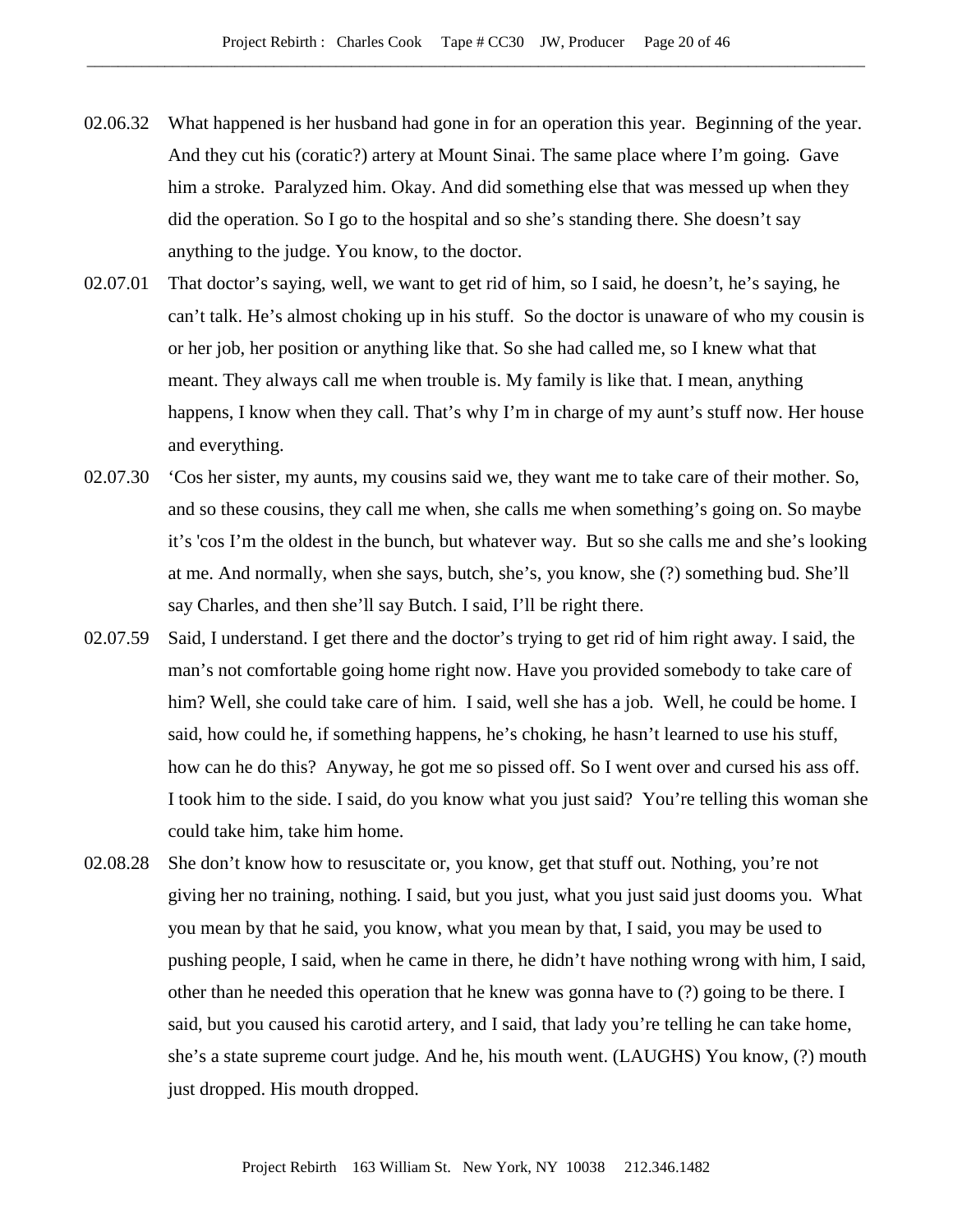- 02.08.59 Then he's all, well, when can he go home? I said, when he's comfortable. They settled, Mount Sinai settled within a month and a half, two months. (LAUGHS) And they settled out of court. Because they didn't want to go, they didn't want to go in front of a judge. Because she knows all the judges. (LAUGHS) You know. You know.
- 02.09.29 So would have got probably more. 'Cos my uncle was a state supreme court judge. So it's no, it's no judge that's on the state supreme court goes to those levels that wouldn't know her or her father. So they got that money so fast, I didn't know money get pushed up that fast. (LAUGHS) Just a little, just a little influence. And they're away right now, but (CLEARS THROAT).

# (OFF CAMERA REMARKS)

02.10.29 CHARLES COOK: I'll show you a picture of her. She's in Florida. And she text-ed me a message so I wouldn't forget her. I'll have to show you one day. But just, and that's all you can see. 'Cos she's a friend of mine. (LAUGHS) She said that's so I wouldn't forget her. (LAUGHS)

## (OFF CAMERA REMARKS)

- 02.11.59 CHARLES COOK: (MID-STATEMENT) I have a lot of friends. That don't mean nothing. Just friends. There's a party going on tonight and they wanted to know if I'm coming to the party, that's all. On this call here. The other girl's in Florida that sent that picture. (LAUGHS)
	- JW: What about Mount Sinai.

#### (OFF CAMERA REMARKS)

JW: Show us the brochure.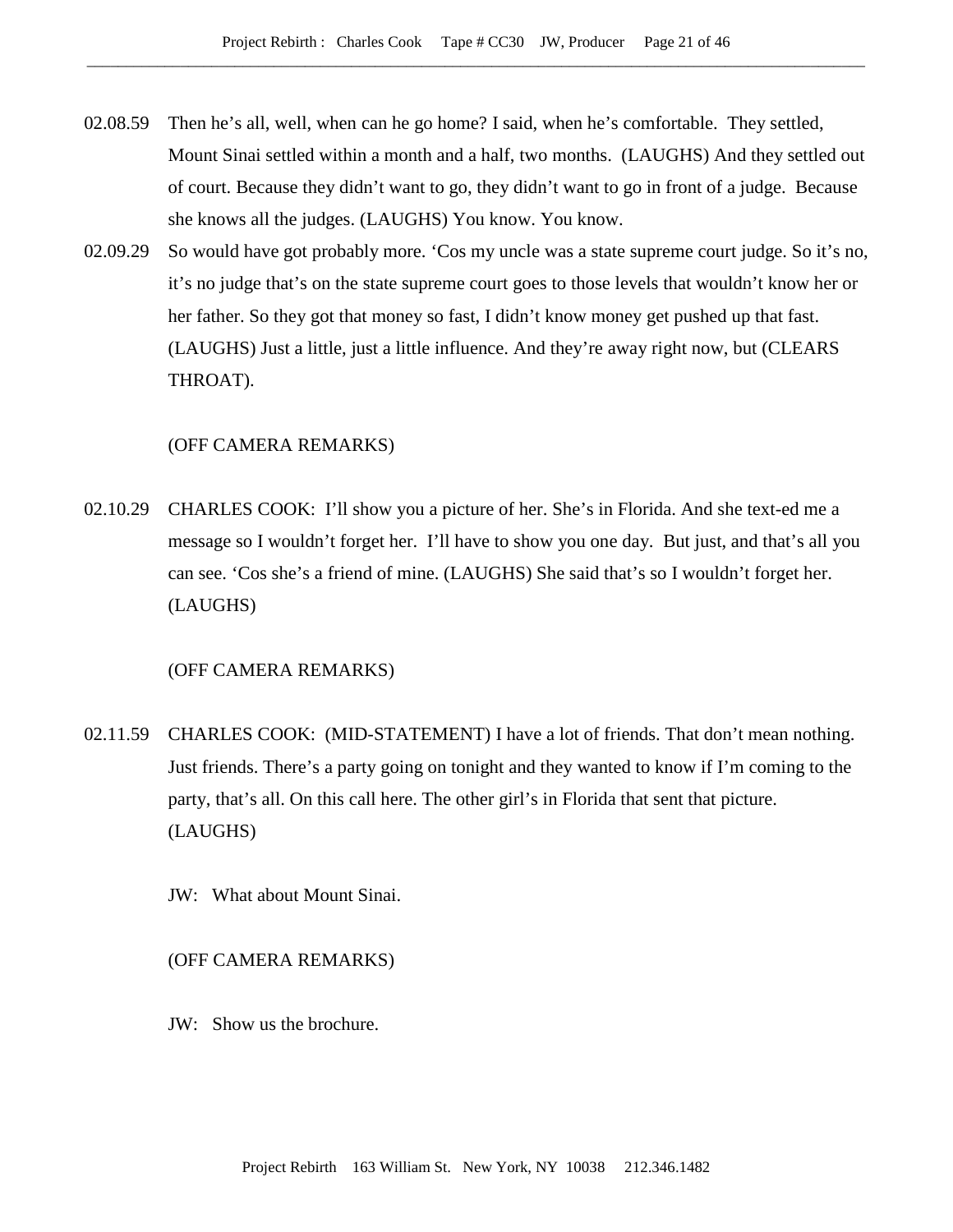- 02.12.33 CHARLES COOK: Yeah, well, the report came out this week that the dust I swallowed on the second day at Ground Zero turned out to be pulverized glass, steel, asbestos, concrete. Just as I was complaining. I said, I swallowed glass. And I kept telling them, I feel like my chest is burning all the time and it's sticky like something's sticking me.
- 02.12.58 So now they determined that the reason I have loss of lung capacity is because my lungs probably got real small minute holes (?) from the glass. So (CLEARS THROAT) that's why my chest is still heavy like it is. But I'm not alone. And I don't, you know, it just makes you feel vindicated with saying something. You're not silly. 'Cos people kept saying, it's impossible for somebody to swallow glass and live, you know, but now they just tell us.
- 02.13.30 And they sent me this pamphlet the other day with my appointment. And they put my little image on it. As you see. This it the Mount Sinai report. So I guess I'm amongst those that they consider sick. Anyway.

JW: How many times have you been in the hospital in the past five years?

02.14.10 CHARLES COOK: Quite a bit. But I just don't talk about it. (~JW~) I don't like talking about it. But I've  $(?)$  quite a bit.  $(\sim JW \sim)$  The VA.

JW: (?)

- 02.14.18 CHARLES COOK: No, I'll talk about it. I'm talking about it now, because now they done brought it out. 'Cos it's one thing to tell somebody, hey, I'm feeling this and nobody's believing you. You know, if you tell somebody, that's why I stopped talking about it. I said, listen, I still feel like there's something eating me up inside.
- 02.14.38 And you talk, no, they said it wasn't nothing wrong. It ain't nothing, you know. So you don't talk about it. So that's what made me get, ain't no sense in me talking about something that people don't really want to hear. Or don't believe. But now they have vindicated what I've been saying from day one. No, from the second day, third day. That I swallowed some glass or steel, whatever it might be.
- 02.15.00 Glass, steel, whatever it is. I swallowed something that's put some holes in my lungs or put something in me that I hurt from here straight through to my back, you know. It's, so now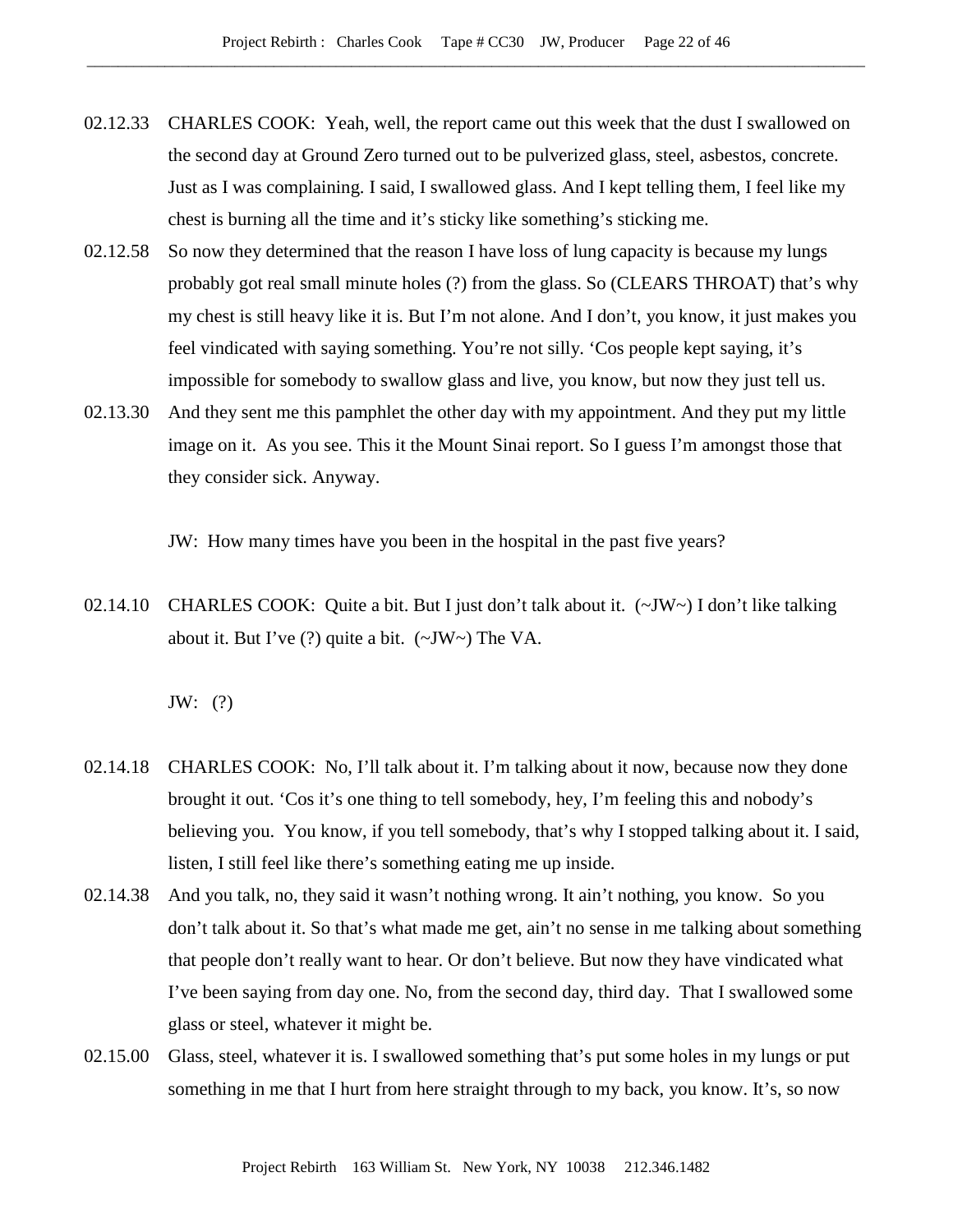I'm not the only one feeling this. They seen that we're all suffering from the same thing. We have a reflux, stomach reflux where our stuff keeps coming back up at us. Got the drip in our throat. You know, we all, I never had sinus problem. I got sinus and asthma you know, and all this. But you know, but (CLEARS THROAT)

- 02.15.32 I just spoke to a doctor today 'cos I just came from there. And uh, she was saying that she was at the site also. And she said she has asthma now, which she never had. So I said, where were you at? She said, I was in a tent the whole time. I said, oh, you was, I said, you're lucky you wasn't outside. She said, we stayed in a tent covered down. She was, you know, they kept a tent. So it really affected a lot of people. But they weren't, with their lies (?) (Christy?), I said, there's nothing wrong.
- 02.15.59 The air's fine. But we knew. We as people who were there knew it was something wrong with the air. We knew that the dust had to be body particles, first of all. We breathed cement. Concrete. All that, you know, structure of the building, we was ingesting that. So, and that's not, that's not even half of what we swallowed.
- 02.16.29 Not to mention the poisonous gases that were being emitted from that site. So, you know, but it's just, it's nice to be vindicated in what you're saying and then for somebody to acknowledge it for a change. (CLEARS THROAT)
	- JW: Is that why you didn't want to talk about it?

CHARLES COOK: Yeah.

JW: Tell me why it makes you not want to talk about it?

- 02.17.12 CHARLES COOK: Because even the doctors didn't, my general practitioners, they wanted to say, yeah, it's something but it's not that. It's impossible to live with glass in you. Well, you know, I'm saying, I'm telling you that's how I'm feeling. Mount Sinai, you know, finally saying, yeah, we got too many people feeling this glass. And we seeing that it was glass. They started examining what it was.
- 02.17.34 I said, yeah, I guess what you, so now they finally acknowledged it. Now my doctor, I saw him the other day, he said, I'm sorry I kept telling you that, you know, he said, but I see you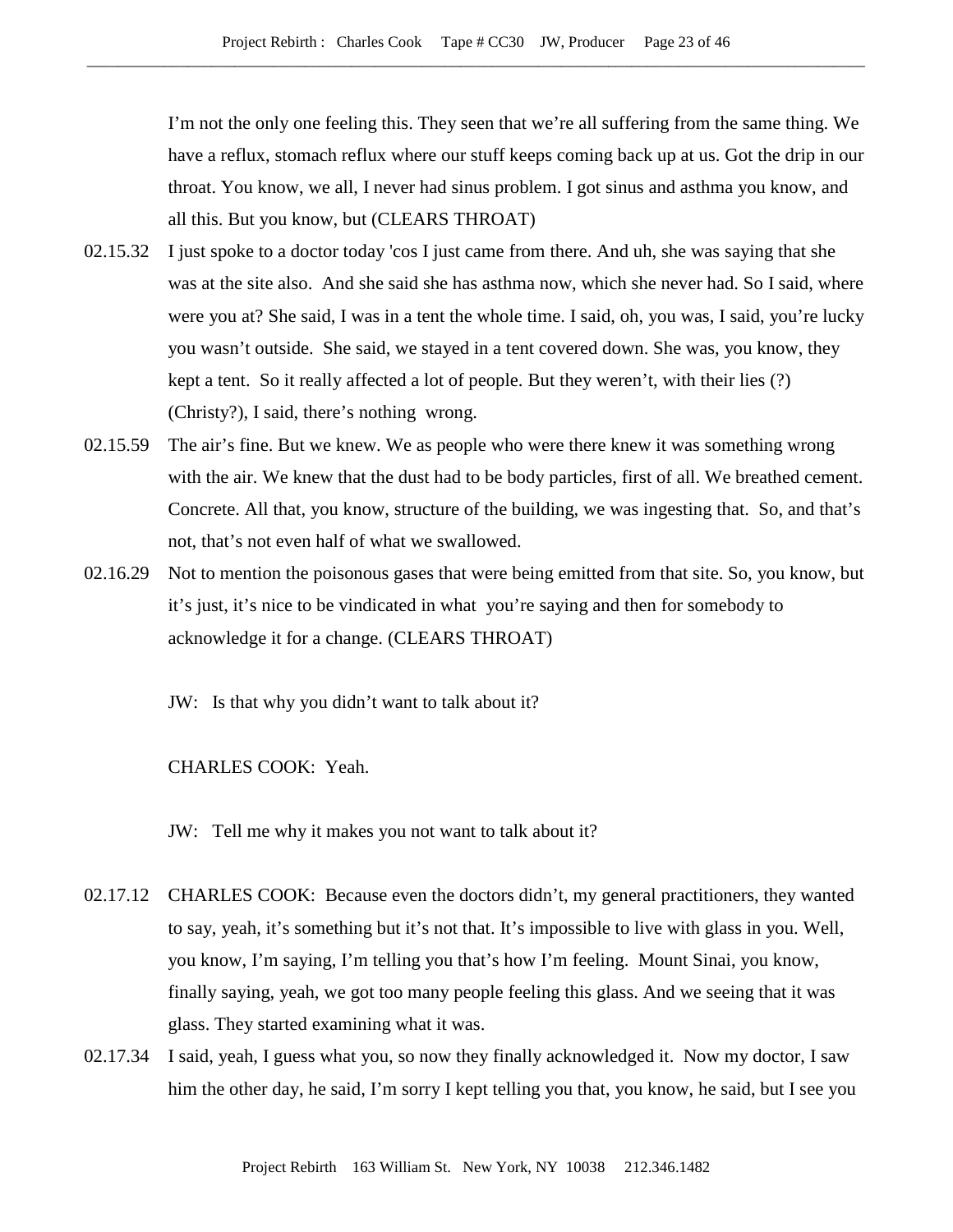were right, you know. He said, well, I knew you had shortness of breath, but I couldn't understand it. I said, well, it's kind of hard to see little teeny holes. He said, yeah, you're right. So you know (~JW~)

JW: What was that like when he acknowledged that?

- 02.18.06 CHARLES COOK: He said, well, I couldn't see it. But he said, I now understand it, you know. Because I said, you know, he said he has received a report from Mount Sinai, you know, also. Some things are hard to detect. So, but you know what's wrong with you. You know, you know when things ain't working right. (CLEARS THROAT) You've been used to running up 19 flights of stairs.
- 02.18.34 Nonstop. Racing my kids. And you at my age. And then to have difficulty getting up seven flights, you know. What did they say, this dust has knocked out 15 to 20 years off, ten to 15 years off your life? That must mean I'm ready to go now. (LAUGHS) 'Cos how old is life expectancy, you know? Yeah, it's made me have to start doing some, you know, real hard thinking.
- 02.19.03 I got to start getting certain things, I got to really change my will and some other stuff. Get my arrangements in order. I'm getting ready to do that this week. I'm gonna finally get all that. 'Cos I don't think I want to be buried. 'Cos I'd be mad as hell to find out they done put me in the ground, I wake up down here buried. (LAUGHS) I think I might, I might be mad to get in that oven, too. (LAUGHS) Haven't decided how I want to go yet, though.
- 02.19.29 But I want to make, I want to make things easier for my family so that they don't have to do anything. I'm gonna have that stuff laid out in two places, so it just, the flag and all that other junk from the VA and all that kind of stuff. So that's my plans this week. (CLEARS THROAT) Better, you know, I'm not sorry for myself, so don't think that. But you come to go and I've had a good run.
- 02.19.57 So that's all that's about. But I got good company. Got a lot of good guys with me. And women. Yeah.
	- JW: Have you thought about those people more lately?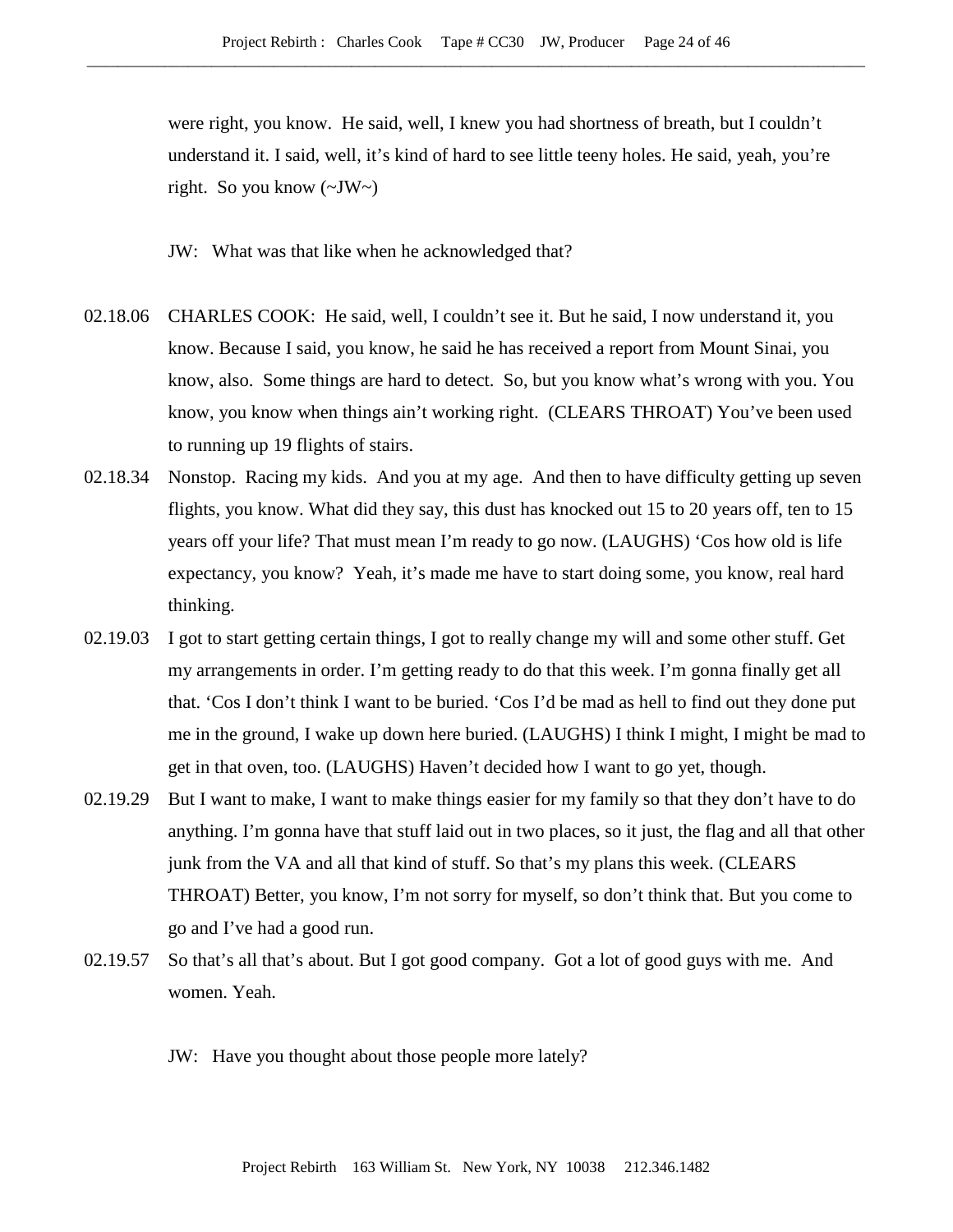- 02.20.25 CHARLES COOK: No, I was down there couple of days ago. Just before, I saw Danielle. And I went down because a lot of the people that went down there to clean up and to work and clean up were of Mexican descent. Or Latin descent. And a lot of them are not legally here. But when I was there, I can verify they came, they went into places and none of them didn't have a mask or anything.
- 02.21.03 They went to clean, and every time you're cleaning that dust, that's just coming right back up at them. So they had to, that was really even worse than being in the hole. Because they got, had all that dust to clean up. And a lot of them will come up sick now with a lot of cancers and stuff. And I went down to, not for myself, because I do have my own private health care. And I happened to get interviewed by Channels One, I was on that. And then I got interviewed by ABC, CBS, 10/10 Wins, CNN, some others that were on the radio station and stuff like that.
- 0221.38 And I said something. And the guy said I should say this more often. And also repeat what I told them. I said then and I'll say it again, who's gonna respond to the next disaster when the government turns its back and won't give health or medicine to those that could respond?
- 02.21.58 Even if they came there to work or volunteer. Who's gonna respond if you're not gonna take care of them? I don't think anybody will. (CLEARS THROAT) Yeah. It make it real hard.

JW: How do you feel about that?

- 02.22.15 CHARLES COOK: I think this nation, when I was in service, and I went anywhere, I got good reception from whatever country I was in. If I was in France, or if I was in Newfoundland, if I was in Germany, wherever I was at, people treated, you American, oh, you're good people. People don't look at Americans that way no more.
- 02.22.43 They look at them as bullies now. And it's sad. Bush is doing something that is so horrendous at this time, he need to be impeached for just what he's trying to do.
- 02.23.04 Prisoner of wars fall under the Geneva Convention. (CLEARS THROAT) He got angry and he came out speaking for you senators who are against me wanting to interrogate these prisoners harder and crueler than normal, you all should shut up. McCain was a prisoner of war. He is permanently disabled from torture.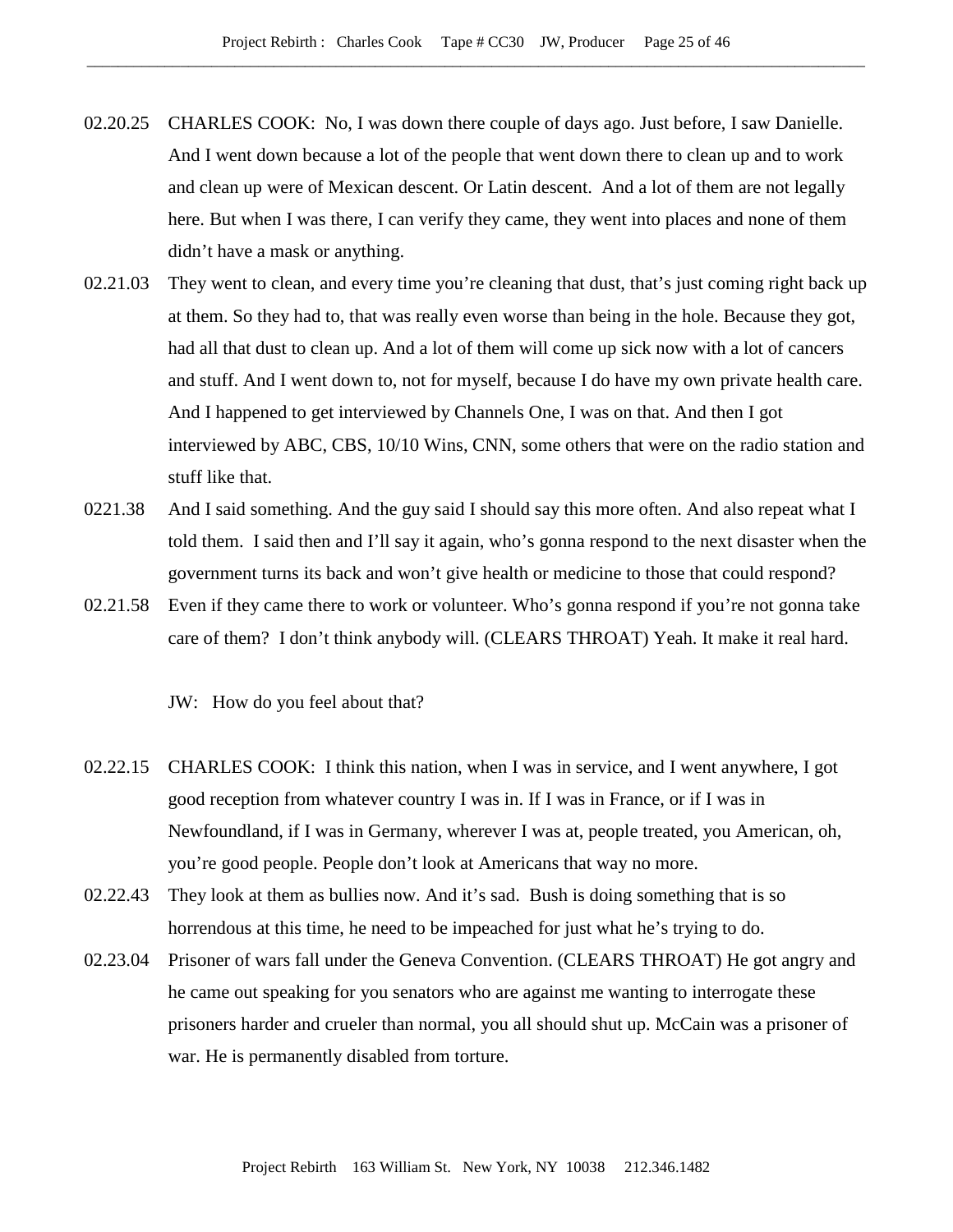- 02.23.31 And he was under the Geneva convention, now imagine if Bush has his way, what if you and I go to war today or tomorrow or your son goes to a war. You can't expect no decent treatment from, you know, his enemy. Because Bush has his policy. I will isolate them, I will drum them, I will torture them, whatever, to get my information. You make yourself no better than Hitler.
- 02.23.59 And that's just where he's leading to. Sad to say. That's really sad to say. So I don't know. We really, we've run into an abyss. We're just going the opposite way where, with what we used to be. We're worse than terrorists. I, you see, I'm, I don't believe in what the terrorists are doing. I understand they want to get people out of their countries.
- 02.24.30 But you put yourself on a lower level than they are when you do this. That's just what he's done. He's put us as a people on that level, as a nation. 'Cos people look at us, oh, you Americans, you're all in the same pot. I wasn't supposed to go there with that. That's not (that's not the route?).

## (OFF CAMERA REMARKS)

JW: How many times a year have you been to the doctor?

- 02.25.27 CHARLES COOK: This year? About ten times. Or better We getting ready to go the  $26<sup>th</sup>$ here. I got to go to my other, I got three other appointments with my regular doctors in the next month.
	- JW: What do they do at those appointments?

CHARLES COOK: Now you getting personal.

JW: In general.

02.25.54 CHARLES COOK: No, no, no, I've been getting tested. I'm, well, the only one that I'm really concerned about is the guy with the fingers. (LAUGHS) For those of you who don't know, I'm getting ready to do a colonoscopy in a couple more days. I had one test recently. I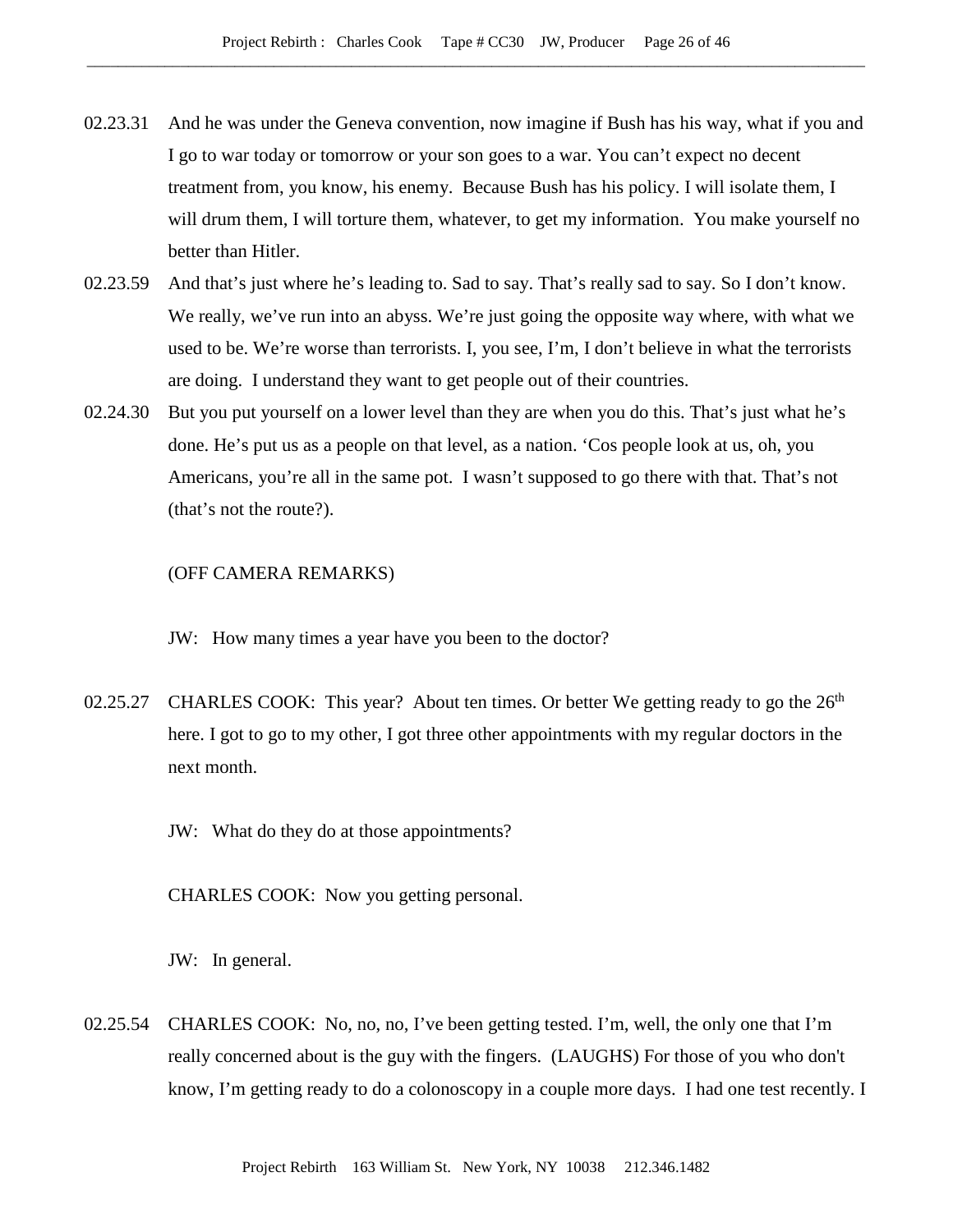had broke my rib. And the doctor had to, he told me, come in, come in. I see a bruise in here like that. So he said, I want to check you out. And he said, drop your pants, and I dropped my pants.

- 02.26.39 And of course, he wanted to examine me down here. He went and got something, it was a camera. And you know how small the smallest camera can be. On a tube about like that. And he pushed that down my penis with no, and said just inhale. I said, huh? And down he went to go down, yeah. So those are the kind of examinations I've been getting lately.
- 02.27.06 Which are not really nothing you want to talk about. Now I was, I managed to joke about it when the nurse came in there. I said, when I came in here, it was that long. I said, when he told me what he had to do, I said, it got to be that long. (LAUGHS) I said, if he come in here telling me I got to do that again, it's gonna be me and about 21 others, 'cos they got to pull me in here. (LAUGHS)
- 02.27.33 That is not a good feeling. That camera going all the way up you like that, oh gosh. I didn't know you could open up that much. But he put a camera up there to look up into my kidneys. So you know how far you got to go down through here. To go into your kidneys. I was saying, can you go through my mouth? Do any other way? Can't we just do this another way? (LAUGHS) But then he said, no, you'd be gagging and this is more direct.
- 02.28.00 I wanted to know, couldn't he go the other way? (LAUGHS) He says, no, this is the way you got to go. I couldn't talk him out of it. So.

JW: Why are you dressing differently?

- 02.28.16 CHARLES COOK: Well, I used to dress all the time. Okay. But to be honest, for the last, actually more than five years, for the last six, seven years, I've been just buying a lot of clothes 'cos my girlfriend dresses a lot.
- 02.28.32 But I always had like, rough (?) clothes 'cos I like to (?) rough. So I've been stacking them, buying them and putting them away. But never wearing them. But then when I started feeling sick again, I said, I better start wearing my clothes before somebody else wear them. And so I've been wearing my clothes rather than let somebody wear them for me. That's all. I just been putting on my clothes. It's like this ring.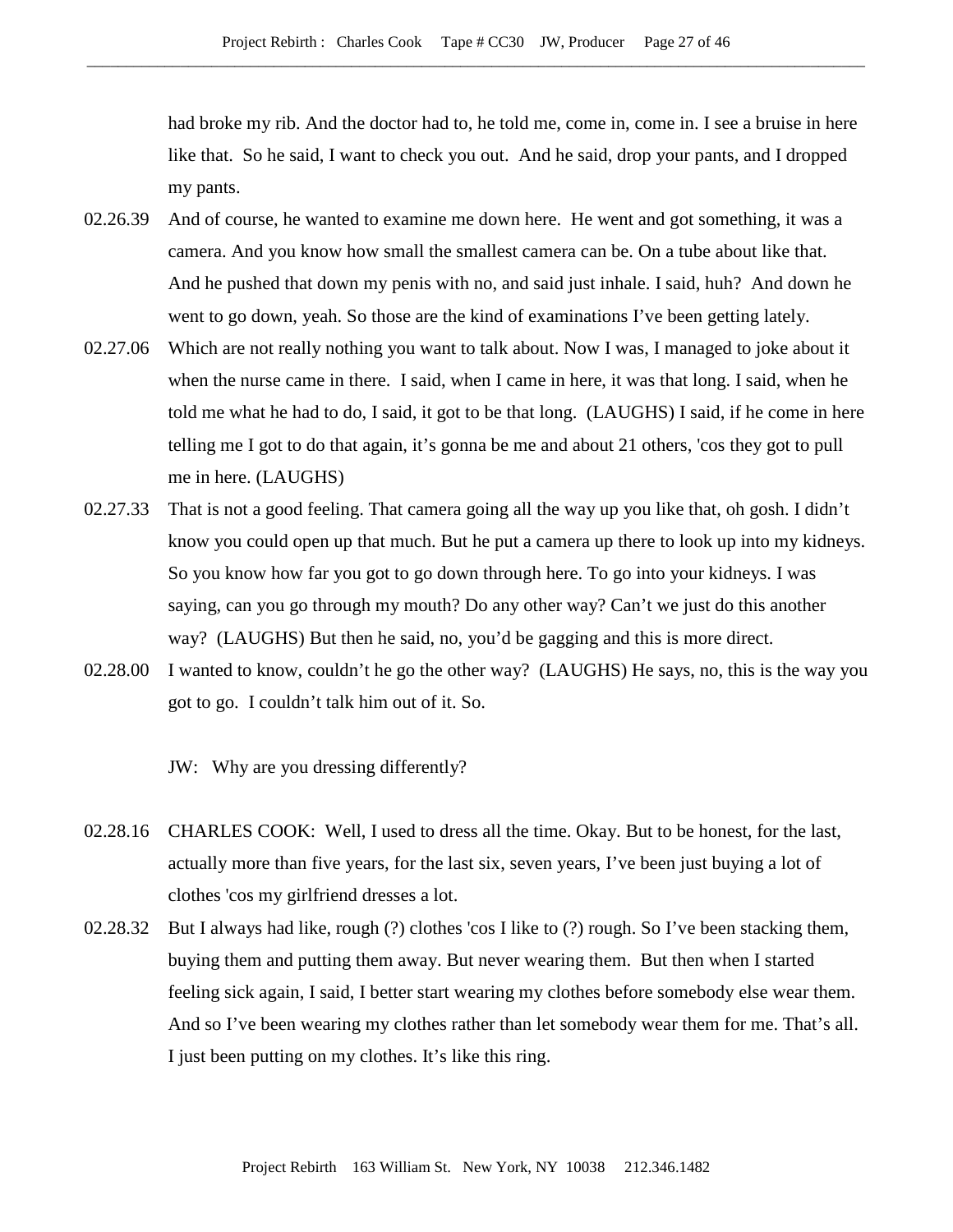- 02.28.59 I've had this ring 15, 20 years. I think I've worn it maybe about a total of two months. You know, only wear, I don't wear it, you know. I had purchased it with one thing in mind. Said, I want it 'cos it's nice. And then just in case I need some extra money real fast. But then I said, no, just give it to my son. You know. So my son keeps saying, yeah, Dad, where the hell's my ring? But he can't wear it on this finger. He has to, he's gonna have to get it sized larger.
- 02.29.31 'Cos his hands are much bigger than mine. Yeah, 'cos he's about 250. Yeah. His mom was lucky she's a big woman, 'cos I started to whip her butt (?) somebody might have gave me some help with her. (LAUGHS) No, that ain't happening.

JW: Do you really think you'll die soon?

- 02.29.53 CHARLES COOK: I didn't say that. But I'm preparing, so nobody else has to do anything for me. Yeah. I'm just feeling how do I feel, you know. But I'm just looking around how things are going with other people. And I'll say, what make me feel any luckier than anybody else? And then I'm at that age. I'm 66 this year. In a couple more weeks. You know, that's, and they said they'd take 15, 20 years off your life. So that's saying I'm gonna be 90 at this point. 'Cos they're saying it aged us.
- 02.30.32 So how many people you know reach 90? That's just being realistic.

JW: You scared?

CHARLES COOK: No. To be truthful, no.

JW: Really?

02.30.50 CHARLES COOK: No. No, I have no fear there. Why should I fear something I don't know? I might be apprehensive about the way I go. (CLEARS THROAT) But I'm not scared, no. No, I don't fear things. No. The only thing one fear is going to jail and being locked up and being incarcerated or something. I can't be moving around. That kind of stuff. But have no fears. No.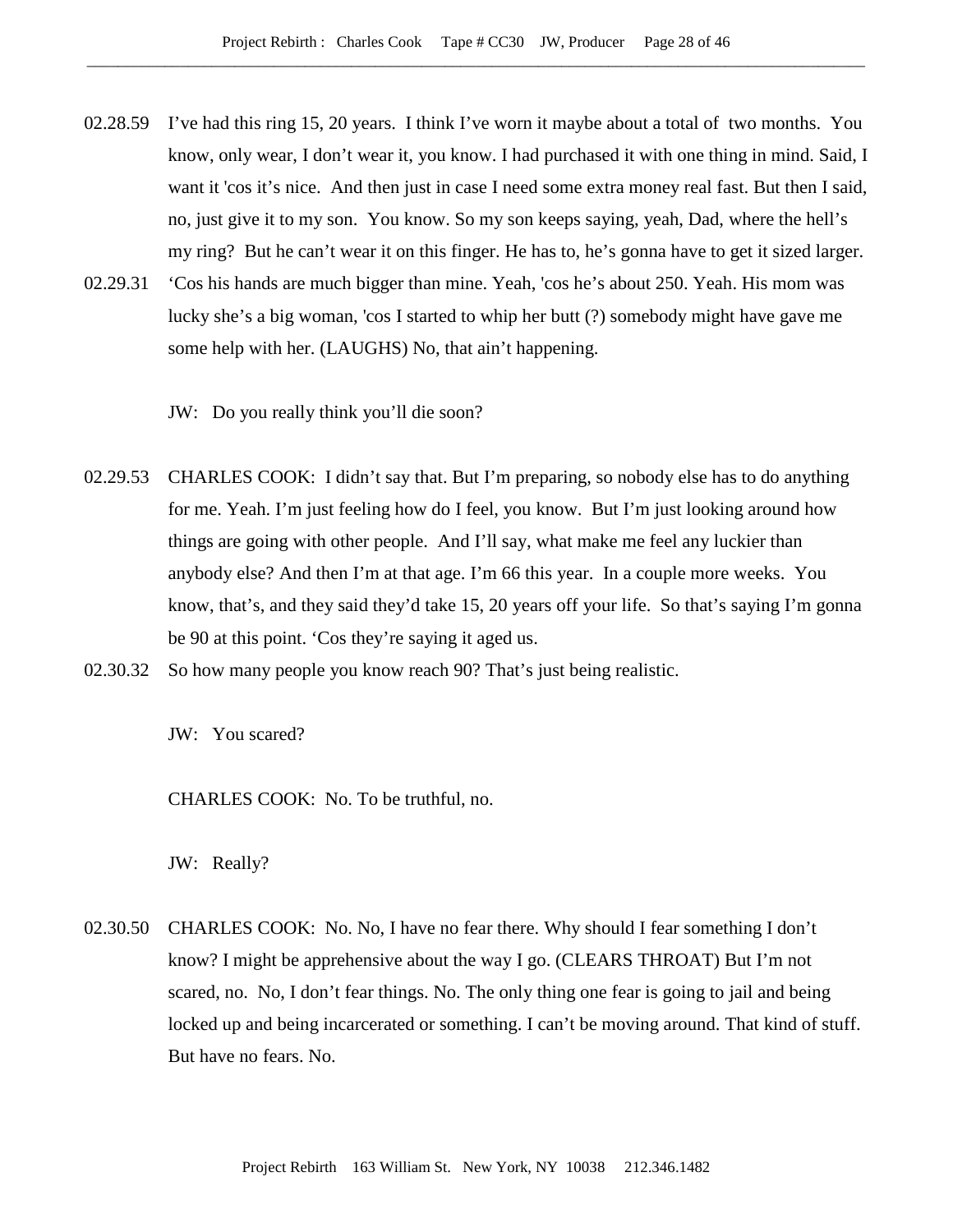JW: Does that come with age?

02.31.27 CHARLES COOK: I thought about it, I feared death, I turned over in a jeep in service. And I never fear, up until that point, I thought I was gonna die. Something was gonna happen to me that I was gonna die. I wasn't gonna make it out of service. So I was always apprehensive about it. And when the jeep turned over, completely over, and up underneath the top of me, I never feared death after that. No, I don't fear death.

JW: I wonder why that is?

- 02.32.00 CHARLES COOK: Hey. I just don't. It's nothing to fear. I didn't fear it when I went down in the hole. I was, you know, what's gonna be is gonna be. That's why I was able to go in them little spots. What's gonna be is gonna be. You come to go. And it's a matter of how you go. You can go with dignity or you don't go with dignity. Now when (?) the Reaper come, I'm gonna show him I got a reaper, too. I ain't ready to go, I won't, I'm gonna try and fight him, you know.
- 02.32.34 But if I done fought the good fight and I'm tired, I'm just gonna let him say, hey, come on, let's do what you got to do. Let's go here, we go to this place I ain't seen yet. A lot of people gone before me, so (CLEARS THROAT) that may be sounding like a joke, you know, the way I'm spitting it, but I can't worry about that. (CLEARS THROAT)

JW: Did your daughter the doctor respond to the report?

- 02.33.03 CHARLES COOK: Not, my baby ain't, no, she's here, too. Oh yeah, by the way, you know how my family's against me riding a motorcycle? My daughter's home. I had told her about I wanted a bike from France. So she's here right now. And, I don't know who that is. Anyway, she's here right now. And she said, Daddy, I went, Mike took me on a ride. He's a mechanic for motorcycles. She said, oh, it was so nice. I said, oh yeah?
- 02.33.35 I said, I thought you don't want me on a bike? Daddy, I'm gonna get my license, she just got her license. And Daddy, I'm getting a bike. I said, didn't you told me you don't want me, well, I don't want you, but oh, Daddy, it's so nice. (LAUGHS) Now she's more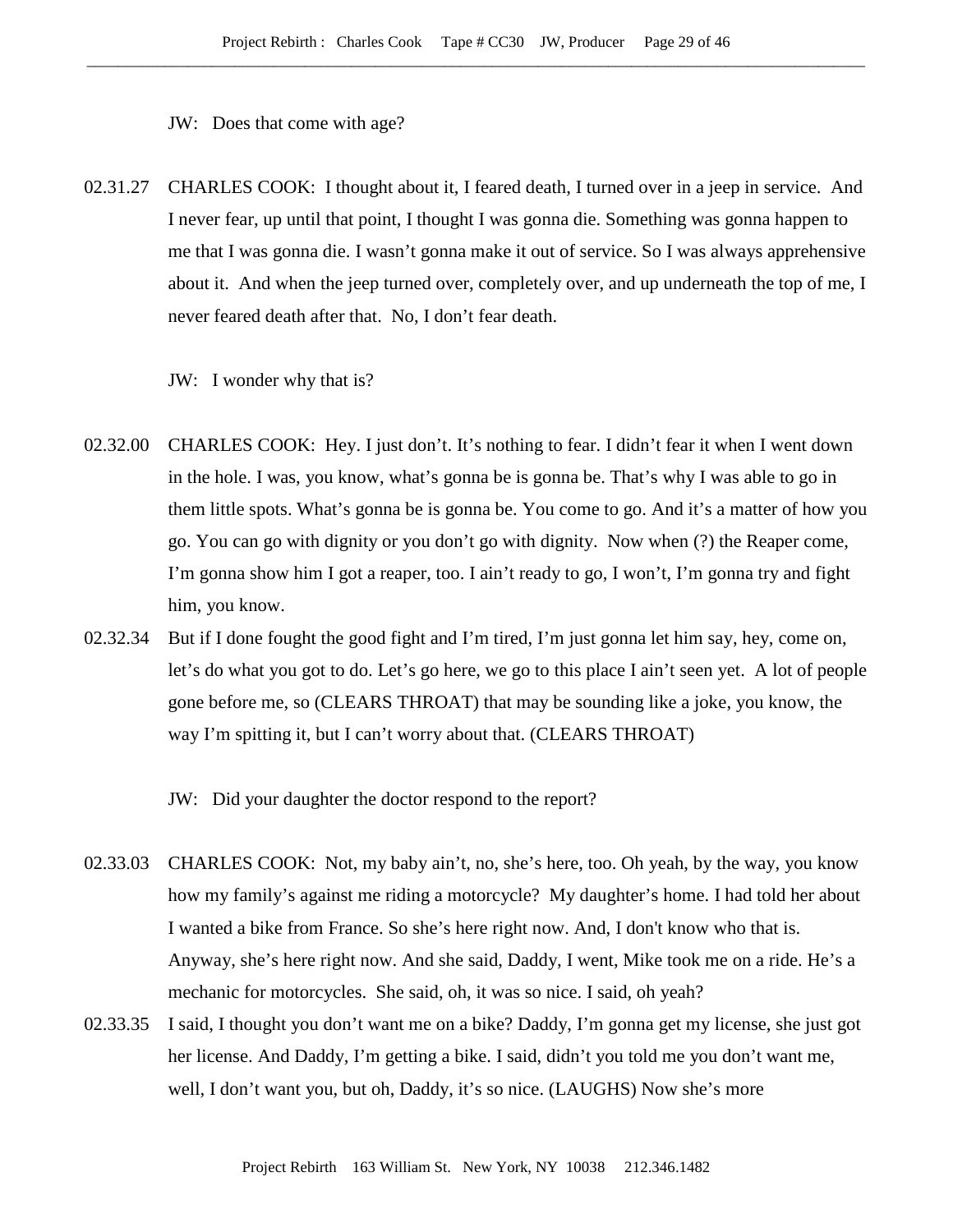understanding. Her husband's not really feeling it. Her mother's not feeling it, you know, but now she understands. She just got her license.

- 02.34.01 So she went to school, got her license. Now she's getting ready to get a bike. So when she gets her bike, I won't have to buy a bike. I'll go up there, 'cos she's in, you know, she's, might be in Africa most of the year. She'll be at least there, Africa or India, someplace. So I'll go up there and get the bike and ride, (?) let her do her thing. Yeah, so, yeah, she's, she's a rider now.
	- JW: But nobody had a reaction to the report?
- 02.34.40 CHARLES COOK: Well, I haven't spoken with her since then. She took me to dinner for Father's Day, I think. And I spoke with her since then. She took me to a restaurant I did not know existed. It used to be a pipe club on  $36<sup>th</sup>$  Street. I think it's  $36<sup>th</sup>$  Street right off of Seventh Avenue.
- 02.35.00 I told her we could go to Wendy's or someplace like that, when I saw the prices. The price of a steak was \$60 for a steak. She said, Daddy, I want you to enjoy this 'cos, she's a, she doesn't eat meat. And so, but I couldn't enjoy that steak it just cost, it's too darn much. She took my wife and my son in law. We all went together. Which was nice. I enjoyed it, though. Yeah, it was nice. Had a good time. Wore this African outfit that she had gotten me from, yeah.
- 02.35.33 You ever see the, or she bought some, from, I think it was Mali or one of them. Can't think which country, but it was West Africa someplace. It's a long white drop and then come down to about like there. And a white, so I wore that with, you know, since she bought it and it was Father's Day, I wore it. I will not put it back on, you know, but I wore it that one time. (LAUGHS)
- 02.35.56 She said, oh, I'm so glad you wore it. I said, yeah, well, I had to wear it one time, you know. She won't see it again, but (LAUGHS) yeah. So you know.

JW: Sounds great.

CHARLES COOK: Yeah, yeah, my kids are good.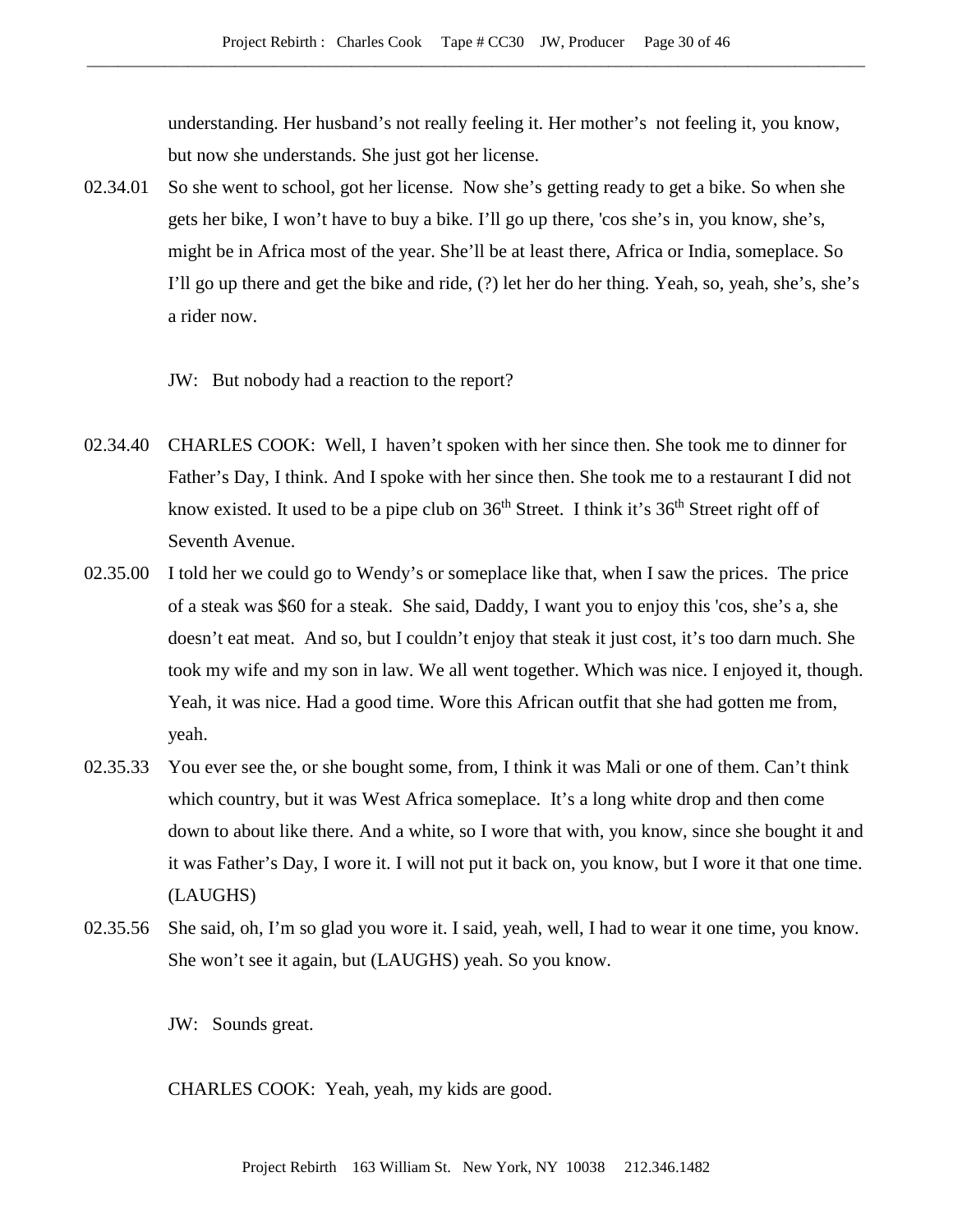JW: How's your son who's on medication?

- 02.36.23 CHARLES COOK: He's all right. He's working. He's working. He should go into his field. He should really go into this field. I don't know why he doesn't. He got two degrees. But I think he doesn't, the strain. He don't want to bother with it right now. But he's, he works at the airport. But I'm trying, my nieces are in that field. And could easily set him up with something. One of my nieces works with, what is it, MTV or one of them. And then she does, she writes for magazines.
- 02.36.57 Like she did articles for (Luke?) and Puffy Daddy. Yeah, Puff Daddy and, no, what's the other one? Biggie Smalls and what, she does a lot of stuff. She's in a lot of magazines But he's not ready. He said he's not ready to do that right now. He said he's going back to school again to get something else. Then he said he'd be ready, so he seems to be doing all right, though. It's all good.

JW: How have you changed over the past five years?

- 02.37.31 CHARLES COOK: I haven't changed. I was always crazy. No sense. Nonsensical. (CLEARS THROAT) Maybe I've changed. You don't notice a change in yourself, I would imagine. And especially over the course of five years. 'Cos changes comes suddenly or subtly. And I didn't see no sudden changes, so I wouldn't notice.
- 02.38.02 You follow what I'm saying? So other than that, I'm a frustrated want to-be motorcycle rider. (LAUGHS) 'Cos every time I get ready, supposed to be going on a bike, something keeps me off of one. That must be my destiny to die that way. I think that's what it must be. But I don't know.
- 02.38.31 Okay, yes, I know who it is. I have a number when it's called, it says, do not answer. (LAUGHS) I put do not answer. (LAUGHS) So I don't have to worry about it. I'm not gonna change my number though But I got do not answer, so I see that number, I got to, 'cos normally I just pick up my phone, don't worry about who is calling.
	- JW: You programmed it to say do not answer?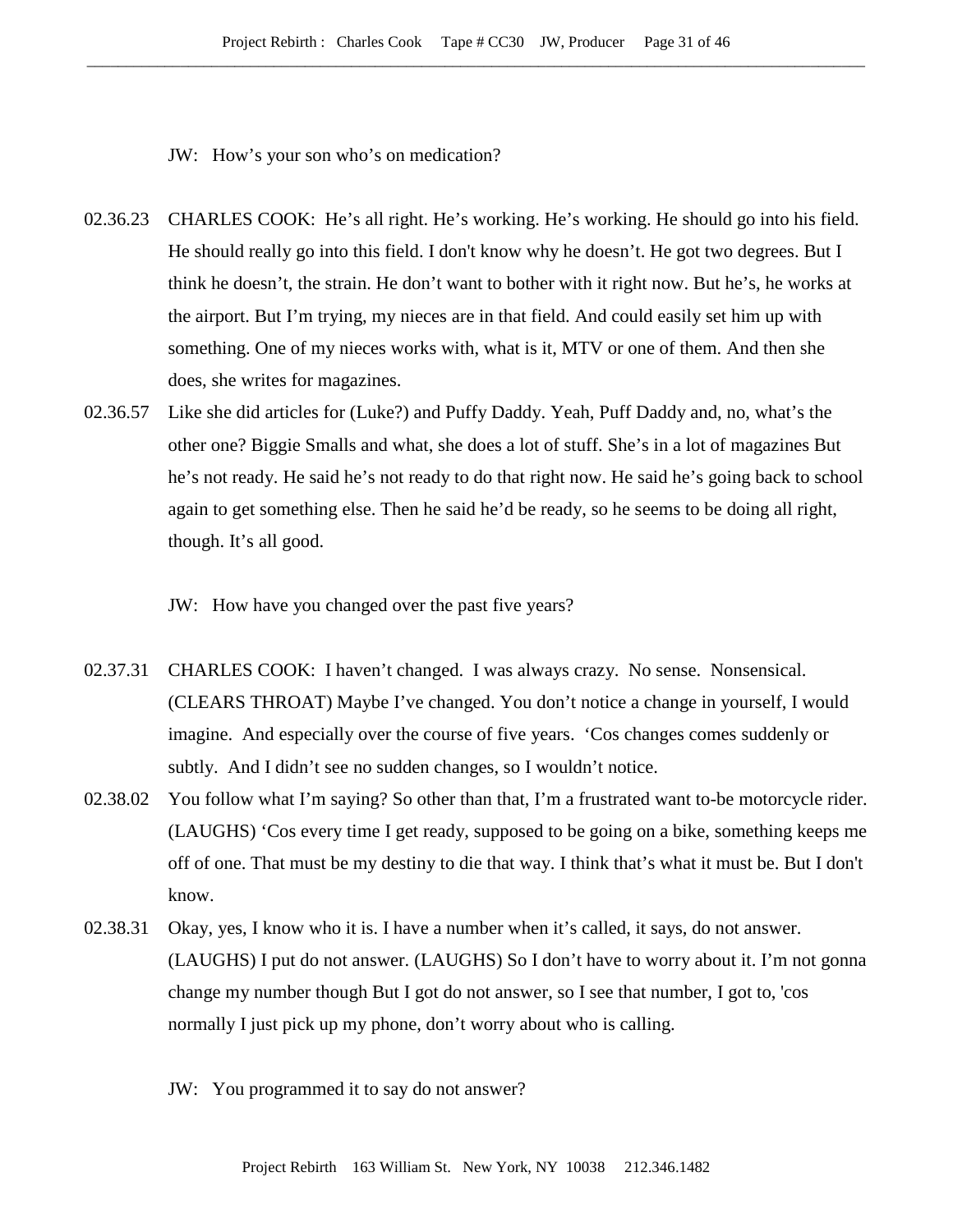- 02.39.05 CHARLES COOK: I know automatically, do not, I'll show it to you. Where is it at? Let's highlight it. (LAUGHS) Don't answer. So when it comes up, I just look and say, okay. Let it keep ringing.
	- JW: Do you now feel you have a calling?
- 02.39.43 CHARLES COOK: (MID-STATEMENT) I never thought of myself like that. I know I've, I've responded to people in fires and gone into buildings and help people, get them out. And having stood around and wait for credit for it.
- 02.40.01 I've done stuff like that I've gotten credit for saving a couple people on my job when I was working with transit. About three times I saved somebody, you know. Of course you got credit for that 'cos you've been working for the job (?), but I saved a cop from getting killed once. I got acknowledgement for that. So I suppose I've always been helpful that way.

JW: Were you like that when you were younger, is it part of your nature?

- 02.40.32 CHARLES COOK: Yeah. that's why I said, I was younger when I did that with the car. I was like 15, 16. This guy went to jug him in the side with a knife and I went into him. And to that and the cop was (?) that's with a bulletproof vest. And I, I had subdued him more than the cop did. So.
- 02.40.58 Yeah, they gave me a little Thank you note, that kind of junk. (CLEARS THROAT) I was a young boy then.

JW: I'm interested in how your memories of 9-11 change or fade over the years.

02.41.25 CHARLES COOK: I try not to think about it. I don't uh, only time I think about it, I, I think more about what the Red Cross did to me. Daily. I have real animus about that. You know? I really do. I (?) treasure my name and they've slandered it by doing what they did to me. That bothers me a great deal. That bothers me daily, I think about it daily.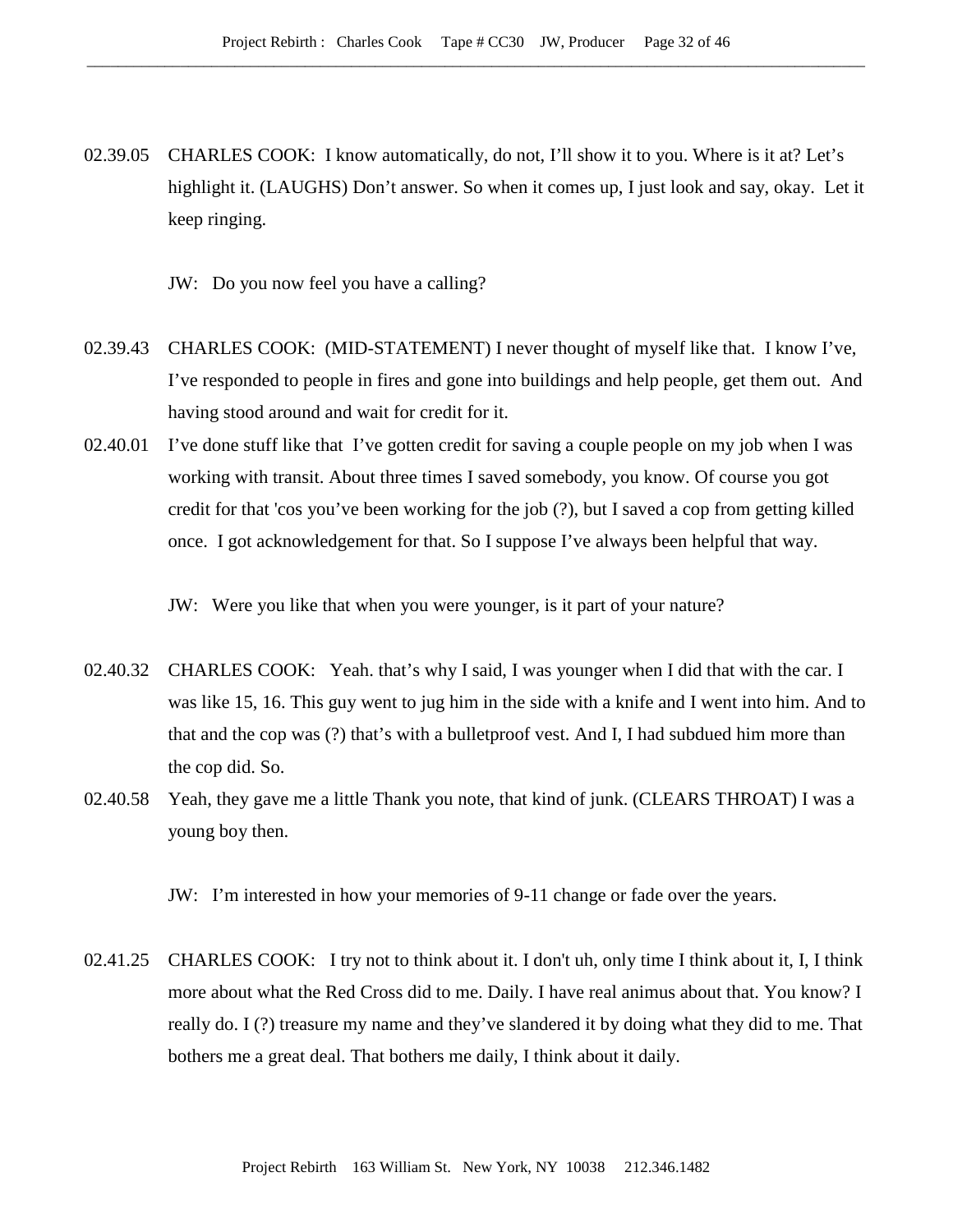- 02.42.00 To the point that I think about it going in the kitchen, and I'm cooking up something, going down there and leveling that building (LAUGHS). I shouldn't say that, but it really bothers me. But they're not the ones that did it. Do you follow what I'm saying? It really bothers me. And I know how to cook something up. And if I didn't know, it's very easy to go to the library and find out. But that used to be my field when I was in service. Explosives. But god, now that bothers me.
- 02.42.32 The 9-11, I try not to. I don't want to think about it because uh, I stopped trying to think about it when I found the hurt. When I say I found the hurt, I told you in an interview years ago. I found the hurt of it because see, I, I removed myself from what I would see. Ok?
- 02.43.00 It's just like if I saw something that was grotesque. Or any timeI've seen like parts of people. I've seen a child with a head smashed or I've seen the brain on a street. I've seen a leg cut off somebody right in front of me, stuff like that. I just remove myself from it, and I'd look at it as a soda bottle almost. I can do that for whatever reason. I've always been able to take my mind out of oh, it's a human being. And it's just to me, it's just a piece of something.
- 02.43.32 But when I went into that, the Port Authority, and it was something about. I hadn't been seeing pictures, but it was something about seeing those offices that I knew one of the offices uh, at Port Authority. It was something about that scene that hit me, that made me know I couldn't do that no more. Go down there to that hole. That's what made me stop. Because it became too personal, for whatever reason. It's just that I didn't uh, disassociate myself with people being dead.
- 02.44.02 I looked at them as victims, then, you follow? Before I didn't, uh, they would just not think of people.

JW: That happen on a particular day?

02.44.14 CHARLES COOK: No, I just walked in there one day. I was around February or something like that, I walked to the Port Authority. And I just come from the Red Cross or was on my way to the Red Cross. 'Cos I left the hole, went there, and I was on my way to the Red Cross, yeah. Left the hole, was on the Red Cross and I was, I was, stopped at the Port Authority to get (?) there's a uh, place in there that sells cigars or something like that, they sell the uh, I like the uh, rolls with the raisins, the cinnamon raison rolls they have, they sell there.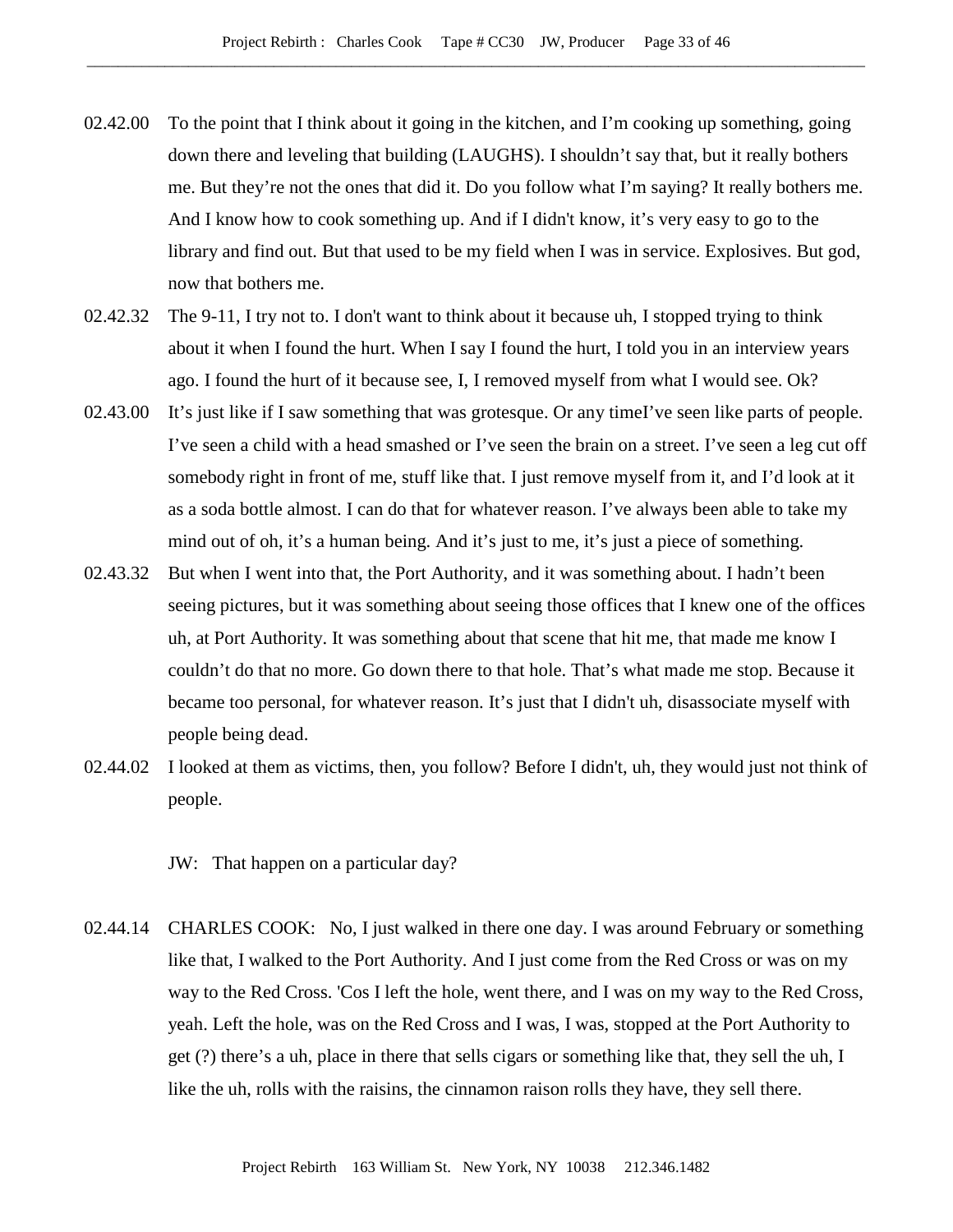- 02.44.47 And I saw the exhibit, and they were talking and just something about it just got to me. And I said, I can't do this no more. Said it right there. Said I can't go there no more. I tried after that. Went back and I said no, I just can't do this no more.
- 02.45.03 There's no (?) need, there's no more recovery, there's no more, it's no need. They're not gonna need me. That's when I stopped.

JW: What about the anniversary?

02.45.29 CHARLES COOK: No. I, I cut myself off from certain thoughts. I don't readdress them. I told you, I have a thing where I put it up on the shelf, and once I put it up on the shelf in my mind, in an imaginary closet or shelf, I don't go back to it. So if something bothers me or something, I put it up there and I shelf it, I don't go readdress it later, unless you bring it up. But it's in that (?) box on the shelf. So it don't bother me. (LAUGHS).

JW: You can do that?

02.45.59 CHARLES COOK: Uh, very much so. My wife taught me to do that.

JW: She did?

- 02.46.05 CHARLES COOK: Years ago she taught me. She said, you know, if something's bothering you, just. And I have taken that. I'll have to tell her that one day. It really works. And I don't know if it works for her. But it works for me. She said, just go to the kitchen, imagine going to the kitchen, there's a cupboard, and whatever's bothering you, put your, put it in that little cupboard. Put it in a box and put it in the cupboard, close it up. And don't go back to it.
- 02.46.31 And you will think about that when you open it, whatever it is. Say you got a telephone bill. I'll address it at the next time. I don't think about it 'til it's time for it to be done, whatever. 'til I open that box back up. When I open it up, that's oh, I got to do this or this. Other than that it's just gone.
	- JW: Clinton does that?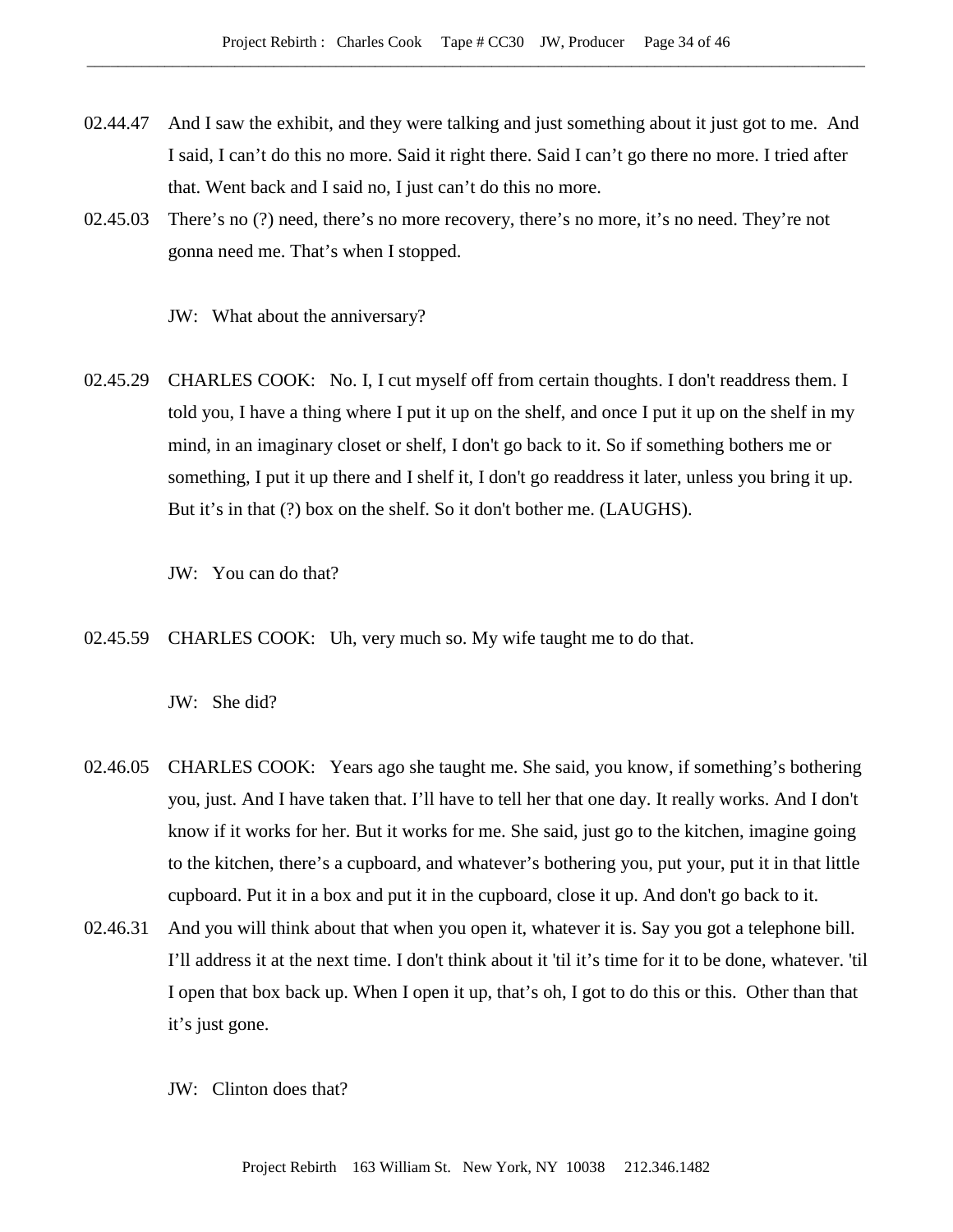# (OFF CAMERA REMARKS)

- 02.47.07 CHARLES COOK: Well, listen, he forgot about it. He didn't even remember her doing her knee thing. I don't blame him, you know? He uh, I forget stuff like that. I forgot I even had that picture 'til just now. (LAUGHS) It's in the box (LAUGHS).
- 02.47.31 Yeah, it's in the box. So. I didn't know he did the same thing. So he and I, see he and I have something in common there, besides being brothers (LAUGHS).

(OFF CAMERA REMARKS)

### 02.47.47 END OF TAPE # CC31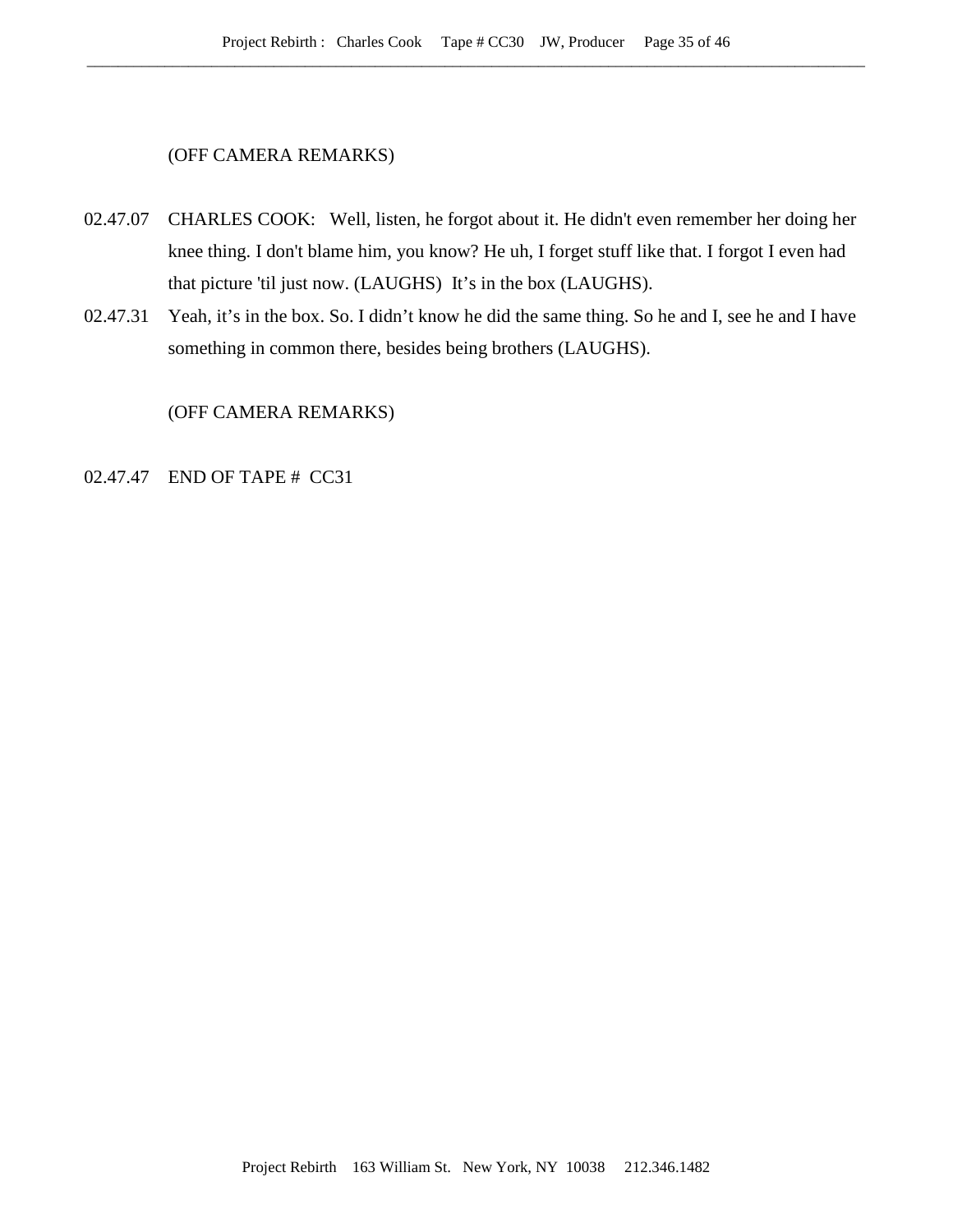# **TAPE # CC32 Charles Cook JIM WHITAKER, Producer/director PROJECT REBIRTH**

#### 03.01.02 PICTURE UP

#### (OFF CAMERA REMARKS)

JW: Does a dry face have anything to do with your situation?

- 03.01.29 CHARLES COOK: No, that's just a ugly old face. I just finished shaving. Before I came down here, shaved real fast, took a shower. Washed my hair. And I jumped in the car, and drove down. And I had some bad traffic coming back. And that's just. But I can put something on it and make it look lively. Now that's, that has nothing to do with anything other than the fact that uh, time is against me. You know?
- 03.02.01 Now I, I'm not gonna blame nothing on that, (?) that. Uh, but uh. No big thing. Look at it. I'm (?) almost 90 years old, according to what they're telling me. 'Cos I'm looking good for 90. People (?) I say, I'm 90 now. I had, let's see, 77 and (?) 77, ok. Almost 80, 86. (?) Eighty-something.
- 03.02.34 So I got (?) my fifteen extra years they put on my head. Feeling (CLEARS THROAT) like an 86-year old, too. But I still ride my bike. Uh, I stay in shape and I walk a lot. In fact, I'm as, I'm getting ready to start running, starting 5 o'clock in the morning, starting Monday. I'm gonna be jogging with Melvin uh, I'm talking about Melvin Van Peebles. He jogs every morning.
- 03.03.04 So he and I, we go out to dinner, Croi and I are supposed to, I mean, Danielle and I were supposed to go see him, but he, the other day. Uh, he's a filmmaker. You know who I'm talking about? Ok. Uh, my mother and he used to be partners. And he and I remained good friends. So he said Charles, you need to come and work, go out and work with me. Work out, run a little bit.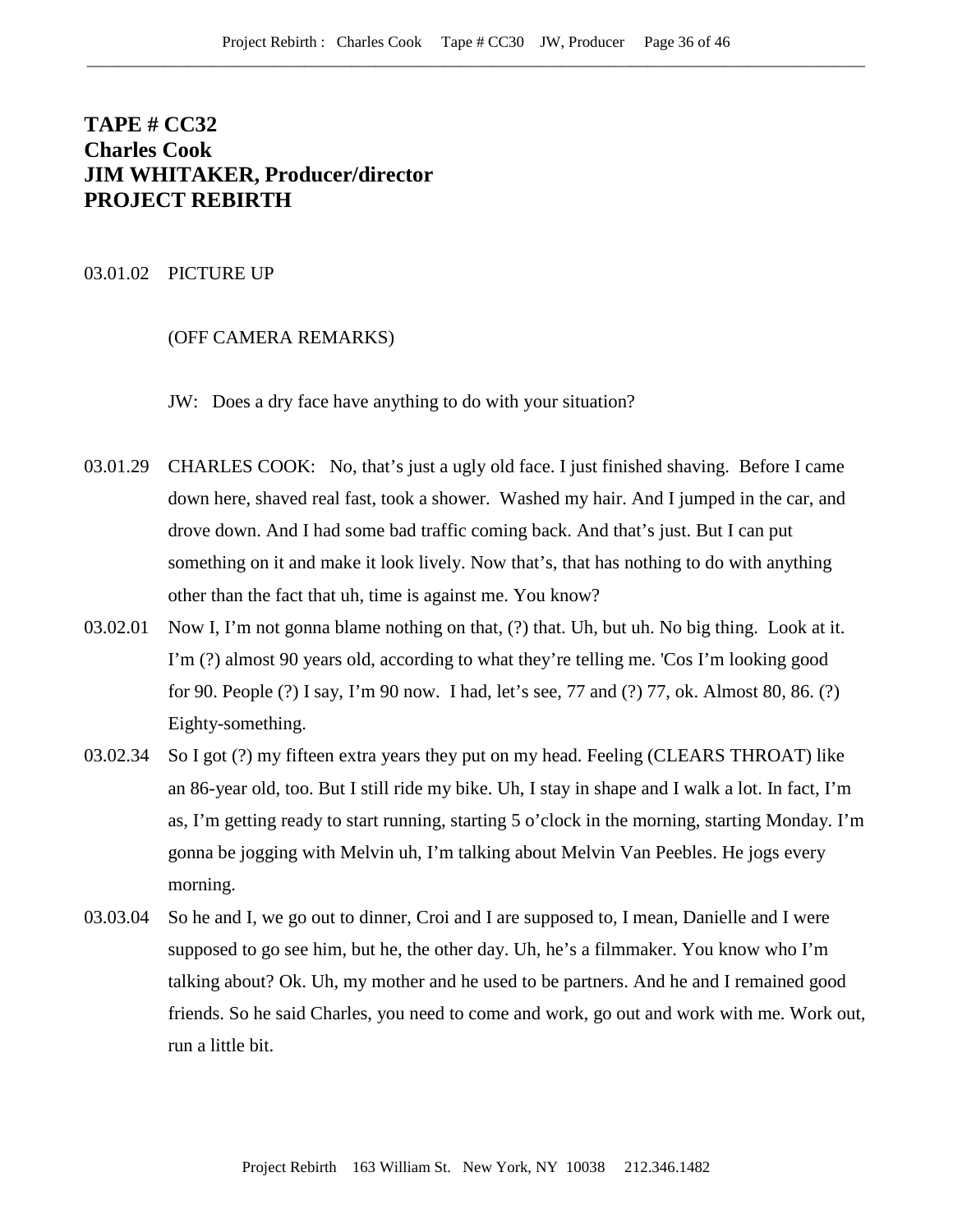- 03.03.27 So I'm uh, go with my bike first, and run with him, and run along with my bike. 'Cos I know I'm not gonna be able to keep up the first, it's gonna take me awhile to build up, 'cos he runs maybe 6, 7, 10 miles every morning, Every day he runs. I used to see him when I was driving, he'd be running. He runs straight up Broadway and then comes back, ten miles uh, every day, he does. He tries to do five up and five back. Uh, I used to run like that.
- 03.03.59 I got to get myself back in shape. It might help build my lungs up. That's why I decided I would do it. 'Cos you run, you expand your lungs, you know? So I'm gonna do a little of that, do a, run a block, walk a block, half a block, run a block and walk a half a block. You know, but run two blocks, walk half a block, something like that. 'Til I can build up a straight run. Give myself three months. 'Til I can do it right.

JW: Do you go to church much these days?

03.04.39 CHARLES COOK: I've been occasionally. They try to get me to come in there and sing. My cousin wants me to come in there, one of my other cousins, she wants me to come in there and sing. I got a nice voice.

JW: What to sing for us?

(OFF CAMERA REMARKS)

CHARLES COOK: I can really sing. That's what I should have done as a profession. I can sing.

JW: Are you thinking about doing it?

03.05.03 CHARLES COOK: I did. We used to sing 'til uh, one of our guys went to jail and I said forget it, and I went in the service. Like we used to really have a good voice. I used to sing on shows like (Animal Jump?) radio and stuff as a kid. I could sing, though.

JW: Do you regret not doing it?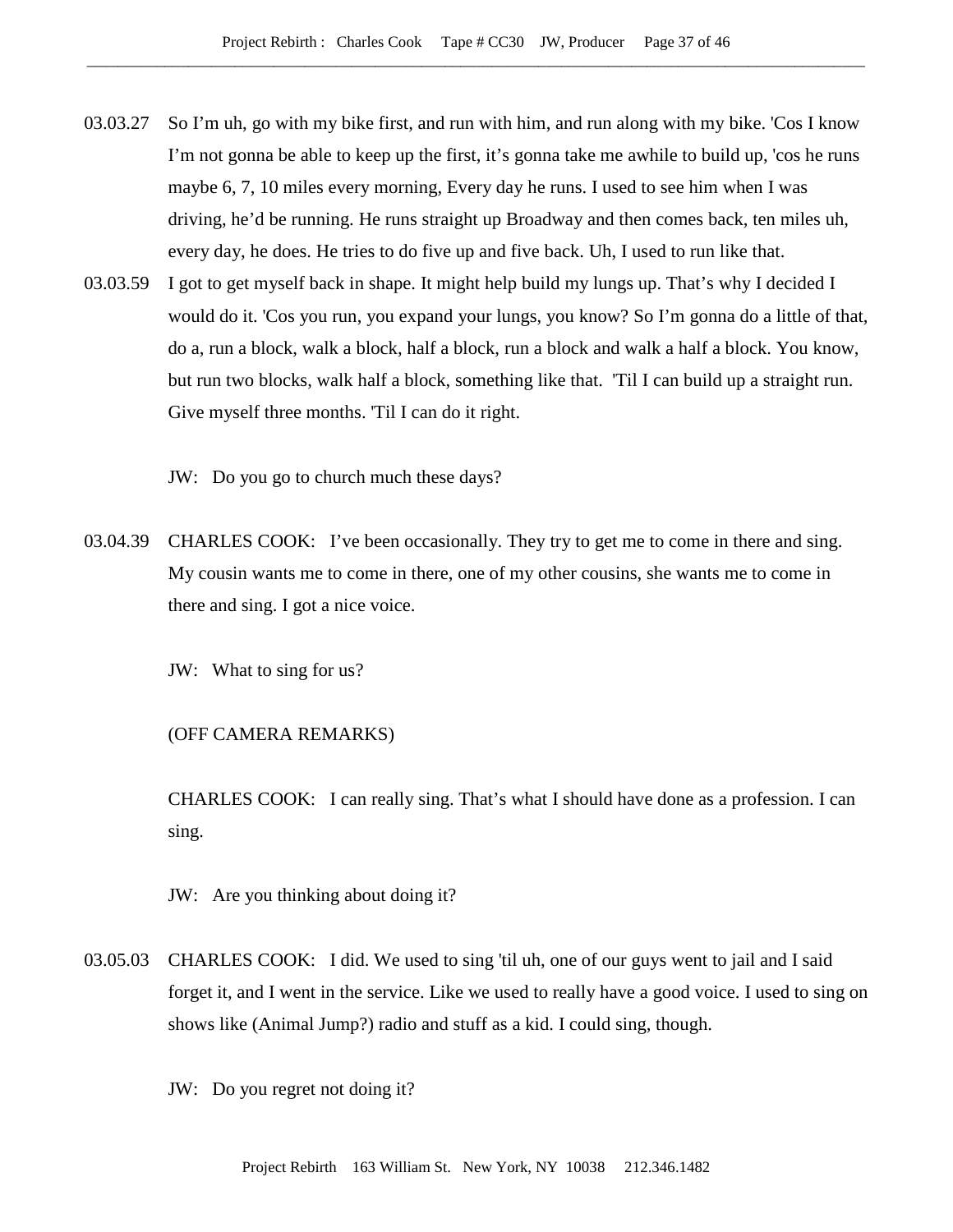- 03.05.18 CHARLES COOK: Yes. 'Cos it would have been such easy money. I'd have been doing something real easy and (?) yeah, I regret it, yes. (?)
- 03.05.32 Yeah, you know, when I go see my wife, she's always trying to, let's go into church and sing. My wife can really sing, too. And she sings in the choir. But my wife has a real voice.

JW: How is your wife?

- 03.05.48 CHARLES COOK: She's fine. That's a good woman. I don't know what she saw in me, but that's a good woman. Told me how I'm her husband for life. I just finished talking to her. She wants to see me today.
- 03.06.02 She said if I have to come get you, I'll come get you. Can she let you go? If she don't want to let you go, don't worry about it, I'm coming anyway. (LAUGHS). See, that's how she is. And I believe one life, one wife. So.
- 03.06.28 I mean, I'm with her when she said that. But I did too many bad things, I can't go back.

JW: Anything happen this year that you'd like to discuss?

03.06.56 CHARLES COOK: There might be a little one around here that look just like me. I seen him, he looks just like (LAUGHS) me. Oh, I got some baby pictures and if that don't look like me, I don't know. That kind of that happened. (LAUGHS) Oh, gosh. Danielle must have talked, opened her big mouth. I'm gonna kill her.

# (OFF CAMERA REMARKS)

JW: Did it become true?

- 03.07.34 CHARLES COOK: This is a new one.
	- JW: You have a baby?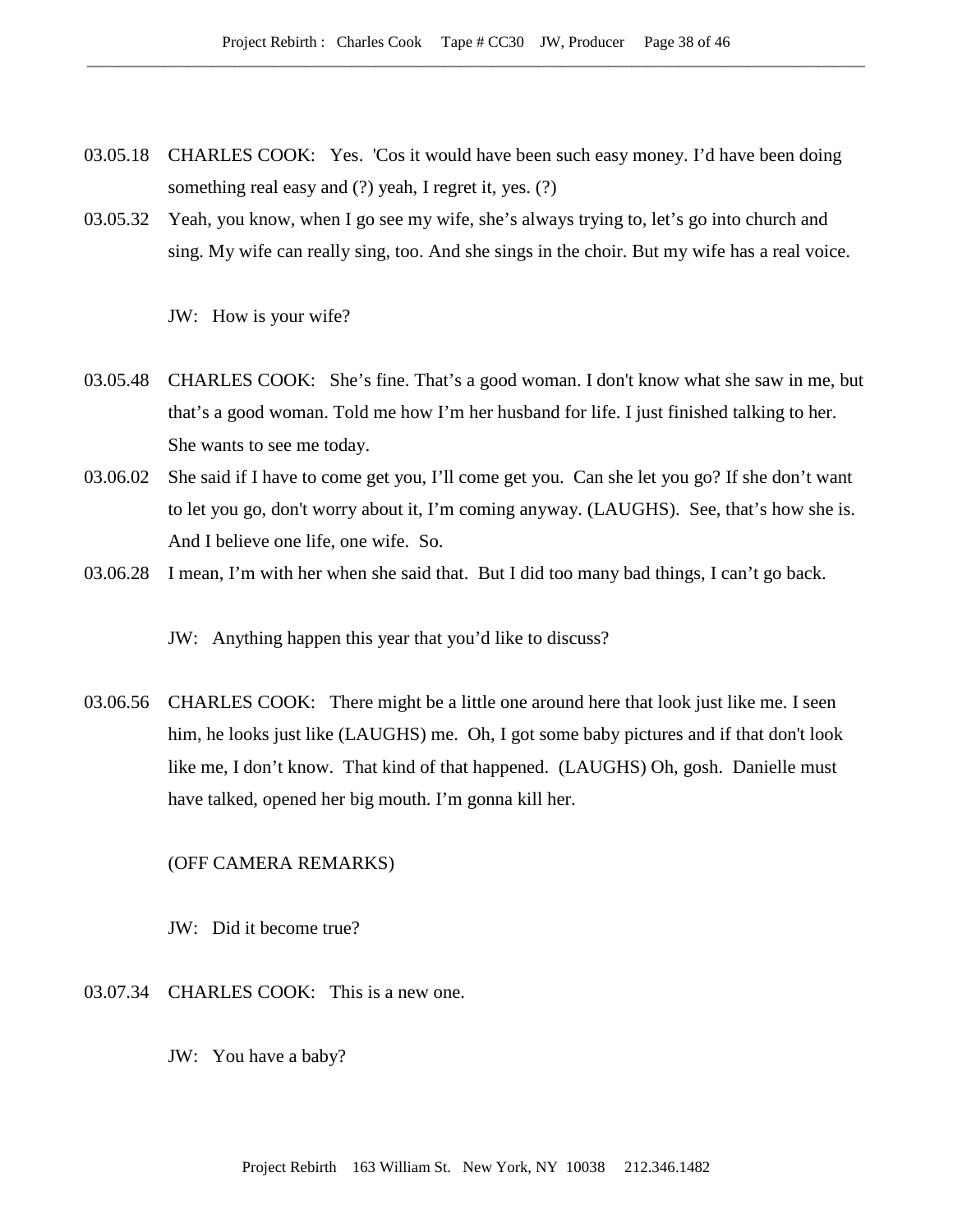CHARLES COOK: I've got two, boys.

JW: How old are they?

- 03.07.46 CHARLES COOK: One is gonna be almost 3, and one is 4 months. Oh. Yes, yes. I know. (LAUGHS) I thought I hung up my spurs. Guess not.
	- JW: Are you taking care of them?
- 03.08.09 CHARLES COOK: Of course. I'm a responsible person. (LAUGHS) Yeah.

JW: Same woman, different woman?

03.08.24 CHARLES COOK: Different. Yeah, keep quiet. I have to, you know, I was trying to emulate a friend of mine. He went and made an Emmet and I just wanted to let him know that I can do something, too (LAUGHS). It's all your fault (LAUGHS). And they told me, you know, you, you are too old. I said, ok. Anyway, that's moving right along. Yeah.

JW: What's the meaning of Life?

- 03.09.07 CHARLES COOK: What is the meaning of Life? It's to wake up each morning, try not to do anything to anybody that you want to not to happen to you. Just be good to yourself. Make it so that you don't have to look over your shoulder at no time.
- 03.09.30 I walk the streets and I don't fear nothing. I don't have to look like this or that, other than those fools out there trying to hurt people for obvious reasons. But I don't have to look across if somebody is has some animus against me. 'Cos I haven't done anything to step on nobody's toes like that. So, I like myself. (CLEARS THROAT) But I don't like this feeling I got in my chest. I like myself.
- 03.10.12 You got a list down there.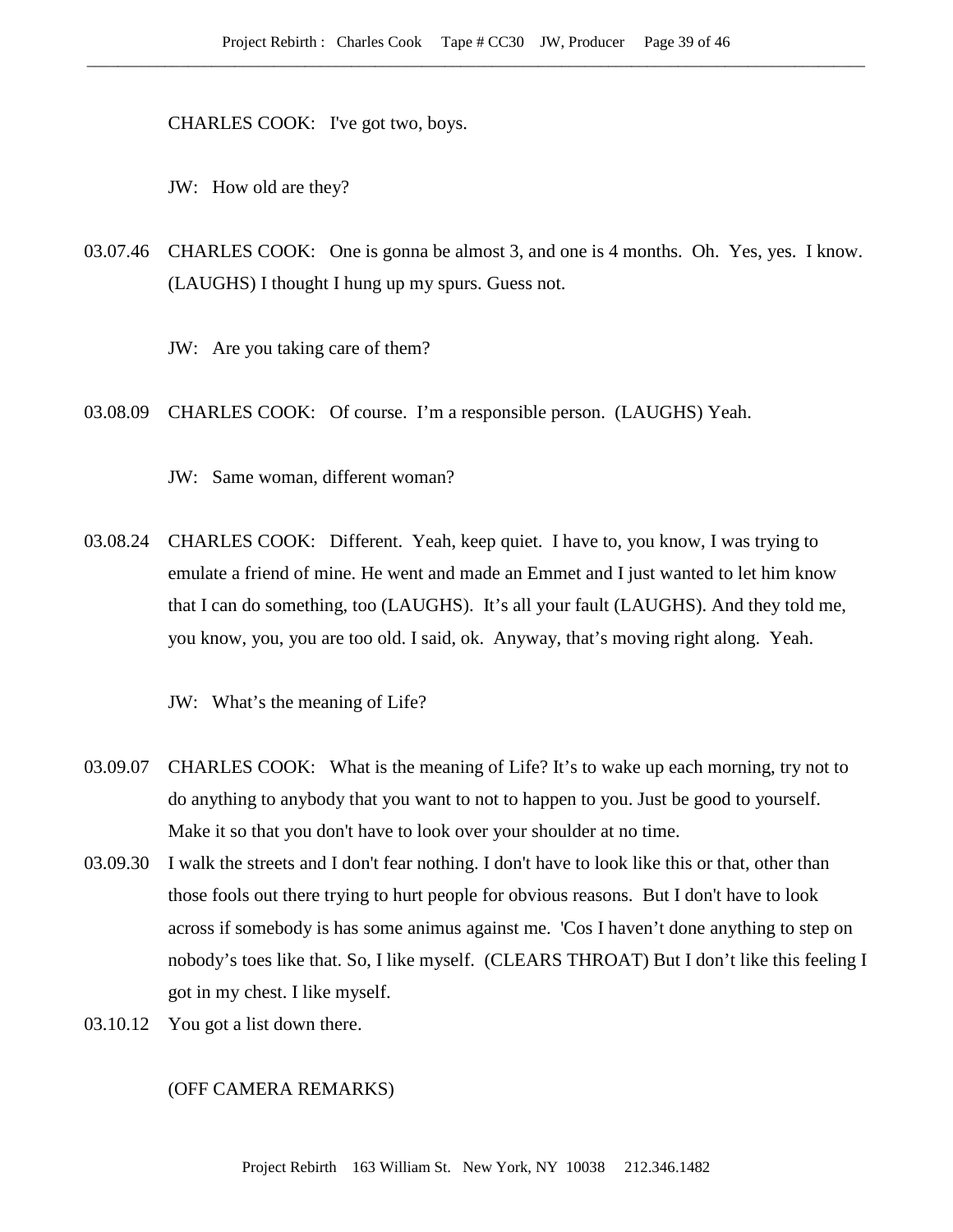CHARLES COOK: My girlfriend (?) told me to tell you uh, hello. Dannie, she said to tell you hello.

## (OFF CAMERA REMARKS)

JW: How's Peaches?

03.10.32 CHARLES COOK: Oh, she's. She's handling that situation you know, that one eye, she, that's a real bad situation for her, though.

JW: What happened?

- 03.10.44 CHARLES COOK: I'll tell you. Uh, she called up a couple of years back. She talked to me and she told me, she said, Charles, you got to tell my mother something. So I said what is it? She said, I got to have an operation. I got cancer. And she said (?) So I said I'd call her mother. And I called her father, you know, told them both. So uh, her mother went out there and then the doctor told her, said listen. Uh, to get it all, you got to take your eye.
- 03.11.17 Or you could just let it, (?) he said to take, to make sure that you get it all, you got to take your eye. Or we could do it and we might not get it all. So she said, take the eye.
- 03.11.31 But in taking the eye, to do it, they had to take almost all of the structure, all up in here. So all of this is gone. So she has a (?) it's really bad. And she was a pretty girl. So what she's dealing with, she, she's strong. She said, just do what you got to do. And uh, she recovered. She's not working with Martin no more. Martin had some crazy ways, apparently.
- 03.11.56 So she had to let that go. Well, you know how crazy that is. And so but she's been called for a couple of projects, and she works with uh, I forget what the uh, she's out in California recently. Uh. Uh, this school down here (?) gifted school for the performing arts school, whatever, they were, she's on the board or something and they asked, this is the second year they asked her to be on it. But. Somebody's asking her to do a project. She might be, get into it. But she said she wanted to step away from it.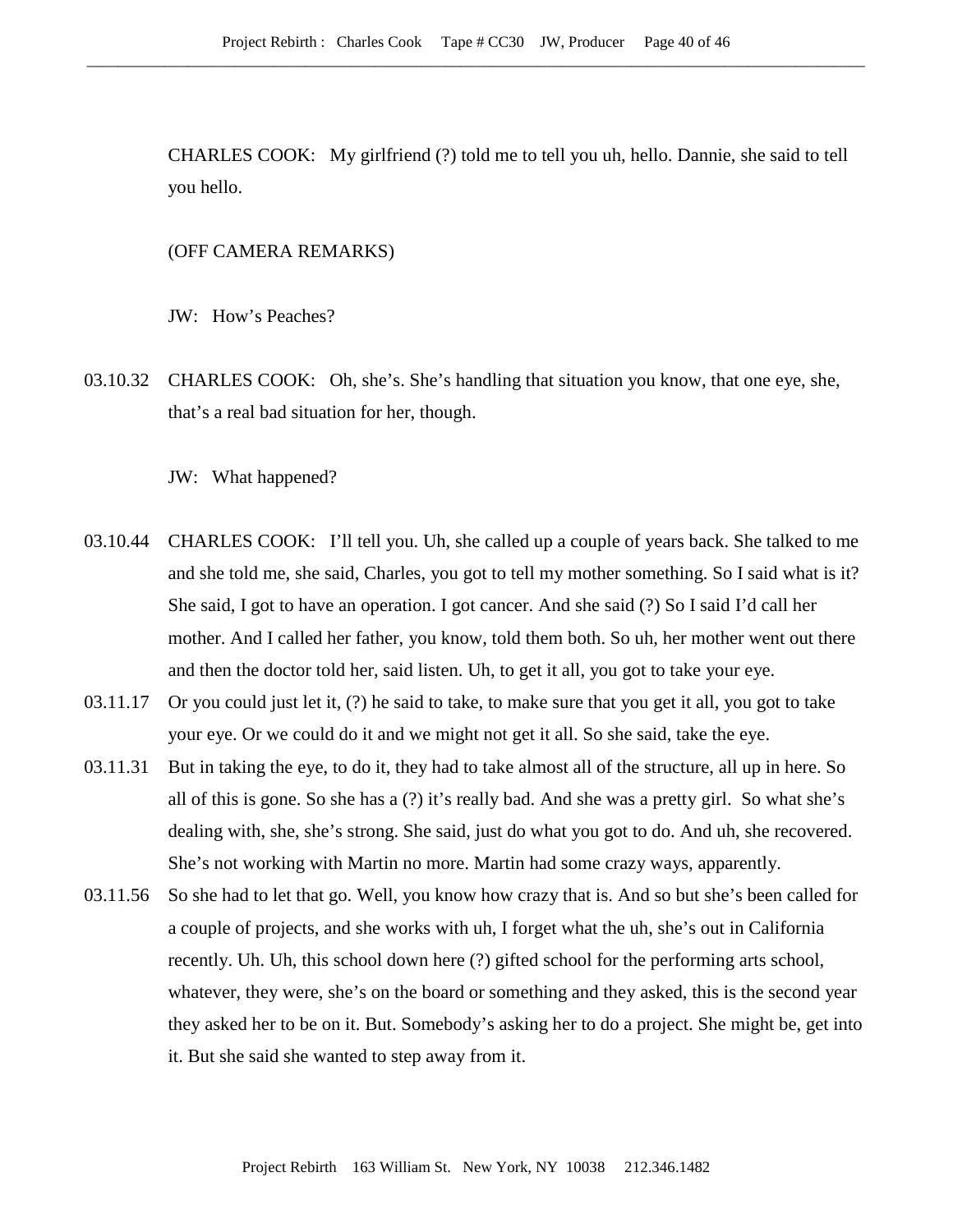- 03.12.27 But I think she, now I think she wants to go back into the field. You know, to try to get herself back in. But health-wise, she had to step away from it. So, but she's, she's a nice person. I accept her as my daughter. She is like that is my daughter. And I helped put her ass through college. I try to be nice around her, to keep my (?) flaming ways away. 'Cos both her and her mama would kill at me (LAUGHS).
- 03.12.59 Oh, I'm a dead man walking the day before. I'll be as bad as my grandfather. My grandfather, when he died. I had to work so I didn't go. This is my father's mother. My mother's mother, father, my mother's father. When he died, now he's from Jamaica off the island, so when he died, my wife said, when they came to the funeral, she said, there were like six woman in the car jumping in the funeral car.
- 03.13.30 He was my man, they're all saying the same thing. He didn't tell me he had all these kids (LAUGHS). But he was seeing me, he was seeing me, too. He was seeing me (LAUGHS). So I come by it honestly. (LAUGHS) It's uh, listen. I believe like the Muslims, don't take on more than you can afford. (?) And if you can afford more than one or two. You know?
- 03.14.01 And there's a shortage of us. So I'm just trying to help uh, help out when I can. You know, I'm still in my hump mode (LAUGHS). That's the only bad thing. That's why I ain't gonna get to heaven. So I'm doomed to purgatory, I think. Oh. I think is it purgatory that (?) they allow you to have fun there, right? Hell you're gonna burn up. But what, purgatory's ok, right?

- 03.14.47 CHARLES COOK: (MID-STATEMENT) I got to straighten up, I've got to have some fun (LAUGHS). I used to tell people I was gonna be the conductor on the hell bound express. When I was a kid. They'd say (?) I said, I know I'm going to hell. So I'm gonna be the conductor on the hell bound express. What do you know, I've become a conductor for the city.
- 03.15.03 So I'm in, I'm in training for the hell bound (LAUGHS) express.
	- JW: Where does the pain from 9-11 sit today for you?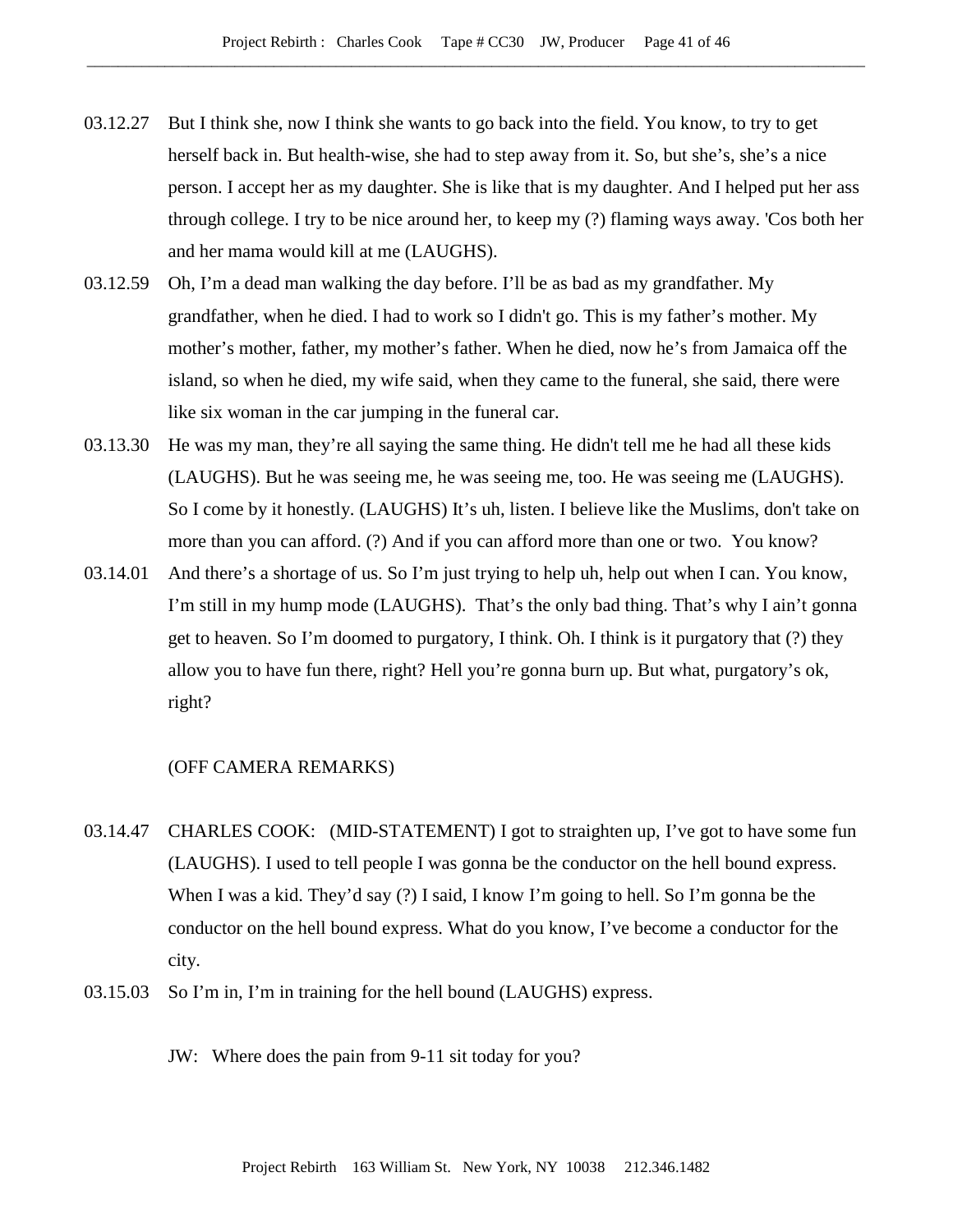- 03.15.30 CHARLES COOK: The pain? ( $\sim$ JW $\sim$ ) Oh, that's, that's out the door. It's in the closet. In that box. So I don't know what I'm thinking about it, so I left it in the box for today. Excuse me. When things bother, I'll telling you again, I put it (?) in a little small box. I put it in a couple of little boxes, and then I put it in the cupboard, and close the kitchen door and that's the end of that. And I just, I think about the children now, when I think about it, these kids coming up without their fathers or mothers.
- 03.16.02 You know? When I was down there the other day, I normally walk down to the reflection pool. But I said, no. I'm not gonna go all that far deep, that's for the families, the many families. You know, I, I was up there because somebody, I was invited because some of the responders were given tickets to the commencement service, the past couple of years. But I've (?) I don't want to intrude in the uh, reflection pool.
- 03.16.28 I think that's a private moment with family members. Even though people, we were in those same places. But so I didn't go down there far. But I understand they got some exhibit and, and in Number 7 on the  $45<sup>th</sup>$  Floor, when I had the motorcycle ride, I'm was gonna go back adown and see that. When I was in (showed us?) coming across country. And something on  $42<sup>nd</sup>$  street, they actually sold something but they said, one of the people told me that they saw me in a film working at Ground Zero.
- 03.17.02 So I might check that out I'll catch, find out where it's at. (CLEARS THROAT)

JW: Wonder if there is footage of that?

CHARLES COOK: Oh, yeah, I'm gonna find out.

- 03.17.16 CHARLES COOK: A girl told me, she said I saw you, Charles. She said, I saw you, I said what? She said, yeah, well, it was you, C.C. she said you were with two women at the time, coming out of a tent (LAUGHS).
- 03.17.30 I said no, that wasn't me, she said, yeah, it was you (LAUGHS). Yeah. I said, oh, that must have been the tent that we was come to eat. She said, yeah, (?)it was a group, it was firemen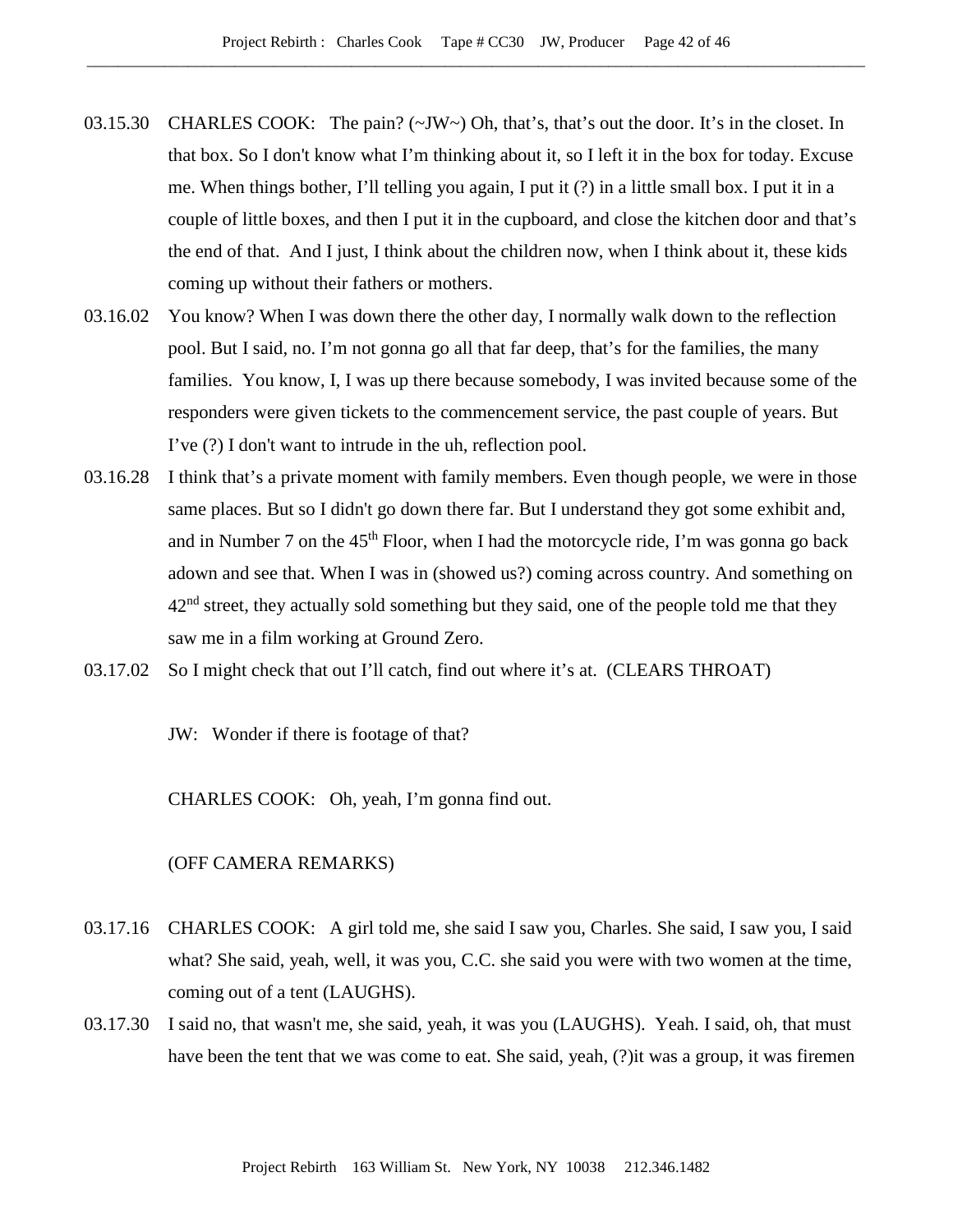and all of y'all were coming out at the time. I said, oh, I'll have to see. I'm gonna check it out. I doubt if it's me. But I will see. (STOPS)

#### (OFF CAMERA REMARKS)

03.18.21 CHARLES COOK: (MID-STATEMENT) Worker bees stay around. It's them others that get close to the queen, they get stung and die (LAUGHS).

## (OFF CAMERA REMARKS)

03.18.37 CHARLES COOK: (MID-STATEMENT) But if you got to be anything, be a hornet. You, you can get stung all day long, don't bother you. Yeah, switch up and be a hornet.

- 03.19.01 CHARLES COOK: If you see it there, reach up. This is mine. You know, it's, I wanted a new car. I didn't have not one penny in my pocket when I went into the dealership. I didn't know I wanted a new car. I went into the dealership, I looked at it. I was talking with this girl. I come back and I said that's my car. The guy said, what? I said that's my car. Because I smelt it before I got there. Saw it. I came back, signed the papers, walked out with it the next day.
- 03.19.32 Just got to say this is what you want. Didn't have no money for it. Went and got the money. It's my car. (?) say I want it, I visualize it, I claim it. Same thing in church. You see it, you claim it, same thing. Same principle. Just claim what you know is yours. Your destiny is to be rich, helping people, and to help people you need to get richer.
- 03.20.01 So you can do your calling, 'cos you got a good heart. You know, that's on the real side. That's why I like you and my baby. And I don't look at Danielle in a, you know, that other way. She could lay in the bed all year long, it would be nothing going on. Not that she's a bad-looking woman ( $\sim$ JW $\sim$ ) I'm just, I got to tell the truth, you know, you know? ( $\sim$ JW $\sim$ ) That's my friend, that's my sister. You know?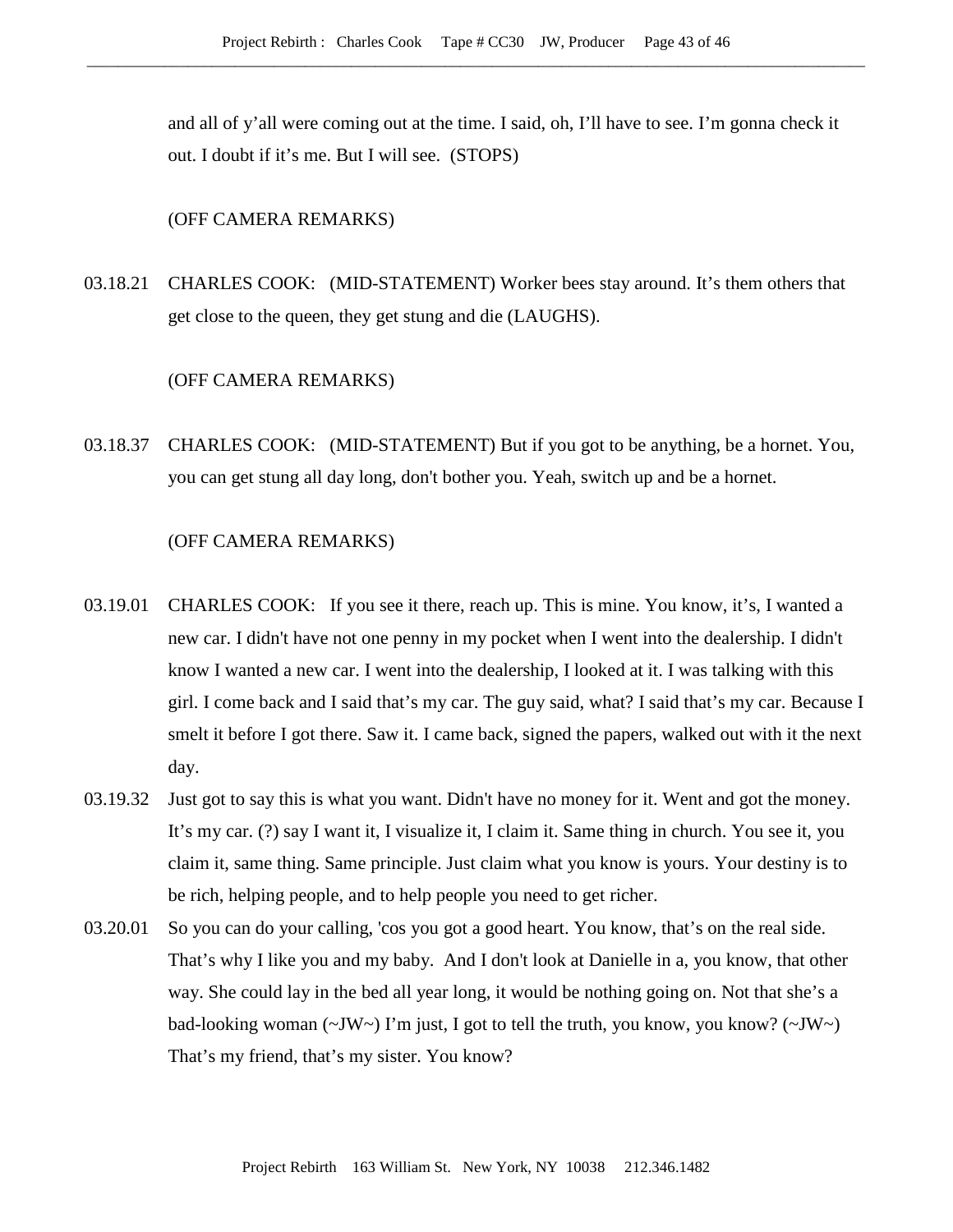#### (OFF CAMERA REMARKS)

- 03.20.31 CHARLES COOK: No, no, she's a good-looking woman. Uh, she could be look at it I got nothing. That's my sister for years, for days. And I said, that's all it's gonna be. You know, she's (?). I wouldn't jump. You can be in bed. If I'm gonna jump in the bed and do something to you, that's the way I feel about her. You follow what I'm saying? And so. Now you try some others out there, and their young ladies, now they might be in trouble (LAUGHS).
- 03.21.03 No, she can't get offended because she know I got love for her.

# (OFF CAMERA REMARKS)

- 03.21.26 CHARLES COOK: Claim it.  $(\sim JW \sim)$  That's all you got to do. You know? Say, I see myself being the head of a company, a corporation. That's my destiny. I'll go out and get it. Put yourself in a position to do it. All you got to do is go get you some wannabe film makers, that are aspiring to be wannabe filmmakers, young students. And show them your body of work. And let them say uh, this is my vision.
- 03.21.59 Well, we're gonna struggle. But we're gonna become something, we're gonna do something. And they will get out there, they'll get some internship work. And next thing you know, you got a company. It's more under this hat than it looks like  $(\sim JW \sim)$  you know? I'm not as dumb as I look  $(\sim JW)$

### (OFF CAMERA REMARKS)

JW: Where do you suppose you'll be in five years?

CHARLES COOK: I ain't looking that far.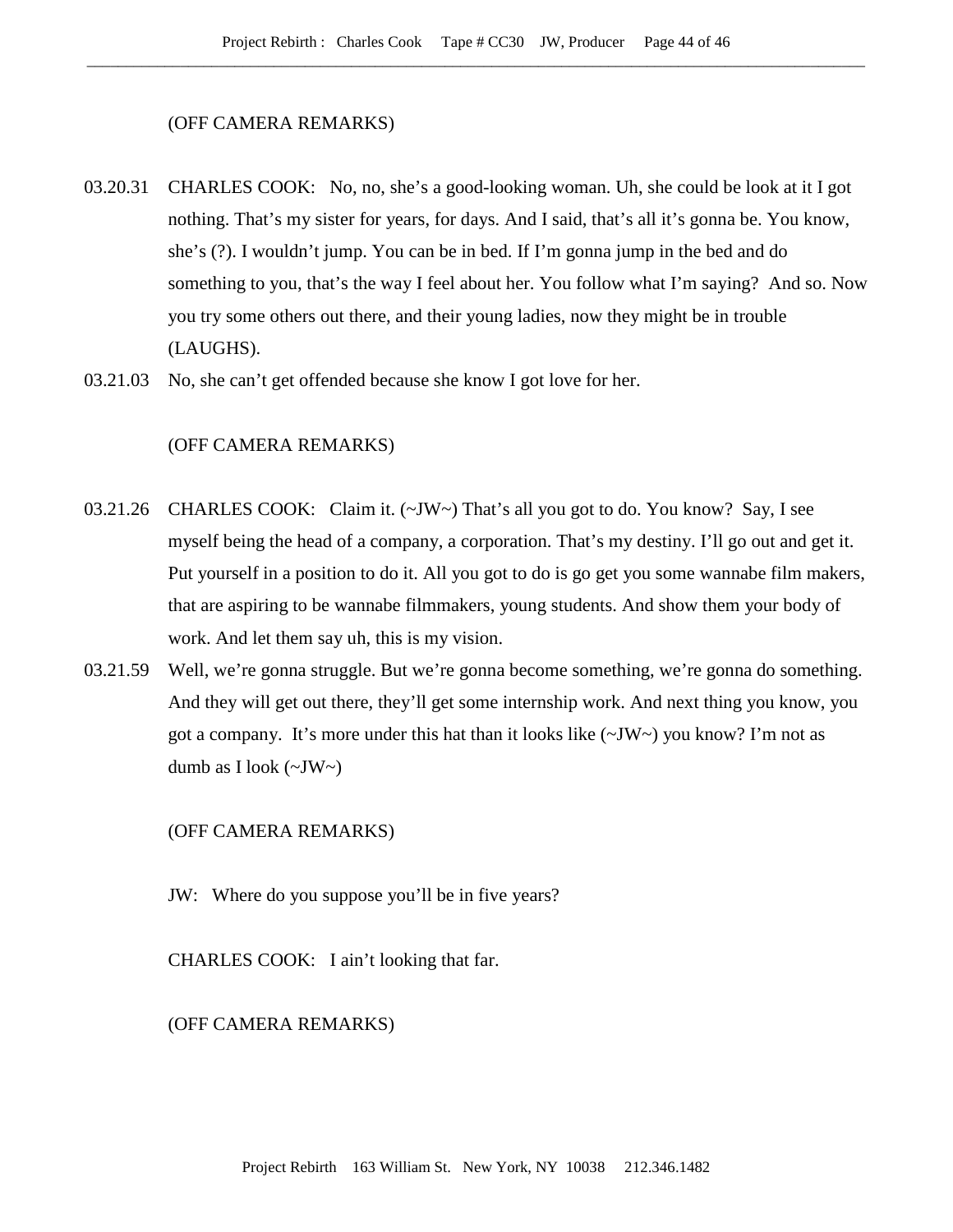- 03.22.42 CHARLES COOK: It depends on the morning. When I have one of those bad days, it's real short. And when I have good days, the sky's the limit.
- 03.23.02 Depends on the day. That's all. I don't look at that. That's why I'm wearing my clothes. I'm not, want nobody else to wear them for me. I still ain't take the tags off of this one. (LAUGHS) These brand new socks. Brand new shirt, (?) All brand new. I have so much clothes I just don't wear them.
- 03.23.31 So I'm gonna wear my clothes. I started to wear a jumpsuit coming down here, but I was in that the other day. Not that one but another one, and I have a, a party I'm supposed to be going to later on, so this way I can go in there like this. I didn't dress up to come for this interview. If I was have my way and wasn't going to this party, I'd have been dressed down, 'cos I got my chess set and I'm gonna beat up on a friend of mine.
- 03.24.05 In a few minutes, or we gonna beat up on each other. Now I'm gonna go over here and get the Metro north, a free ride one stop. And go Mount March park and play until about 7, 8 o'clock, and then I'll go to the party. (CLEARS THROAT) excuse me. That's the way my day for today. Tomorrow I'll go to dinner with some of my friends that are 60-year old friends.
- 03.24.30 And I mean literally, we all grew up together. Two retired police officers, a court officer, all my friends. Uh, we all grew up together and we'll have a party. We're gonna have, in fact, we're having dinner uh, uh, Robert's birthday, his (?) cousin runs a restaurant, owns a restaurant in uh, Pelham, New York, so we're gonna drive up there tomorrow.
- 03.24.59 And, or take a little food and talk-talk, have fun, you know, remembering this when we used to run the streets like fools. (LAUGHS) Oh, boy did we do some stuff. So I can never (COUGHS) tell people what they can't do 'cos I did, I did but there for the grace of god go I. 'Cos I was fortunate as a young kid. 'Cos I used to fight all the time. I could have been, not that I fought like I'm going out of my way to fight, but I used to fight.
- 03.25.40 So. Nowadays they don't fight. They don't even know how to do that. They got to pull the gun out at you. Sad. Sad world. (STOPS)

#### (OFF CAMERA REMARKS)

## 03.25.57 B ROLL